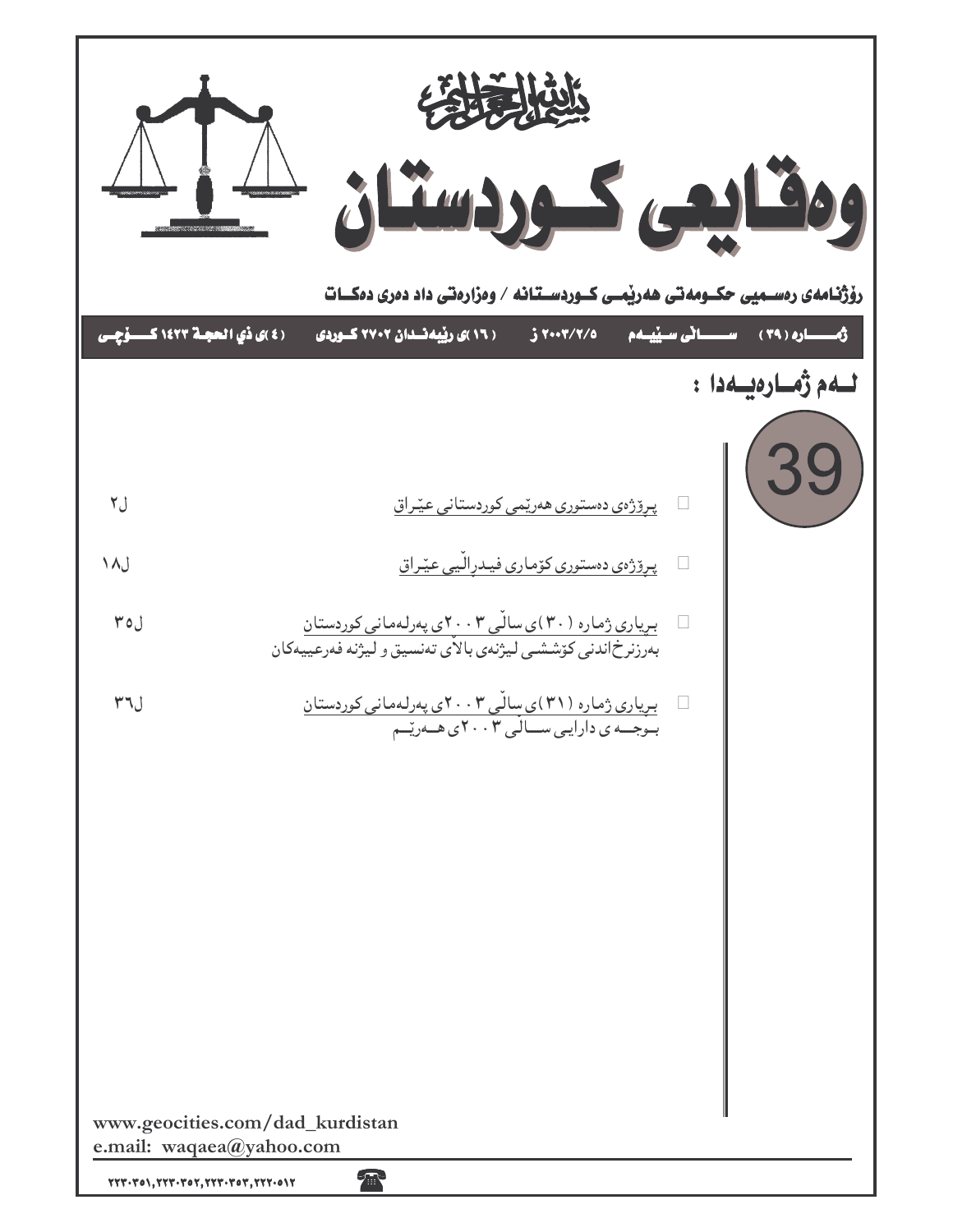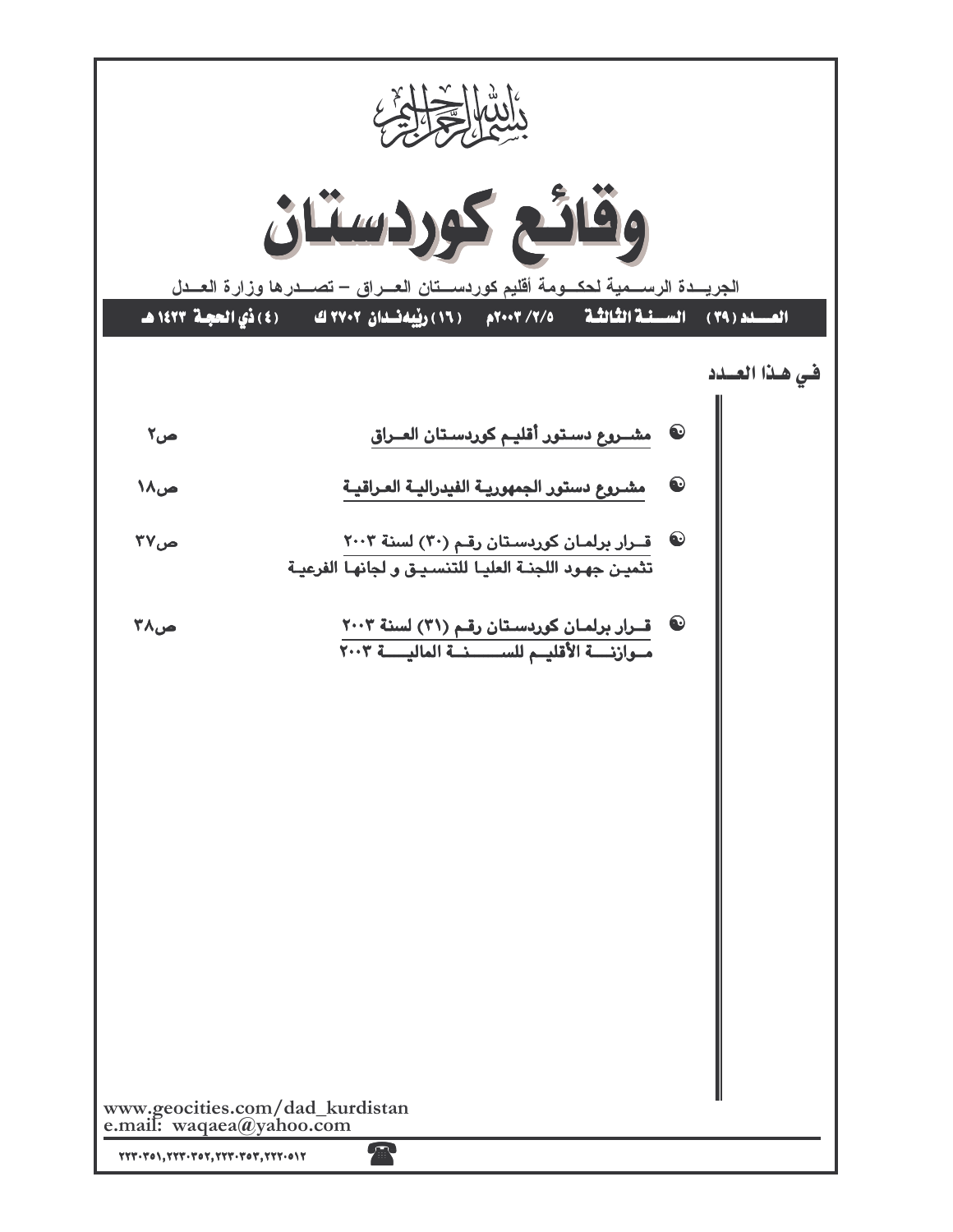

## یــرۆژەی دەســتوری ھەرپمی کــوردســتـانی عیـْــراق دەروازەي بەكــەم حوكــمه گشــتييـــهكان

ماددەى يەكــەم :

هـﻪرێمی کوردسـتان هەرێمێکـﻪ ﻟـﻪ ﻫﻪرێمـﻪکانی کۆمـاری فیـدرالیی عێـراق و یێـرۆ سیاسـیـﻪکهی يٽرۆپەكى كۆمارىي پەرلەمانى و دىموكراتى دەبێت. ماددەي دووەم :

هەرێمی کوردستان لـه پارێزگـای دهـۆك ـــ بـه سـنووره ئیداریهکـهی ئێـستایهوه ـــ و پارێزگـای کـهرکوك و سـلێمانی و هــهولێر و قــهزاکانی ئــاکرئ و شــێخان و شــنگال و تهلــهعفر و تلکێـف و ناحيـهکاني زهممـار و بهعـشيقه و ئهسـکي کهلـهك ـــ لـه پارێزگـاي نهينـهواو ـــ هـهردوو قــهزاي خانهقبن و مهندهلی ــ له یاریزگای دیاله و ــ قهزای بـهدره و ناحیـهی جهصـان ـــ لـه پاریزگـای واسط ، به سنووره ئیداریهکانی بهر له سالی (۱۹۶۸) یانهوهو ، ناوچهکانی تریش کـه زۆرینــهی دانيشتوواني کوردن يێك هاتووه.

ماددەى سىيەم :

گەل چاوگەي دەسەلأتەكان و بنيچەي شەرعييەتەكانێتى. ماددهۍ چــوارهم :

گـه لی هـهریمی کوردسـتان لـه کـورد و کۆمهڵـه نهتهوهییـهکانی (تورکمـان و ئاسـوری و کلـدان و ئەرمەنى و عارەب) پێك دێت و ئـﻪم دەسـتورە مافـﻪكانيان لـﻪ چوارچـێوەي پـﻪكێتيى ھـﻪرێمى کورېستاندا ئېقرار دەكات.

ماددەى ييْنجــەم :

شاری کەرکوك پايتەختى ھەرپمى کوردسىتانەو دەشىيتىش ئەنجومـەنى نيـشتمانىي كوردسـتانى عێراق ، که پێویست بکات غەیری ئەو شارە بە شێوەپەکی رەفتەنی (مؤقت) بکاتە پایتەخت. ماددەي شەشــەم :

هەرێمی کوردستان ئالای تايبەت بە خۆی ھەپە شان بە شان ئالای کۆماری فیـدرالیی عیّـراق و ، دروشم و سرود و جەژنى نەتەوەيى نەورۆز (٢١ى ئادار)ى خۆيشى ھەيە ، ئەوەش بـە ياسـا رێك دەخريت.

ماددەي جەوتەم :

ھەرپمى كوردستان ھێزگەلى چەكدارى بەرگريكارى خۆى ھەيە .

مىددە مەنتەئىلىمى رۇژنا ھەي ۋەقايىچى ك ۰۱ زمانی کوردی زمانیؒ رەسمىی ھەرێمی کوردستانە . www.mojkurdistan.com

**وردستان**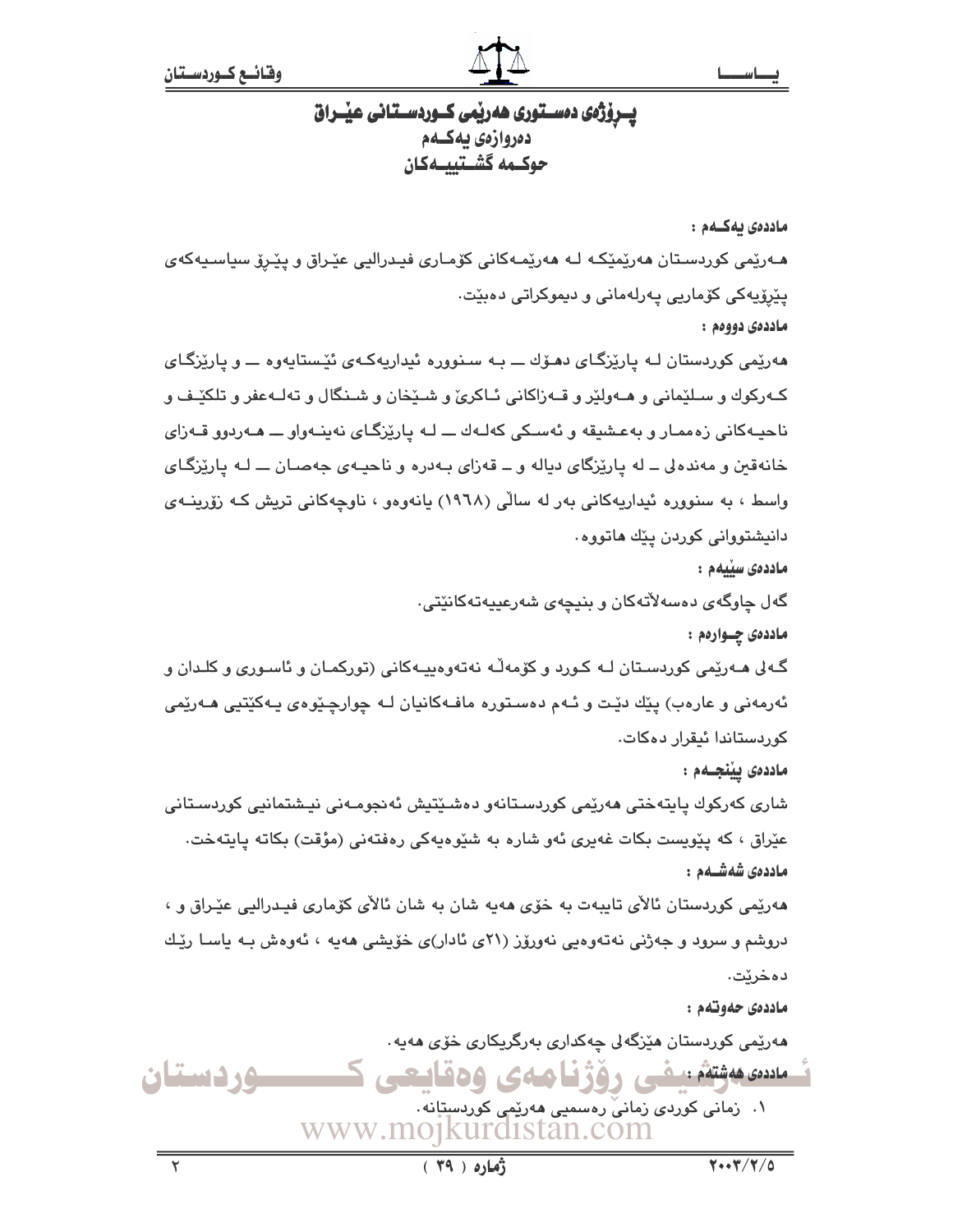#### يصاس

۲. موراسەلاتی رەسمىی لە گەلّ دەسـﻪلاّتەكانى فيـدرالّى و ھەرێمـﻪكانى دىكـﻪدا بەھـﻪر دوو زمانی عهرهبی و کوردی دهبیّ.

۳. زمانی تورکمانی شان به شـانی زمـانی کـوردی بـۆ تورکمانـهکان بـه زمـانی رۆشـنـبری و فێرکاري له قهڵهم دهدريّ و ، زماني سريانيش شان به شاني زماني کـوردي بـوّ ئـهوانـهي بـه سرياني دهدويْن به زماني رۆشنبىرى و فێركارى له قەلەم دەدرى و ، زمانى عەرەبىيش شـان به شانی زمانی کوردی بۆ عەرەبەکان بە زمانی رۆشنبیری و فیرکاری لە قەلەم دەدریت.

### دەروازەي دووەم ماف و ئەركــه بنيچەييەكان

ماددەى ئۆىمم:

- ۰۱ هاوولاُتيـان ، بـهبيُ جيـاوازيي جـنس يـان رهگـهز يـان رهنـگ يـان زمـان يـان مهنـشهئي كۆمەلايەتى يان ئاين يان مەزەب يان حالّەتى كۆمەلايەتيان بەرامبەر بە ياسـا لـە مافـﻪكان و ئەركەكانى سەرشانىاندا پەكسانن.
	- ٢. ئافرەت پەكسانىي تەواوى لە گەل پياودا ھەيە.
- ۰۳ خیزان شیرازه (بنیچه) ی کوّمهالگهیهو ، له چوارچیّوهی یاساشدا پاراستنی دایکایـهتی و مندالێتیش دهستهبهرهو ، دهسهلاٌتهکان و کۆمەلگەش پابەندن بە چاودێری کردنـی هــەرزەو لاوان و پاراسـتنی دروشمــه بــهرزهکانی نــهریت و نیــشتمانیهروهریی رهســهن و کلتــووری مێژوویینی گەلی کوردستان٠
	- ٤. مەبدەئى ھەلى چونيەك بۆ ھەموڧ ھاۋولاتيان دەستەبەرە.

ماددەى دەيەم :

١. سزا شهخصيهو ، به يێي دهقي ياسايش نهبيّ نه جهريمه ههيه و نه سزا. سزاش لەسەر رەفتارێك نەبىؒ كە ياسا لە كاتى تێوەگلانىدا بە جەريمەي دانابىؒ ، ناسـەيێنرىؒ و ، لهو شزايهش زياتر كه له كـاتي تێـوهگلاني جهريمهكـهدا بـهركار خـراوه سـزايهكي گـرانتر ناسەيێنرێت.

٢. تاوانبار بيّ تاوانه (ياكه) تا ئيدانهكردني ساغ دهكريّتهوه.

ماددەى ئازدە :

۰۱ مـافي خۆپـارێزی (الـدفاع) لــه هــهموو قۆناغــهکاني ليّ پێــچانهوه و دادگاييـدا بــه پێــي حوکمەکانى ياسا مافێکى پيرۆزە٠

۲. دانیشتنهکانی دادگاکان له رووه (ئاشـکرایه) ، مهگـهر دادگـا بـه یێـی حوکمـهکانی یاسـاِ بریانی نهیتی بروسان لیلگ اما که کی کی کا استعی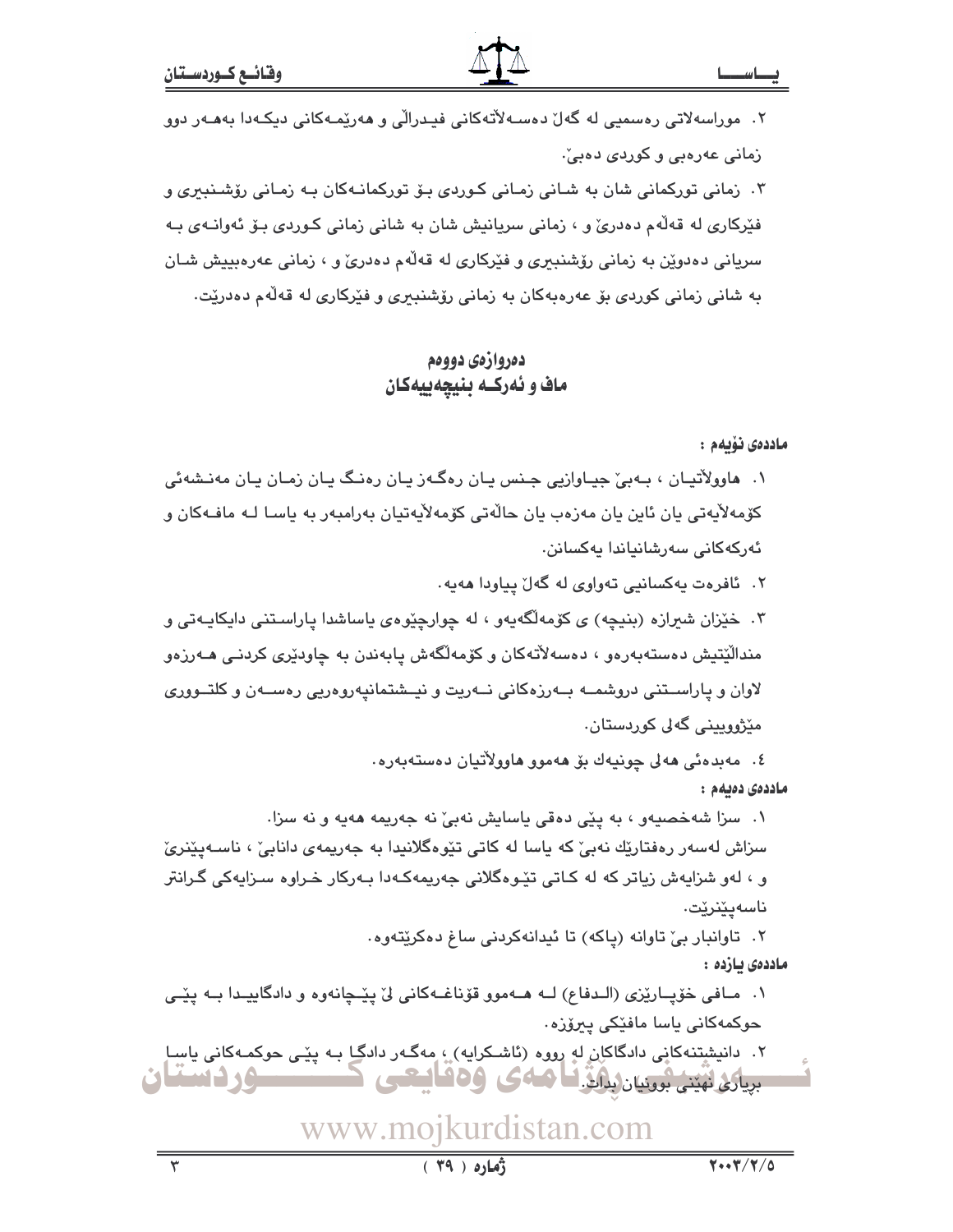ماددهی دوارده :

- ١. خانــهو ئــهو جێگابــهش كــه حــوكمي خانــه دهبگرێتــهوه حورمــهتي خــۆي ههبــهو ، لــهو بارودۆخەو بەو شێوازانەش نەبىؒ كە دەقى ياسايان لەسەرە ، ناشىؒ كەس حورمەتى پێشێل بكا يان بچێته ناوی يان بييشكنی يان موراقهبهی بكات.
	- ٢٠ به ڀێي ڀاسا نهبيٚ ناشيٚ هيچ کهسيٰ ڀان کهلوپه لي هيچ کهسيٰ بيشکنريٚت٠

۰۳ حورمهتي مرۆۋ پارێزراوه و ، قەدەغەشە ھیچ جۆرە سزادانێکی جەسىتەيى پـان سـزادانى دەروونىي دەرھەق بكريّت.

٤. به برياري لايەنێکي دادوەريي تايبەت نەبیٚ کـه بـه پێـي ياسـا دەرھێنرابـیٚ ، ناشـیٚ هـيچ مرۆڤى دەستبەسەر بكرى يان بگيرى يان حەيس بكرى يان سجن بكرى َ

ماددەى سيازدە :

نهێنـی هـاودەنگیی بەریـدی (ئاسـایی و ئـەلیکترۆنی و بروسـکەو تەلـەفۆنی) دەسـتەبەرەو ، بـۆ زەروورەتى عەدالەت و ئاسايشى ھەريم و بە بريارى لايـەنێكى دادوەريـى تايبـەت و لـە سـنوورى ئيقراركراوي ياسايشدا نەبى ،، ناشى ئاشكرا بكرێن.

ماددهۍ چوارده :

مافی مولّکایـهتی دەسـتەبەرەو ، بـەیێی یاسـایش نـەبیٚ ، ناشـیٚ دەسـت بەسـەر مولّـك و مـالّی گواسـتەنى، ناگواسـتەنيدا بگــرى و ، لــه يێنــاوى بەرژەوەنـدى گــشتى و بــه يێـى ياسـا و بــه قەرەبوكردنەوەي عادېلانەش نەبى ، مولكايەتى تايبەت لە كەس دانامالرىّ. ماددەى يازدە :

ناشیٚ هاوولاٌتیانی هەرێمی کوردستان له سەفەر بۆ دەرەوەی کۆمـاری فیـدرالّیی عیّـراق یـان لــه گەرانەوەي قەدەغە بكريّت و ، لەو حالّەتانەشدا نەبىّ كە دەقى ياسايان لەسەر ھاتبىّ ، ناشىيّ ، هاتن و چوونیان ليّ بېهستريّ يان جێگای دانيشتنيان له سنوور بدرێت٠ ماددەى شازدە :

ئــازادیی را و دهربرینــی هــزر و ، پــهخش و چــایـهمهنی و رۆژنامهگــهری و مــافی کۆبوونــهوهو خۆپیشاندان و مانگرتنی ئاشتیانەو دامەزراندنی حزب و کۆمەلّەو سەندىكاكان دەسـتەبەرن و بـە يێی ياسا رێك دەخرێن.

ماددەي حەقْدە :

ئـازادیی ئـاین و بـرواو داب و دەسـتوری ئـاینی دەسـتەبەرە بــه مــەرجیٚ لــه گــەلٚ حوکمــەکانی دهستوري کۆماري فيدرالّيي عێراق و ئهم دهستوره و پێرۆي گشتي و ئـادابي گـشتيدا پێڃهوانه نەبن.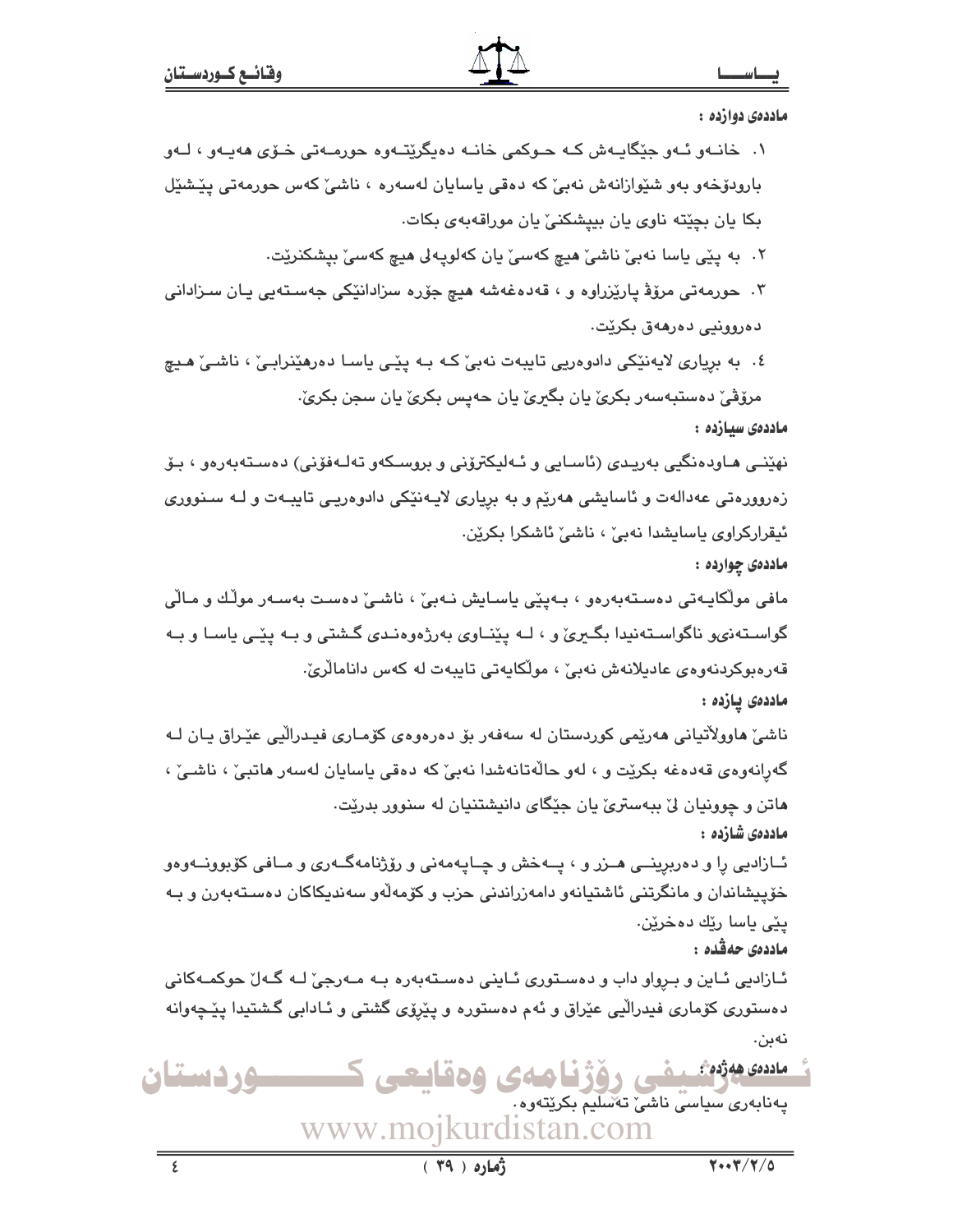#### ماددەى ئۆزدە :

۰۱ فٽرکردني سهرهتايي له ههرٽمي کوردستاندا ئيلزاميهو ، به پاسا رٽك دهخرٽت.

۲. دەسـﻪلأتەكانى ھـﻪرێمى كوردسـتان بـۆين دەبـن (تلتـزم) بـﻪ ﻟـﻪ ﻧـﺎﻭﺑﺮﺩﻧﻰ ﺑـﻰّ ﺳـﻪﻭﺍﻳﻰ

(الأمية) و ، مافي به خۆرايي فيربوون له قۆناغەكانى سەرەتايى و ناوەنىدى و دواناوەنىدى و

زانکۆپیدا دەستەبەر دەکەن و فێرکاریی پیشەیی و ھونەری (تەکنیکی) بەرەو چاکتر دەبەن٠ ماددەى بيستەم :

ئازادیی لێکۆلاینەوەی زانستی لە چوارچێوەی ياسادا دەستەبەرەو ، يێويستيشە دەست بالآيی و ئیبداع و ئیپتیکار و نیشانهکانی مهالکهوتن له بوارگهلی زانستی و مزری و رۆشـنبیری و مونهریـدا دنه بدرێن و پاداشت بکرێن و چاودێری بکرێن.

#### ماددهی بیست و یهك :

- ١. كاركردن مافي ھەمور ھاوولاُتىيەكـﻪر يێويستيـشە لەسـﻪرى . لەھـﻪر كوێيـﻪكيش بيـﻪرىّ کاري خۆي دەکات و ، دەسەلاتەکانى ھەرێمیش ھەول دەدەن کار بۆ ھەمور ھاوولاتیـەك كـە تواناي بەسەريدا بشكىؒ فەراھەم بكەن٠
- ۲. دەسەلأتەكان باشتركردنى شـەرت و شـروت و ھەلّۈمـەرجى كـار دەسـتەبەر دەكـەن و بـۆ بهرزکردنــهوهي ســهويهي ژيــواري و شــارهزايي و رۆشــنبـبري کريکــاران کۆشـش دهکــهن و ، زەمانەتى كۆمەلأپەتييان بۆ حالەتى نەخۆشى و زەبىوونى و بى' كـارى و پـىرى بـۆ فەراھــەم دەكەن.
- ۴. بِفِ حالَهتي پوورخستنهوهي زيبانٽِکي گشتيي ناکاو نبهي َ، ئيشٽِکي پيبارکراو بِه زوّر و بەبىؒ قەرەبوو بە ھىچ كەسىؒ ناكرىؒ.

#### ماددهی بیست و دوو :

۰۱ دهسه لاتهکان پابهنددهبن کـه لـه ریّگـای سـهرومر بـهرفراوان کـردن و فهراهـهم کردنـی خزمەتى پزيشكى و تەندروستيەوە ، تەندروستىي گشتى بيارێزن.

۲. دهسهلاتهکان پابهنددهبن خاك و ئاو (بيئه) بياريْزن و باشترى ليّ بکـهن و بـهرهو چـاکتر بيگۆرن.

ماددهی بیست و سیّ :

باج دان ئەركێكى پێويستە لەسەر ھەموو ھاوولاٌتيەك و ، بە پاساش نەبىٚ باج نــە دەسـەپێنرىٚ و نه وهردهگیری و نه ههموار دهکریت.

ماددهی بیست و چوار :

| <u>ٞؗ؎ۑێۺڮۺڕػڒۛڹڹۑۣۢ ش۠ػ</u> ڸؾ؋ڔۑۉۜڒۣ۫ػۣڒؙؠڶٶٷ <i>ڝ</i> ػٳڷٳڶۿ؋ۜؠڶڋۣ۩ٙم؈؋ۥۯڲڶ؋ڡٮٷٚؾڐٳڕۉػٳڹٛ؋ڶڣێػۜؠؗڶڷ                 |  |
|------------------------------------------------------------------------------------------------------------------------|--|
| دەستەبەرە بۆ ھاوولاتى و ، دەسەلاتەكانىش يېيويستە لە ماوەيەكى دياركراوى ماقوولدا يەكلاى<br>W W W .INO]KUI CLISTAN .COIN |  |
|                                                                                                                        |  |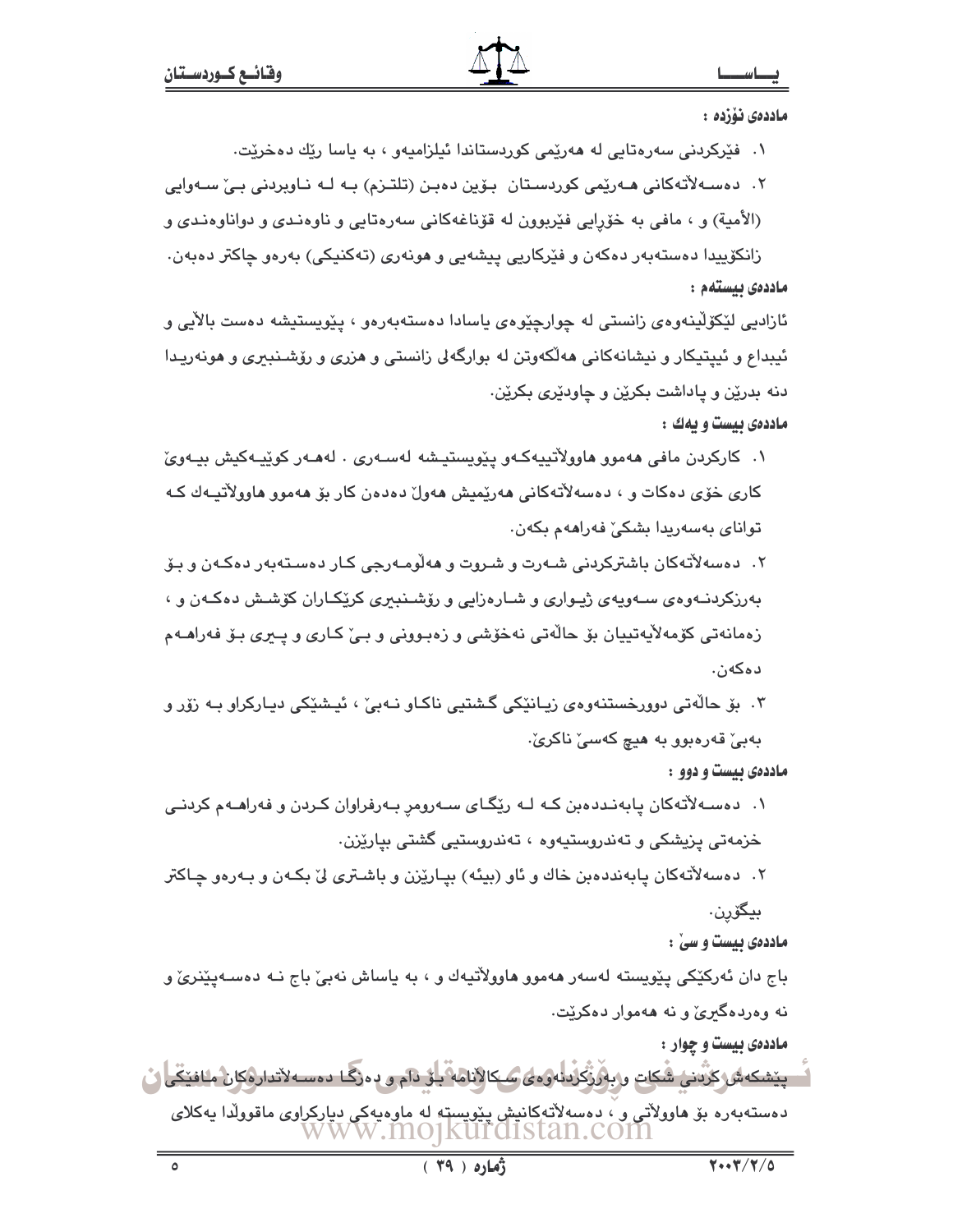ىكەنەوھ.

ماددهی بیست و یینج :

له هەرێمی کوردستاندا مەرجەعی پاراستنی ئەو مافانەی لەم دەروازەپـەدا ھـاتوون دادوەرپـەو ، دادگاش کاتیؒ کهم و روّریی بهرپرسێتیی لایهنی گشتی یان بهرپرسێتیی یهکهوراسـتی شهخـصی يان بەرپرسێتپى ھەردووكيان دياردەكات ، ئەوجا يێويستە لەسەرى حـوكمى سـزا يـان قــەرەبوو يان ھەردوق جوڭمەكە بەسەريدا بسەيٽنىٰ:

> دەروازەي سىيەم دەسەلأتەكانى ھەربمى كوردستان بەشى يەكەم ـــ دەسەلاتى ياساكارى ئه نجومەنى نيشتمانيى ھەرپمى كوردستان

> > ماددهی بیست و شهش :

ئەنجومەنى نيشتمانيى ھەرێمى كوردستان خاوەن دەسەلأتى ياساكارييە لـە ھەرێمەكـەدا و ، لـە نوێنەرانى گەل يێك دێت و ، بـه دەنگدانى گشتيى ئـازاد و نهێنـى و راسـتەوخۆ ئەندامـەكانى ھەلدەپژېردرېن.

ماددهی بیست و حدوت :

- ۱. شێوازي هەڵبژاردني ئەنىدامانى ئەنجومـەنى نيـشتمانيي ھـەرێمى كوردسـتان و چـۆنێتيي ههڵبژاردن و دیارکردنی وادهو رێژهی نواندن و شهرت و شـروتی ههڵبـژێر و هـی ئهنـدامیش ، ههمووی به ییّی یاسا دیاردهکریّت.
- ٢. له يێکهێناني ئەنجومەندا نواندنی عاديلانە بۆ کۆمەڵە نەتەوەپيەکانی ھەرێمی کوردسـتان رهچاو دهگ<del>یر</del>ئ.

ماددهی بیست و ههشت :

۰۱ خولی ههالبژاردنی ئهنجومهن چوار ساله و ، له رۆژی کۆبوونهوهی یهکهمیهوه دهست یـیّ دەكات.

۲. ئەنجومــەن لەســەر داواي ســەرۆكى ھــەرێم ، لــە مــاوەي پــازدە رۆژدا ــــ كــە لــە رۆژي بلاْوكردنەوەي ئەنجامە كۆتاييەكانى ھەلْبژاردنەكەوە دەست يىّ دەكات ــ كۆدەبێتـەوە ، لــە حالهتيکيشدا داواي کۆبوونەوەي ليّ نەکرا ، ئەوە لە و بارەدا ، خۆي لـه خۆپـەوە لــه يەکــهم رۆژى دواى ئەو ماوەيەدا كۆدەبێتەوە.

ماددهي بيست و نوْ :

ئەنجومەن يەكەم دانيشتنى خۇي بە سەرۇكاپەتى بە تەمەنگەورەترىنى ئەندامەكانى شازادەدا وا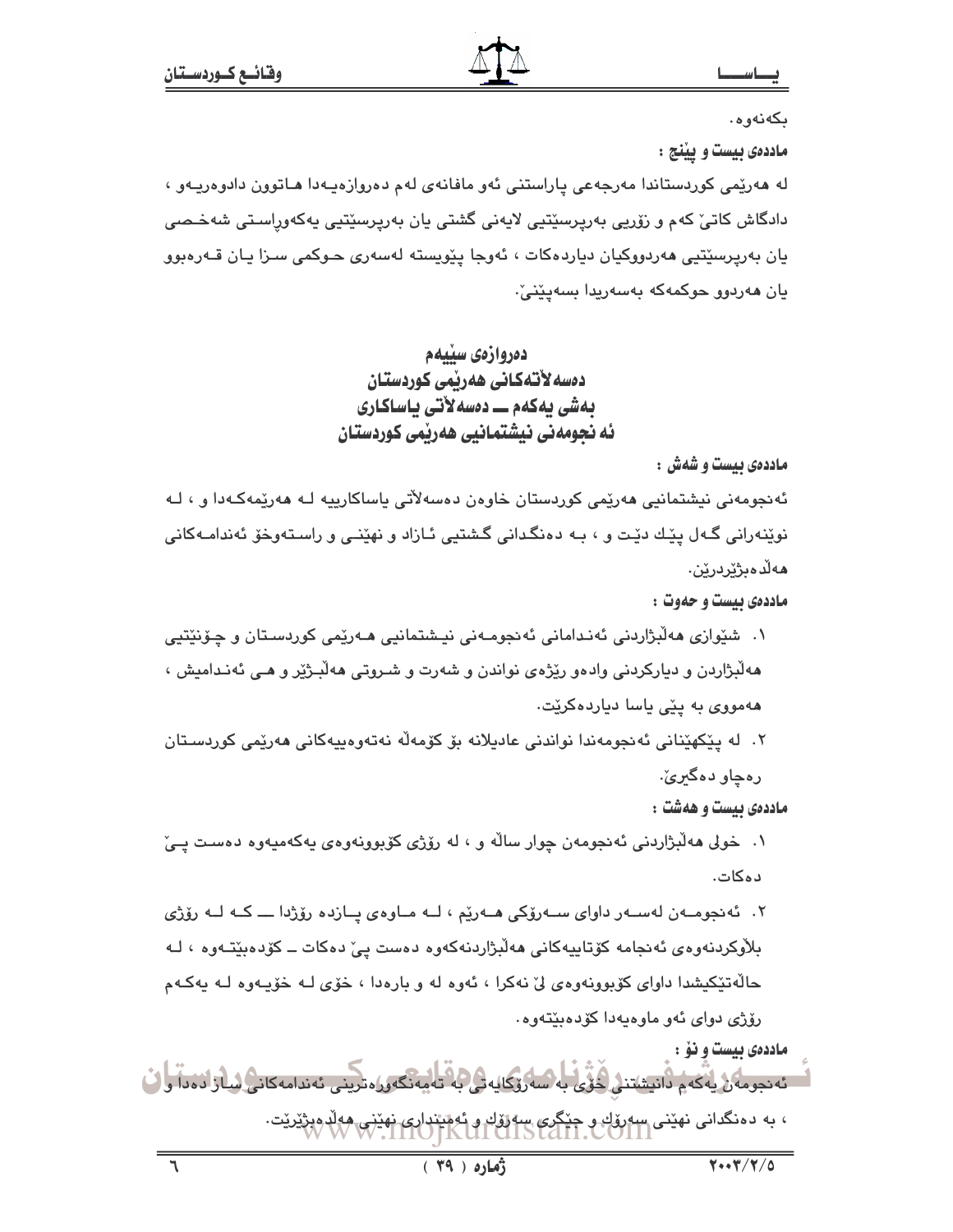#### ماددەى سى :

ئەندامى ئەنجومەن ، بـەر لـە دەسـت يېڭكردنـى ئـيش و كارەكـانى ، ئـەم سـوێندەي خـوارەوە دەخوات :

((ده دهزدانی مهزن سوئند دهخوّم که دهرژهوهند و دهکنتی و حورمهتی گه بی کوردستان و ماف و ئازادییـهکانی رۆٽەكانى بيارێزم و ، به راستى و به دێسۆزى ئەركى سەرشانى ئەندامێـتيى خۆم بەجىٚ بگەيێنم ) ). ماددەى سىو يەك :

۰۱ نیـمىابى ياسـايى لـه ئەنجومەنـدا بـه ئامـادەبوونى زۆرپنــهى ئەندامـەكانى دێتــهجىٚ و ، بریارهکانیـشی بــه زۆرینــهی رههــای ئامــادهبووان دهردههێنــریّ ئهگــهر دهقــی یاســا بــه يێڇەوانەي ئەوە نەبێت.

۲. به ده ئەندامى ئەنجومەن دەتوانن پرۆژەي ياسايەك يان بريارێك پێشنياز بكەن. ماددهی سیو دوو :

دەرمالّەو پاداشتەكانى سەرۆك و ئەندامانى ئەنجومەنى نېشتمانى بە پاسا دېار دەكرێن. ماددهی سی و سی :

تەفسىيلاتى رەوشى كار و چۆنپتى سازدانى دانيشتنى ئاسـاپى و نائاسـاپى و بـارودۆخى كۆتـاپى هــاتني ئەنــدامێتي و چــۆنێتي ويرکردنــەوەي کورســييە چـۆڵەکان لــە ئەنجومەنــدا بــە ياســا دياردەكرٽن.

ماددهی سی و چوار :

ئەنجومەن ئەم ئيش و كارە تايبەتانە دەكات :

۰۱ - هه موارکردنی دهستوری ههریم بـه زورینـهی دوو لـه سـێی ژمـارهی ئهندامـهکانی ، بـهبیّ ئەوەي دەسكاريى ئەو مـاف و ئەركـە ئەساسـىيانە بكـات كـە دەقـەكانيان لـەم دەسـتورەدا هاتووه.

۲. پاساکاری و ههموارکردن و ئیلغا کردنی پاساکان.

- متمانهدان به وهزارهت و ئهندامهکانی و له متمانهخستنیان.  $\cdot$   $\mathsf{r}$
- ٤. ئيقـــــرارکردني بوجــهي گــشتيي هــهرێمي کوردســتان پــان موناقهلــه کــردن لــه نێـوان بابهکانيداو ، تەسدىقكردنى ھەر خەرجىؒ كە لە بوجەكەدا باس نەكرابىؒ.
	- ٥. دانان و ههمواركردن و ئيلغا كردنى باج و رەسمەكان.
- ٦. تهسدیقکردنی ئـهو ریککهوتننامانـهی کـه دهسـهلاتی تـهنفیزی لـه بوارهکـانی ئـابووری و فراژوكاري (التنمية) و رۆشـنبيري و فێركـاري و مرۆڨاپـەتى و كاروبـاري ئيـداري و ئاساپـشي سنور و کاروباری دراوستِتِّيدًا ، لهگهل مهریمهکانی دیکهی کوماری فیدرالیی عیراق و لایتْنه ر بيانييەكان و ھەرێمگەڵى دەولەتە فيدرالييەكاندا دەيانبەستىٚ.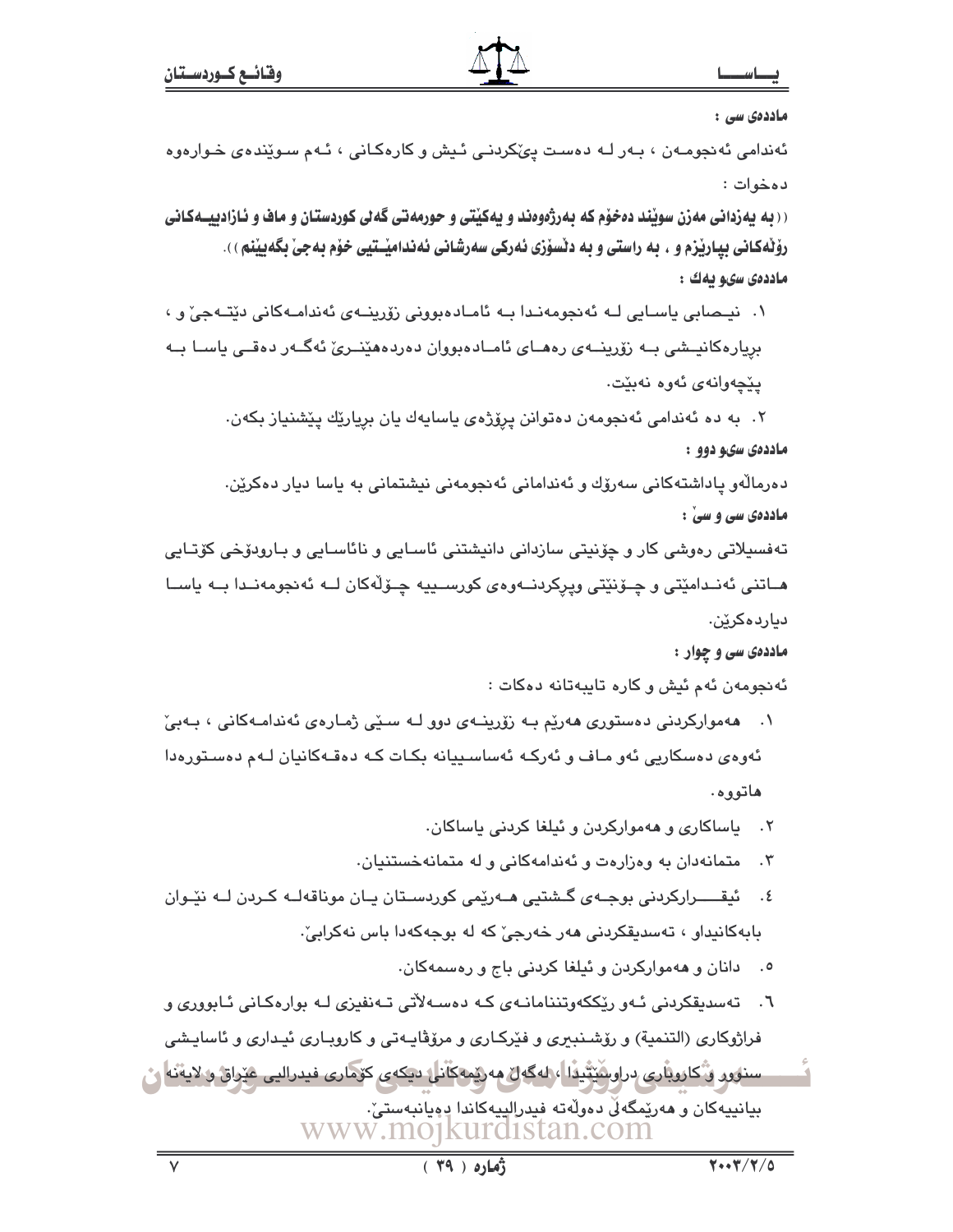۰۷ پهکلاکردنهوهی دروستیی ئەندامێتی له ئەنجومەندا.

۸. دەرمێنانى بريارگەلى پێويست بـۆ پركردنـﻪرەي كورسـيە چـۆڵەكانى ئەنجومـﻪن ، بـﻪيێے، داسا .

- ۹. ریقابەکردنی ئیش و کارەکانی دەسەلآتی تەنفیزی مـەرێمی کوردسـتان و بەرپرسـیاردانی (مساءلة) سەرۆكى ئەنجومەنى وەزيران و جێگرەكانى و وەزيرەكان.
- ۰۱۰ دانــانی پێـرۆی نــاوخۆ و دیــارکردنی مـیلاك و خــهملّی بوجــهی ئهنجومــهن و دامهزرانــدنی فرمانبەرەكانى، دياركردنى موجەكانيان.

١١. يێکهێناني ليژنهگەلي ليّ يێچينەوه بۆ مەسەلەگەليّ کە خۆي بە يێويستى بزانيّ. ماددهی سی و پیننج :

- ۰۱ ئەندام قايمـه (حـصانة) ی پهرلـهمانيي هەپـه و ، لـه چوارچـێوهي سـنوورهكاني پێـرۆی ناوخۆی ئەنجومەنيشدا ئازادىي قسەكردنى ھەيە.
- ۲. ناشيٌ هيچ لايەنێك له كاتى خولى كۆبوونــەوەدا ، بــه بــيٌ ئيزنــي ئـهنجومــهن ليٌ يێـڃينـهوه دەرھـەق بـه ئەنـدام بكـات يـان بيگـرىّ يـان ئـازاديى لىّ ببەسـتىّ يـان موراقەبـەي بكـا يـان بييشکنٽت ، تەنيا لەو حالّەتەدا نەبىؒ کە بەسەر جېنايەتٽکى بە چاو دېتراوەوە گیرابیؒ·

۳. ناشئ ئەندام لە دەرەوەي كاتەكانى كۆبوونـەوەي خولـەكانى ئەنجومەنـدا ، بـەبى ئيزنـى سەرۆكى ئەنجومـەن مولاحەقـە بكـرى يـان بگـبرى ، تـەنيا لـەو حالّەتـەدا نـەبى كـە بەسـەر جينايەتێکى بەچاوديتراوەوە گىرايىؒ ، لەو بارەشدا ھەر كە ئەنجومەن كۆبووەوە دەستبەجىؒ لەو ئېجرائاتەي كە دەرھەق بەو ئەندامە كراوە ئاگادار دەكريت.

ماددهی سی و شدش :

- ۱. ئەنجومەن بۆي ھەيە ، بە زۆرينەي دور لەسىي ئەندامەكانى ، خۆي ھەلىورەشىيىنىتەرە.
- ۲. ئەنجومەن ، لەم حالّەتانەي خوارەوەدا بە مەرسومى سەرۆكى ھەرپّم ھەلّدەوەشپّتەوە .
	- أ. ئەگەر لە نيوە زياترى ژمارەي ئەندامەكانى دەست لەكار ھەلىگرن.
- ب. ئەگەر نيصابى ياسايى بۆ دانيشتنى نەپەتەجىّ لە ماوەي چل و پێـنج رۆژدا كـه لـه رۆژى بانگهێشت بۆ دانیشتنەكەپەوە دەست يىٚ دەكات.
	- ج. ئەگەر ئەنجومەن سىّ جارى دوا بە دواى يەك متمانەى بە ئەنجومەنى وەزيران نەدا.
- د. ئەگەر پێږۆى ھەلّبژاردنى ئەنجومەن گۆردرابێت و ، مـاوەي خـولى ھەلّبژادنيـشى ، شـەش مانگ پان کهمتری مابێت.

ماددهي سي و چهوت : له حاله کې مه تومشاندنه ومي ته دجومهن بيان له حاله تي حق تايپهاتني خولي مه تېژاردنيدا ، تـه وه لەر بارەدا يـێويستە لەھلۈھى ئەۋ<sub>ا</sub>يەر*ى بار*ىمى ئەرابىسى بارى ئىكتاپ مەلىرات ئىككى گ<del>ى</del>ئىتىنى ئوى بۆ مەلىراردىنى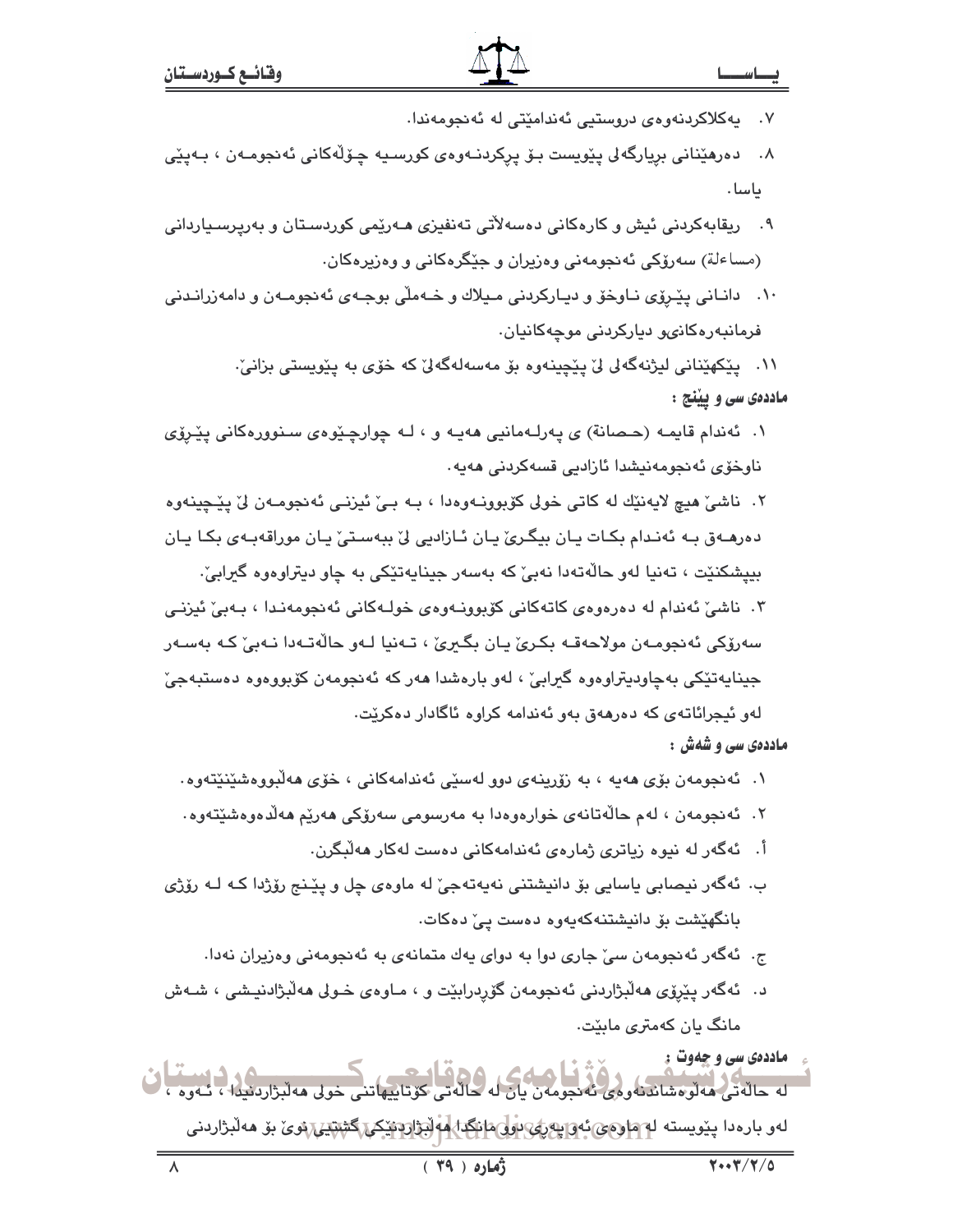ئەنجومەنێكى نوێ ئەنجام بدرێ٠

ماددهی سی و ههشت :

ئەگەر خولى مەلّىژاردنى ئەنجومەن كۆتايى مات و ، نـﻪكرا ، مەلّىـژاردنى نـﻮئ بـﻪ مـۆى روودانـى جەنگ يان كارەساتى سروستييەوە ئەنجام بدرێت ، ئەوە ، لەوبارەدا ئەنجومەن لەسـەر ئـيش و کاري خـوّي بـهردهوام دهبێت تـا کـاتي ههڵبـژاردني ئهنجومـهنێکي نـويّ و سـازداني دانپـشتني يەكەمى.

## بهشي دووهم دەسەلاتى تەنفىزى مه بحهسی پهکـهم سەرۆكى ھەربمى كوردستان

ماددهی سی و نوْ :

ھەرپّم سەرۆكككى ھەيە بە (سەرۆكى ھەرپّمى كوردستان) ناودەبرىّ كە سەرۆكى بالأى دەسەلاتى تەنفيزييــەو، ســەرەك كۆمــارى فيــدرالْيى عێـراق دەنــوێنىْ و ، جێگــرى ئەويــشە لــە بۆنەگــەلى نیشتمانی، نەتەرەبیدا و تەنسىقى نێوان دەسەلاتەكانى بەكێتى، دەسـەلاتەكانى ھـەرێمىش لـە ئەستۆ دەگرىؒ.

ماددەى چل :

سەرۆكى ھەرپمى كوردستان بە ھـﻪمان شـێوازى ھەڵبـژاردنى سـﻪرەك كۆمـارى فيـدراڵيى عێـراق هەلدەبژیردریت ، ئەوەش بە ياسا ریك دەخریت.

ماددهي چل و يهك :

شێوازی ههڵبژاردن و شهرت و شروتی خۆ پالأوتن و چـۆنیتی تاوانبـار کـردن و دادگـایی کـردن و حالّەتەكانى كۆتايى ماتنى (ولايە)ى سەرۆكى مەرێمى كوردستان بە پێى ياسايەكى تايبەت ديـار دەكرێن.

ماددهۍ چل و دوو :

سەرۆكى ھەرپە بەر لەوەي دەست بە ئەركەكانى بكات ، ئەم سويْندە دەستورىييەي خوارەوە ك بەردەم ئەنجومەنى نيشتمانيى ھەرێمى كوردستاندا دەخوات :

<u>( ( به پهزدانی مهزن سویْند ده خوْم که ماف و دهسکهوت و پهکیّتی و بهرژهوهندهکانی گه بی کوردستان بیسارپْزم و </u> رێز و پابهندیم بوْ ههردوو دهستوری کوْماری فیدرانیی عیْراق و دهستوری ههریْمی کوردسـتـان هــهبیْ و ئــیش و کارهکانم به دروستی و به دنسوّزی نه نجام بدهم ).

ماددهي چل و سِيْ : ماوەي (ولايە)ئ سەرۆكى ھەرىمى كۈردستان چوار سالەر ، دەش **م**ەلبىژێردرێتەوە www.moikurdistan.com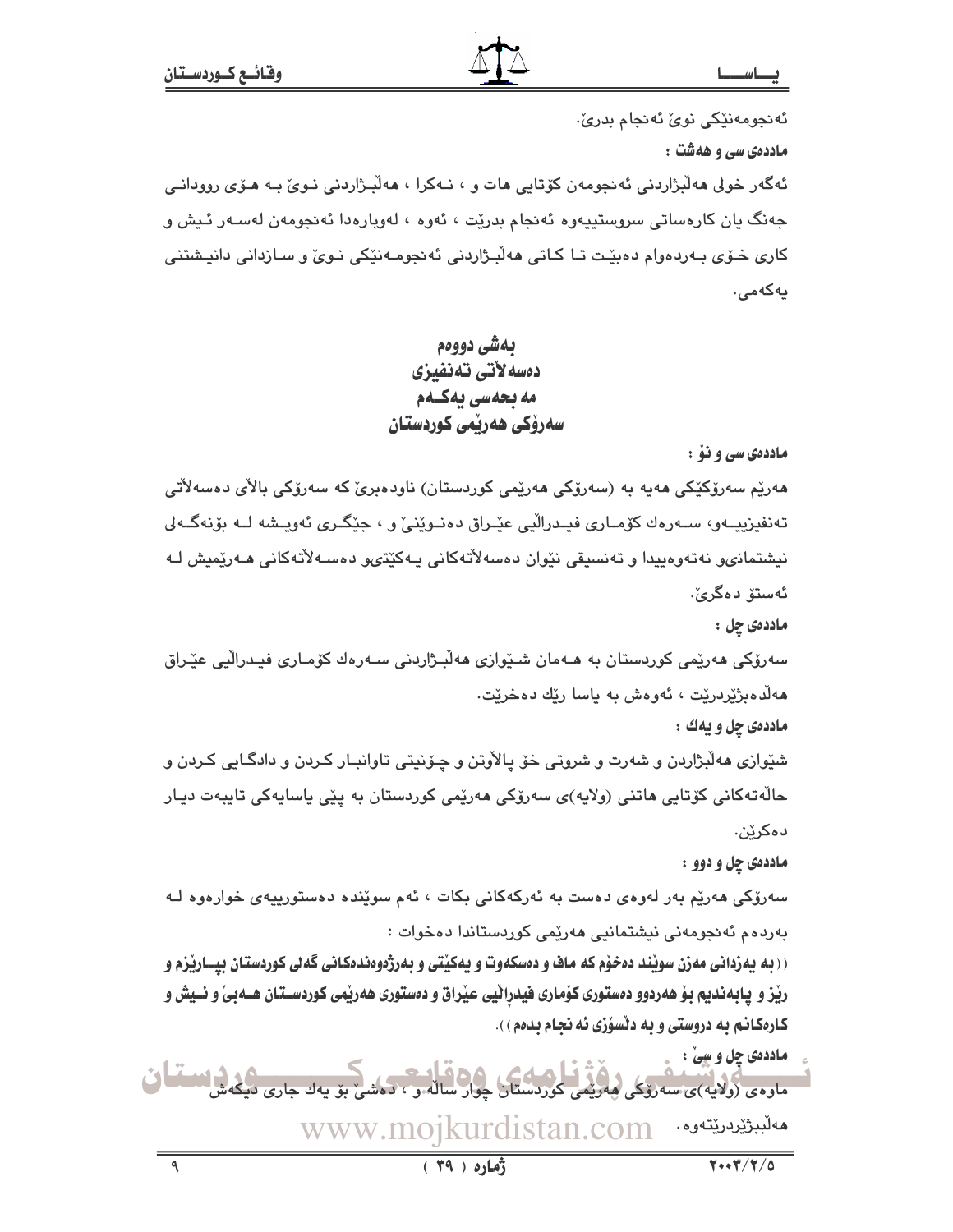#### ماددهی چل و چوار :

سەرۆكى ھەرێمى كوردستان ئەم ئيش و كارانە دەكات :

- دەرھێنانى ئەو ياسانەي كە ئەنجومەنى نيشتمانيى ھەرێم داياندەنىٚ.  $\cdot$
- ٢. دەرھێنــانى (مرســوم) بــۆ دەســت پــێ كردنــى ھەلْبژاردنــە گــشتییەكانى ئەنجومــەنى نيشتمانيي ھەرێم.
- دەرھینانی (مرسـوم)ی بانگھیےشتنی ئەنجومـەنی نیـشتمانیی ھـەریم بـۆ خـولى يەكـەمى  $\cdot$   $\mathsf{r}$ كۆبوۋنەوە.
- ٤. دەرھێنــانى (مرســوم)ى پێكھێنــانى ئەنجومــەنى وەزيــران دواى وەرگرتنــى متمانــه لــه ئەنجومەنى نيشتمانيى ھەرێمدا.
- ۰. بانگهێشتی ئەنجومەنی وەزیران دەكات بۆ كۆبوونەوەی نائاسـايی ھـەر كـاتىٚ بـە زەروور بزانرێت و ، کۆبوونەوەکەش تەنيا بۆ ئەو بابەتانە دەبێت کـه بانگهێشتەکەي لەسـەرکراوە ، ئەگەر خۆيشى ئامادەببى ئەوە لەو بارەدا خۆى سەرۆكايەتى كۆبورنەوەكە دەكات.
- ٦. به راوێژی سهرۆکی ئەنجومەنی نیشتمانیی مەرێم و ئەنجومەنی وەزیىران ، بریارگەلىٰ دەردەھێنیٚ ھێزی پاساپان ھەپە ، ئەوەش لە كاتێكدا دەبیٚ كـە ھـەرێمی كوردسـتان و پێـرۆ سياسيهکەي يان ئاسايشى گشتيى يان دام و دەزگا دەستوورىيەکانى لە ناکـاوێ بکەونەبـەر مەترسىگەلىٰ ھەرەشە لە بىوونى (كـەيانى) بكـەن و ، ئەنجومـەنى نيـشتمانىيش نـە يـەرژابىٰ کۆببێتەوە ، بە مەرجىٚ ئەو بريارانە ياشان بخرێنە بەردەم يەكەم كۆبوونـەوەى ئەنجومـەنى نيشتمانيي هەريم . خۆ ئەگەر هـات و نەخرانــه بــەردەمى ، يـان خرانــه بــەردەمى و ئيقـرارى نەكرد ، ئەوە لەو بارەدا خەسلەتى ياسىيان نامێنىٚ٠
	- ٧. جارداني باري ناكاو (حالة الطواريء) به يێي ياسايهكي تايبهت.
	- ۸. ئەو ئىش و كارانەي كە سەرەك كۆمارى فىدرالىي عێراق يێى دەسپێرىّ.
- ۹. بزواندني مێزه چەکدارەکان و مێزەکـانی ئاسايـشی نـاوخۆی مـەرێم بـه یێکهـاتن لەگـەلٚ ئەنجومەنى وەزيرانى ھەرێم.
- ۱۰. هێنانی هێزی چهکداری پهکێتپیپهکه بۆ ناو مـهرێم لـه کـاتی پێویستدا ، ئـهویش بـه رەزامەندىي ئەنجومەنى نيشتمانيى ھەرێم.
- ۱۱. سەرپەرشتى و ئاراستەكردنى دام و دەزگـا ئاساپـشىپەكانى فېـدرالْي كـه بـه شىيْوەپەكى رەفتەنى (مؤقت) يان بەردەولم لە ھەرێمدا لە كاردا دەبن.
- ۱۲. ده رهینانی (مرسوم)ی دهست لهکار مهاگرتنی ئه نجومهنی وهزیران یان وهزیر ، کاتی کتاری له متمانه ده خرنن.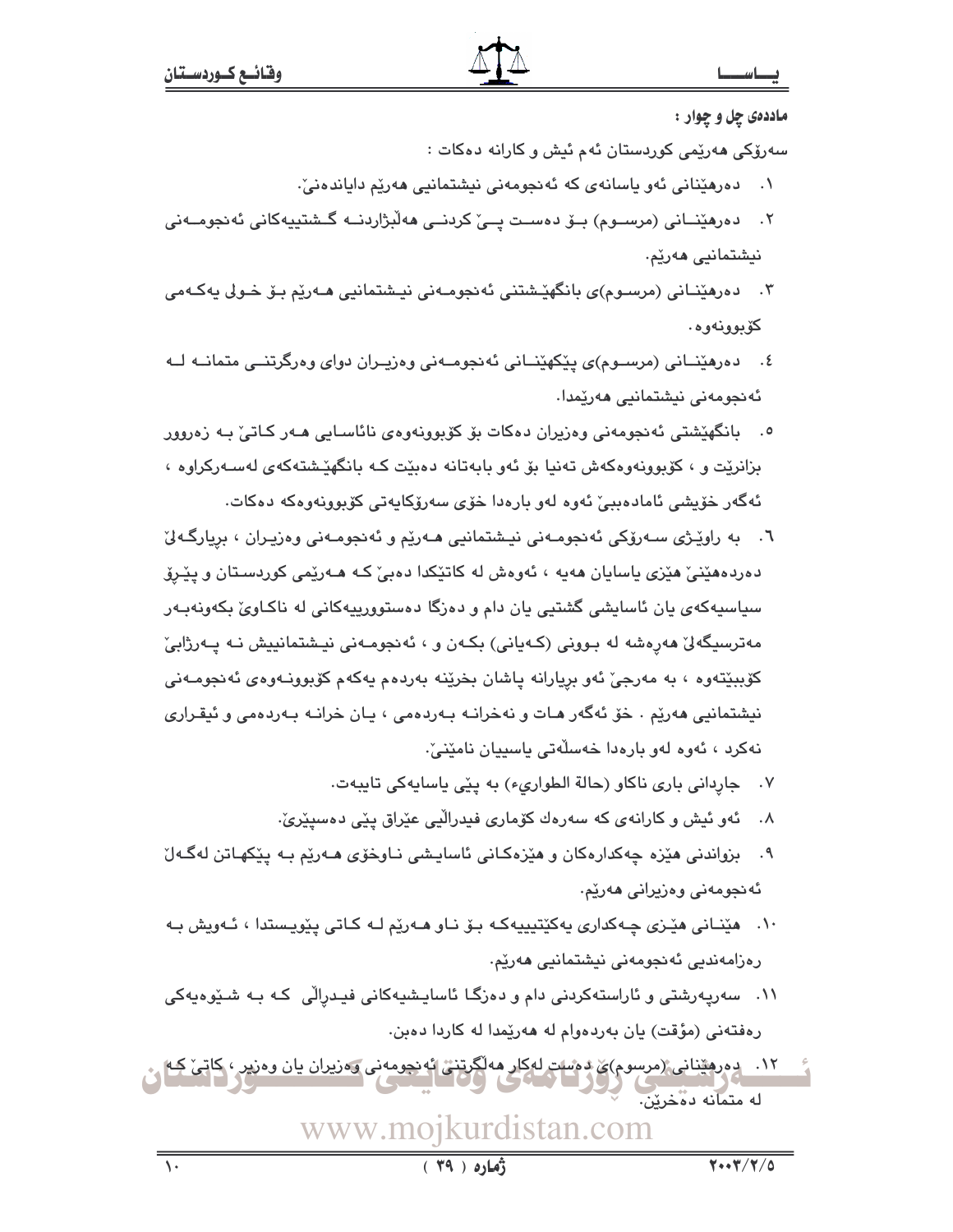#### ـا سـ

- ۱۳. د درهێنانی (مرسوم)ی قبولٌکردنی دهست لهکار ههلٌگرتنی ئهنجومهنی وهزیران یان وهزیر کاتيٰ که خوّيان داوايان کردېيّ ، داواشيان ليّ دهکا له کار و فرماني خوّياندا بهردهوام بـن تـا يٽکهٽناني وهزارهتي نويٰ۔
	- ٠١٤ لێبوردنی تايبهت له حوکمدراوهکان.
- ١٥. تەسدىقكردنى حوكمگەلى لەناوبردن (الأعدام) يان سـووككردنى بـۆ سـجنى ھـﻪتا ھـﻪتايى (المؤيد).
- ١٦. دامەزراندن و عەزل كردن و فەصل كردن و خانەنشىن كردنى خاوەن دەرەجە تاپپەتەكان و دادوهر و سهرۆکی ئیـدددیعای گـشتیی هـهرێم و موددهعیـه گـشتیهکان و جێگرهکانیـان و سەرۆكانى يەكە ئىدارىيەكان بە يێى ياسا٠
- ۱۷. پێدانی روتبهی سەریازی به ئەفسەرانی مێزه چەکدارەکان و مێزەکانی ئاسايشی مەرێم ، ههروهها دهرکردن و و خانهنشین کردنیان به پێی یاسا.
	- ١٨. يێداني نيشان و مهداليا (الأوسمة و الأنواط) كه به يێي ياسا دياردهكريّن.
- ۱۹. دامەزرانىدن و عــەزل كردنــى نوێنــەرانى ھــەرێم لــە ئەنجومــەنى ھەرێمەكانــدا ، لەســەر پێشنیازی ئەنجومەنی وەزیران و تەسىدىقكردنى لـه لايـەن ئەنجومـەنى نيـشتمانيى ھـەرێمى کوردستانەوە٠

ماددهی چل و پينسج :

مووچه و دەرمالّەكانى سەرۆكى ھەرێمى كوردستان بە ياسا دياردەكرێن. ماددهي چل و شهش :

سەرۆكايەتيى ھەرێم ديوانێكى دەبێت ، ئەرك و پێكھاتەكانيشى بە ياسا دياردەكرێن.

ماددهي چل و حهوت :

۱. ئەگـەر سـەرۆكى ھـەرێمى كوردسـتان دەسـت لـەكار ھـەڵبـگرئ يـان بمـرئ يـان تووشـى زهبوونيپەكى سەرومر بېـێ ، ئـﻪوە ﻟـﻪويارەدا بـﻪ ھـﻪمان شـێوەي ھەڵبـژاردن جـێ نـشينێك جێگای دهگرێتهوه٠

۲. کـاتي چـۆلْبووني مەنـسەبى سـەرۆکى ھـەرێمى کوردسـتان ، ئـەوە لـەوبارەدا سـەرۆکى ئەنجومەنى نيشتمانيي ھەرێمی کوردستان ئيش و کارەکانی ھەلّدەسـوورێنیٚ تـا ھەلبـژاردنی سەرۆكێكى نوێ٠

۴. کاتی دیارنەبوونی سەرۆکی ھەرێمی کوردستان یان کاتی مۆڵەتی ، ئەوە لەوبارەدا سەرۇلىي ئەيجومەنى وەزيرانى مەربە بە وەكالەت ئىش وكارەكانى مەلدەسوررى كالاساما ف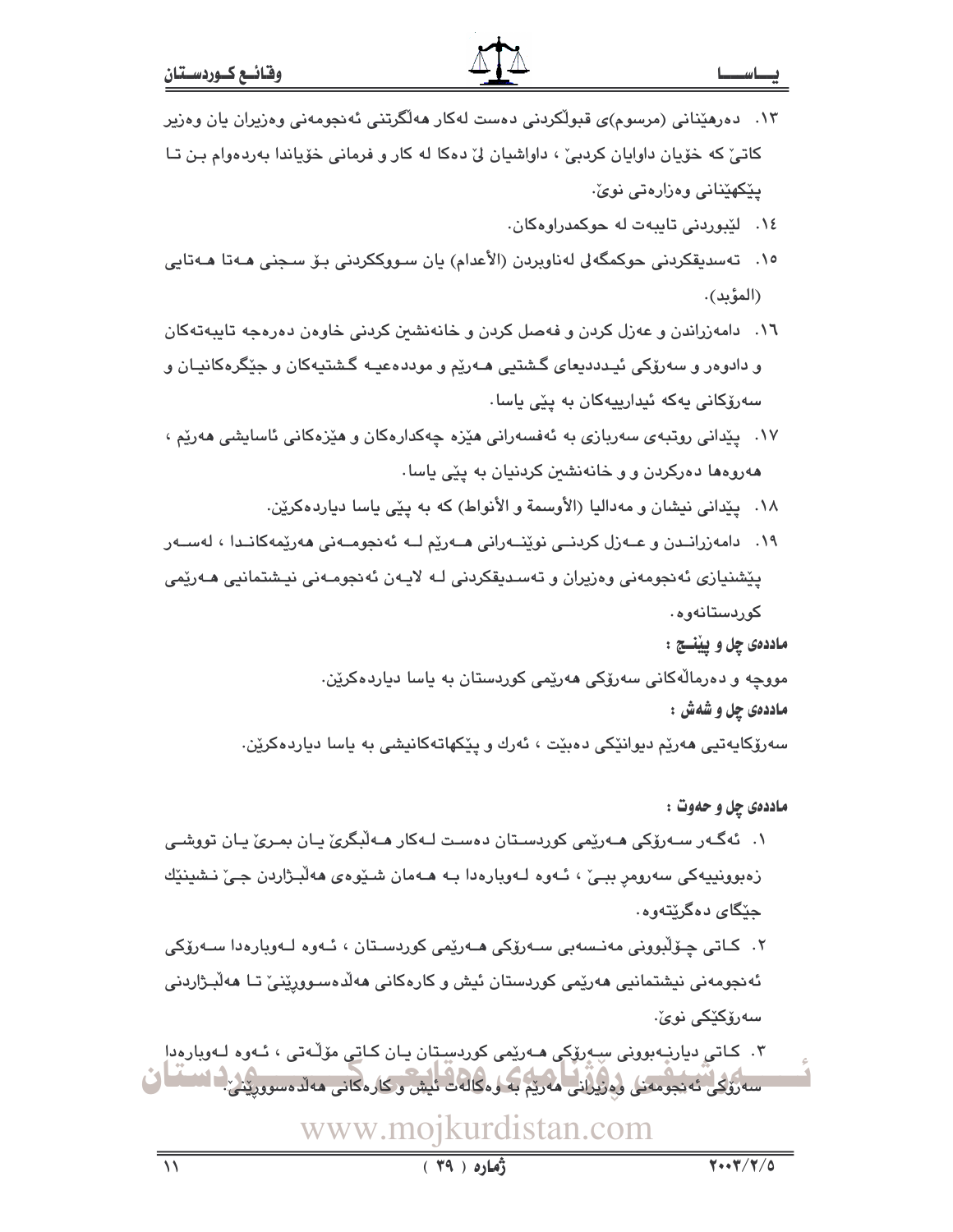## مه بحه سي دوودم ئه نجومهنی وهزیرانی ههریمی کوردستان

ماددهی چل و ههشت :

ئەنجومەنى وەزيرانى ھەرپمى كوردسىتان ، دەستەي تـەنفيزى و ئيـداريى بالآيـە لـە ھەرپمـداو ، ئیش و کارهکانی دەسەلاّتی تەنفیزی ، لە ژێـِر سەرپەرشـتی و ئاراسـتەکاریی سـەرۆکی مـەرێمی کوردستاندا ھەلّدەسوورێنێ٠.

- ماددهۍ چل و نوْ :
- ۰۱ ئەنجومـەنى وەزيـران لــه سـەرۆكى ئەنجومـەنى وەزيـران و جێگرەكـانى و ژمارەيـەك لــه وهزيران يێك دێت ، به مەرجىٌ ژمارەيان له (١٥) وەزير كەمتر نەبێت.
- ۲. سەرۆكى ھەرێمى كوردستان ، پێكھێنانى وەزارەت بەو ئەنـدامى ئەنجومـەنى نيـشتمانيى ھەرپمە دەسپێرى كە لە لاپەن فراكسپۆنى زۆرپنەي پەرلەمانەوە دەپالێورپت.
- ۴. ئەويش ، كە سـەرۆكاپەتيى وەزارەتـى يـێ سـیێردراوە ، جێگرەكـانى و وەزیرەكـانى ك نٽوان ئەندامانی ئەنجومەنی نیشتمانیی مەریم یان لـه غـهیری ئـهوان كـه شەرتوشـرووتی ئەندامێتىي ئەنجومەنى نىشتمانىي ھەرێمپان تێدا ڧەراھەمە دەست نىشان دەكات.
- ٤. سەرەك وەزيران ليستى نـاوى ئەنـدامانى وەزارەتەكـەى يێشكەش دەكـات بـە سـەرۆكى ھەرپم بۆ تەسدىقكردنى.
- ٥. دواي تەسـدېقكردن لەلاپـەن سـەرۆكى ھەرێمـەوە ، ئنجـا سـەرەك وەزپـران ئەنجومـەنى وهزارهتهکهی پیشکهش دهکات بـه ئهنجومـهنی نیـشتمانیی هـهریم و داوای متمانـه پیدانی دهکات و ، پاشان دوای وهرگرتنی متمانه ئیدی (مرسوم)ی پێکهێنانی دهردههێنیٚ.
- ٦. سەرۆكى ئەنجومەنى وەزيران سەرۆكاپەتيى دانيشتنەكانى ئەنجومەن دەكات ، تەنيا ئـەو دانیشتنانەي نەبیؒ كە سەرۆكى ھەرێمى تێدا ئامادە دەبێت.

ماددەى يەنجـا :

لە يێكھێنانى ئەنجومەنى نيشتمانيى ھەرێمى كوردستاندا نواندنى كۆمەڵە نەتەوەپپەكان رەچـاو د هگیرئ.

ماددهي يه نجا و يهك :

وهزیرهکـان لــهو کاروبارانــهدا کــه پێوهندیـدارن بــه ئهنجومــهنی وهزیرانــهوه ، بــه هاوکــاری لــه بەردەمى ئەنجومەنى نيشتمانىي ھەرێمدا بەپرسن و ، ھەر وەزیرەش ، بـە تـەنیا ، لـە كاروبـارى وەزارەتەكەي خۆي بەرپرسە .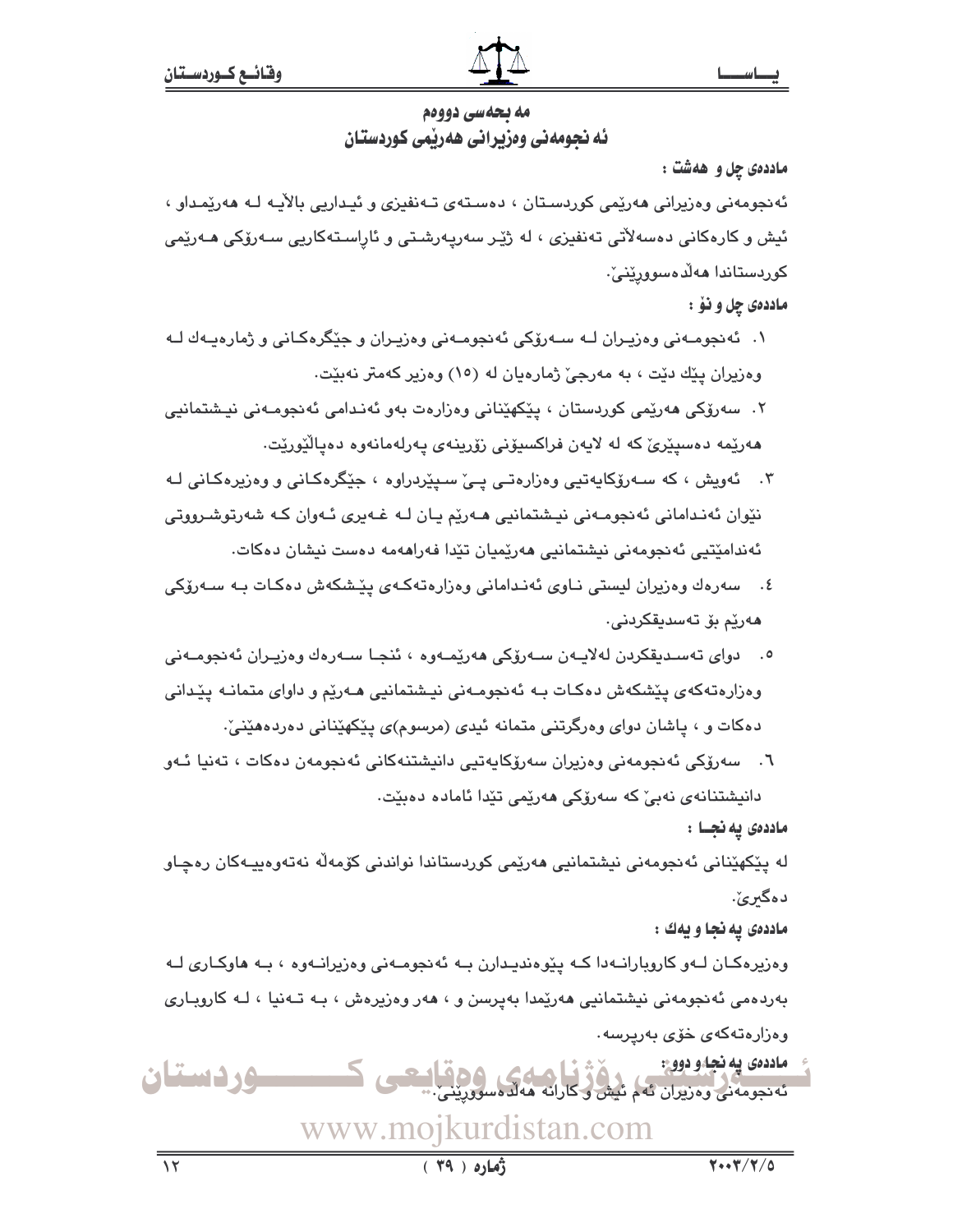- ۰۱ بهرکارخـستنی یاسـاو پێـِرۆ و بریـار گـهل و یاراسـتنی ئاسایـِشی هـهرێم و موڵك و مـاڵی گشتی.
- ٢. درەنگرشــتنى سياســەتى گــشتيى ھــەرێم بــە ھاوكۆمــەكى لەگــەل ســەرۆكى ھــەرێمى كوربستاندا.
- ۴. ئامادەكردنى پرۆژەگەلى پلانەكانى فراژوكارى (التنميـة) و دابينكردنـى پێداويـستەكان بـۆ بەركارخستنيان.
	- ٤. ئامادەكردنى پرۆژەي بوجەي گشتيى ھەرێم.
- سهریهرشتیی ئیش و کاری وهزارهتهکان و دام و دهزگا و مهرفهقهگشتییهکانی هـهریمی  $\cdot$ .0 کوردستان و ئاراستهکردن و بهدواداچـوون و موراقهبـهکردنیان ، هــهروهها تهنـسیقکردنی چالاکی له نێوانیاندا . بۆیشی مەيە بريارەکانیشیان ئیلغا یان مەمواربکات.
	- ٦. دەرھێنانى بريارگەلى تەنفيزى و ئيدارى بە پێى ياساو پێرۆكان.
		- ۷. ئامادەكردنى پرۆژەي ياساگەل و دەرھێنانى پێرۆكان.
- ۸. دامهزراندن و دیارکردنی مووچهو تهرفیع و فهصل و عهزل و خانهنشین کردنی فرمانبهران به ییّی یاسا.
- 
- 
- - ماددهی په نجا و سیّ :
	- وهزير يەكەم بەرپرسى راستەوخۆيە لە ھەموو كاروبارىّ پێوەندىي بە وەزارەتەكەيەوە ھەبىّ: ماددهی په نجا و چوار :
- ۰۱ ئەنجومـەنى وەزيـران بــه دەسـت لەكارھــەلگرتو لــه قەلّـەم دەدريّـت ئەگـەر ئەنجومـەنى
- نیشتمانیی هەریم له متمانهی بخات.
- ٢. وەزير بە دەست لەكار ھەلگرتو لە قەلەم دەدريّت ئەگەر ئەنجومەنى نىشتمانىي ھەريّم لە
- متمانهى بخات. ماددهي يه نجا و پيننج :
- ۰۱ \_ چــۆنێتيى بەريرســدان (مــساءلة)ى ســەرۆكى ئەنجومــەنى وەزيــران و جێگرەكــانى و وهزیرهکان و ، چۆنێتیی تاوانبارکردن و دادگایی کردنیان ، بهیاسا دیاردهکریّ.
	- ٢. مووجهو دهرمالهو مافهكانيشيان به ياسا دياردهركريّ.

## بەشى سىيەم دهسه لأتي دادوهري

ماددهي يه نجا و شهش :

دەســـەلأتى دادوەرى لـــە ھەرێمـــدا بـــە دەرەجەگـــەلى جياوازيـــەوە ، بەجۆرەكانيـــەوە ، بـــە دەسىـتەكانيەوە ، بــە شىـێوازى يێكهێنانيــەوە بــە شەرتوشــروتى دامەزرانـىدنى ئەندامــەكانى و گواستنووهولئ پرېښينهوه يانلاوه ، ههمووي به پاسا ويله دهخريت <u>سوردستان</u> ماددهی په نجاو حقوت : مسلح

 $(79)$   $(9)$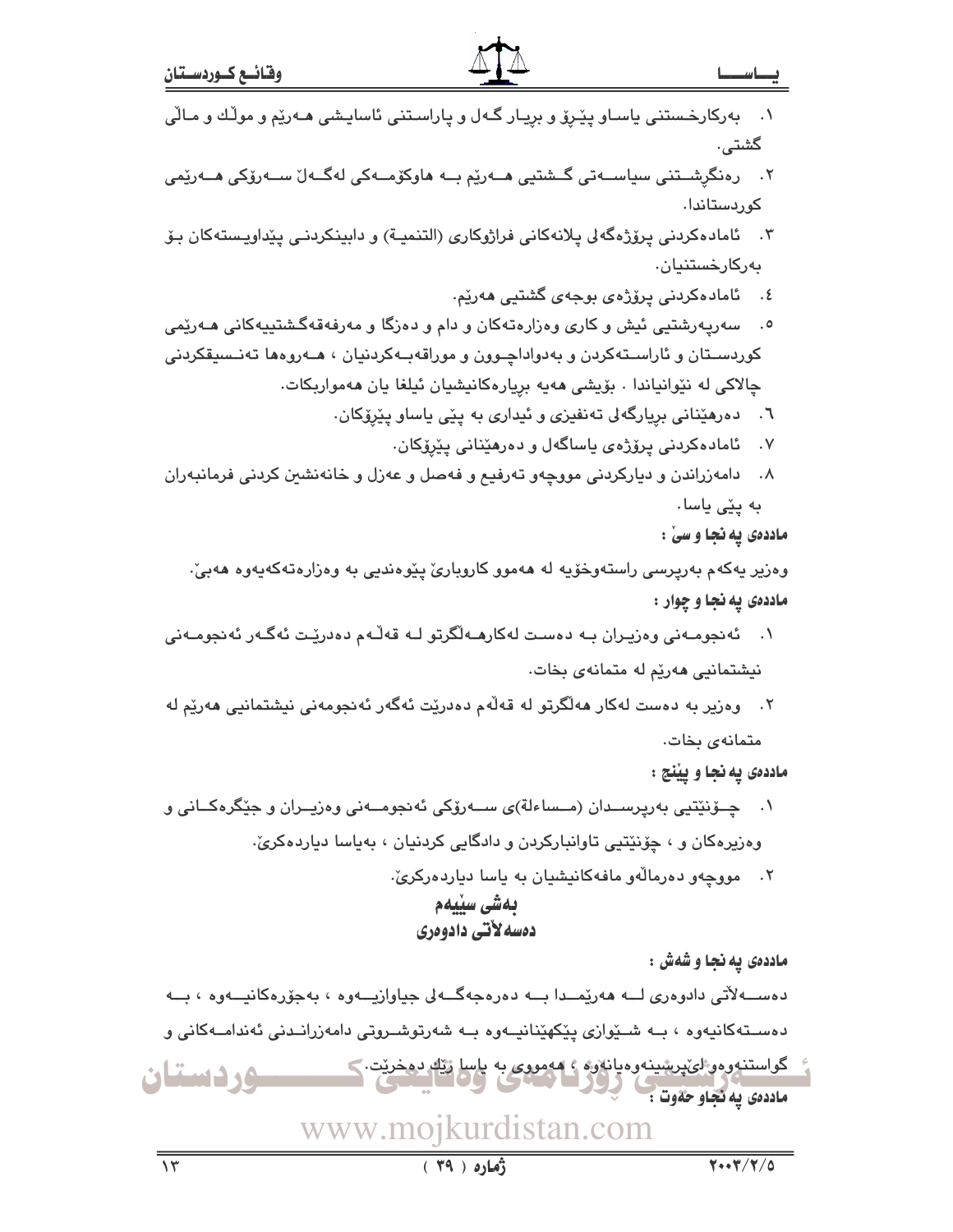|                                                    | دادوهری (ولایــهی عاممــه)ی ههیــه بهســهر هــهموو کهســانی تــهبیعی و مهعنــهویی گــشتی و |
|----------------------------------------------------|--------------------------------------------------------------------------------------------|
|                                                    | تايبەتييەوە ، تەنھا بەسەر ئەوانەوە نەبىّ كە ياسا ھەلاّۈيّرى (استثناء) كردوون.              |
|                                                    | ماددهى په نجا و ههشت :                                                                     |
| له ياسا بەولاوە ھيچ دەسەلأتێكى ديكەي بەسەرەوەنييە. | دادوەرى سەربەخۆيە ،                                                                        |
|                                                    | ماددهى په نجا و نۆ :                                                                       |
|                                                    | دادگای پێداچوونهوه (التمییز) له ههرێمی کوردستاندا سهرباری ئیش و کاره ئاساییهکانی خـوّی     |
|                                                    | ، تایبهتمهندیشه به لێکدانهوهی ئهم دهستورهو یهکلاکردنهوهی تانه (دفع)ی دهستوورینهبوونی       |
|                                                    | ئەو ياسايانەى كە لە بەردەم دادگادا دەعوايان پێ كراوەتەوە ، ئەوەش بە ياسا رێك دەخرێت.       |
|                                                    | ماددەى شەستەم :                                                                            |
|                                                    | ئیددیعای گشتی نوێنەری میللەتە (المجتمـع) لـه پارێزگـاری کردنـی مـافی گـشتی و وەدىھێنـانی   |
|                                                    | عەدالەتدا.                                                                                 |
|                                                    | ماددهی شهست و یهك :                                                                        |
|                                                    | تیره غەیرە ئیسلامەکان بۆیان ھەیە ، بە پێی یاسای تایبەت ئەنجومەنگەلى رۆحانی و دادوەریـی     |
|                                                    | خۆيان ساز بدەن ، ئەم ئەنجومەنانەش مافى ئەوەيان ھەيە سەيرى ھەموو ئەو شتانە بكەن كە          |
|                                                    | پەيوەندىي راستەوخۆى بە ئەحوالّى شەخسىي ئەو تىرانەوە ھەيە و ناكەونەن چوارچێوەى ئىيش         |
|                                                    | و کارەکانى دادگاکانى ئەحوالى شەخسىيەوە .                                                   |
|                                                    | ماددهی شهست و دوو :                                                                        |
|                                                    |                                                                                            |

ههموو حوکم و بریاره دادگاییهکان به ناوی گهلهوه دهردهچن.

### دەروازەي چوارەم ئيدارهو ئه نحومهنه شارهوانييهكان

ماددهی شهست و سی ْ :

دابەشـه ئیداریـهکانی مـهریمی کوردسـتان بـه پیّـی یاسـای مـهریم ئـهنجام دهدریّـن کـه لهگـهلّ حوکمهکانی ئـهم دەسـتوورەدا يێـڃەوانه نـﻪبن و مافـﻪ ئيدارەييـﻪکانی کۆمەڵەنەتەوەييـﻪکانيش رهچاوبگیرێن لهو یهکه ئیدارییانهدا که زۆرینهی دانیشتوانی تێدا یێك دهفێنن. ماددهی شهست و چوار :

هــهرێم بــۆ هەيــه يەكەگــەلى ئيــداريى وەك (پارێزگــا و قــەزا و ناحيــه)ى نــوێ بنيــات بنــێ و ئهنجومهنگــه لی محــهاللیان بـــوّ پێـــك بهێنــــیّ و ، مهركـــهزهكانیان دیــاری بكــات و بیگوّرِێــت و سنوورهکانیان بچهسیێنیٚ و ههمواریان بکات و له یهکهگهلی ئیداری دایان ببرێت و بیانخاته سـهر پهکهگهلی ئیداریی دیکه ، ئەوەش ھەمووی بە ياسا رێك دەخرێت.

ماددهي شهست و بيننج :

<sup>آ</sup> – مەركەزى پارْيُرْكَا ۋ قەزا و ناڭپُّبار گۆنداكە ژمارەي قان<mark>يشتوانى لە</mark>كسى مەزار كەس كىەمترىنى<sup>ت</sup>ن <mark>ئ</mark> شـارەوانىيەكى دەبێت ئەنْجومـەنێك بـەرپوەى دەبـات ، ئـەو شـارەوانىيە خزمـەتى گـشتى بـە مارولاتيەكانى پێشكەلتالالەكتە.www.mojkurdistan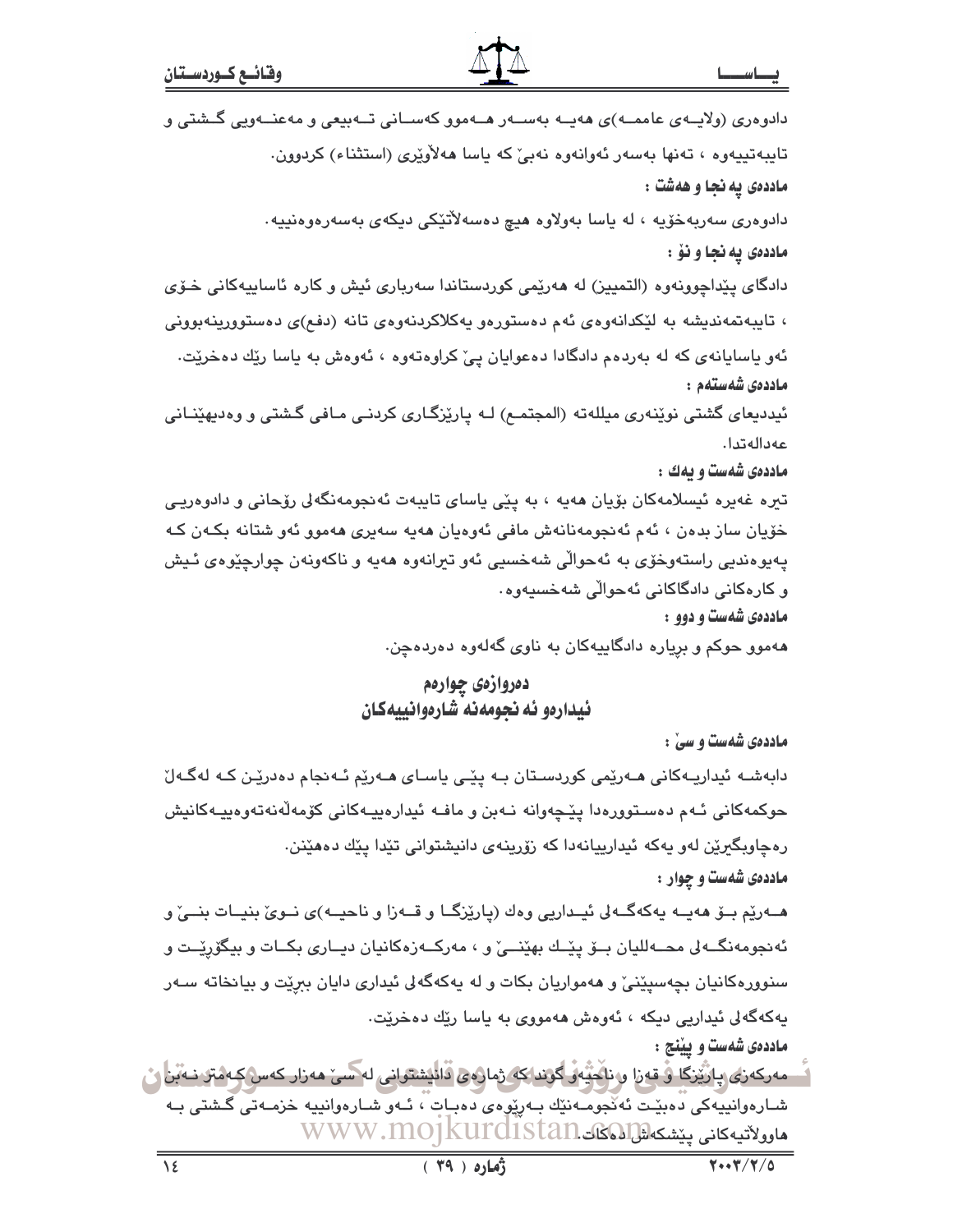ماددهی شهست و شهش :

- ۰۱ ــــ سەرۆك و ئەندامانى ئەنجومەنى شارەوانى لە دانپشتوانى ناوچەكە بـە دەنگدانى گىشتىي ئازاد و نهێنی و راستهوخو ههلّا مبژیردرین.
- ٢. لــه يێػهێنــاني ئەنجومەنگــەلى شــارەوانيدا ، نوێنەراپــەتيى عاديلانـــە بــۆ كۆمەڵــە نەتەرەبيەكانى ھەرێمى كوردستان رەچاردەگىرێت.

ماددهی شهست و حهوت :

يلهکاني شارهوانيهکان و چۆنێتيې ههڵبژاردني سهرۆك و ئەنداماني ئەنجومەنى شارەوانى و ئيش و کارەتايبەتەکانى ئەنجومەنگەلى شارەوانى و مـاوەي ئەنـدامێتيى ئەندامـەکانى و کاروپارەکـانى دیکهی ، ههمووی به یاسا دیاردهکرین.

دەروازەي يينجــەم حوكمه دارابيسهكان

ماددهی شهست و ههشت :

به ڀٽي ڀاسا نهبيٰ ، ناشيٰ باج ڀان رهسم بسهڀٽِنريٰ ڀان ههمواربکريٰ ڀان لـهغو بکـريٰ ڀـان هـڀچ كەسێكى لِّ عەفو بكرێت٠

ماددهی شهست و نهْ :

دەسـﻪلأتەكانى ھـﻪرێم ، بۆيـان ھەپـﻪ بـاج و رەسـم لەھەرێمەكـﻪدا بـسەپێنن و وەرپـانبگرن يـان هــهواريان بکـهن پـان لــهغويان بکـهن ، بهرچـاوگرتني ههقيانـهت ((عهدالـهت) و پهکـساني و يهکبوونی له نێوان هاوولاتيانی کۆماری فيدراليي عێراقدا. ماددەى حەفتا :

داهاتی هەرێمی کوردستان له مانه یێك دێت :

- ۰۱ د دسکهوتی باج و رهسم و مزو کرێی خزمهتگهلی مهرفهقـه گشتیپهکان و ئیراداتـی دام و دهزگاو شیرکهت و بهرژهوهنده گشتیهکان له ههریمدا.
	- ٢. دەسكەوتى وەبەرھێنانى چاوگە سروشتييەكان (استثمار الموارد الطبيعية) لە ھەرێمدا.
		- ۰۳ منحه و به خشش و دهسکهوتی بیتاك و یانسیب.
		- قەرزى خۆمالى و دەرەوەي تاپپەت بە ھەرپمى كوردستان.  $\cdot$  5
- بهشه دهسکهوتی سامانی نهوت و رهسمی گومرگ که به پێی رێـژه٤ دانیـشتوانی هــهرێم لهچاو دانيشتوواني عێراقدا ، بهرههرێم دهکهوێ.

ماددهی حهفتا و پهك :

مەرێمى كورپستانى عێراق لە ر*ووي د*اراييەوە جێنشپنى دەسەلاتە<u>ك</u>انى يەكێتى دەبێت ، لەميەر ئیستیحقاقتکی تارایی و باج و روسمتکی دواخراوی سه دیه ههریمدا. WWW.mojkurdistan.com • باددهى حهفتلودوو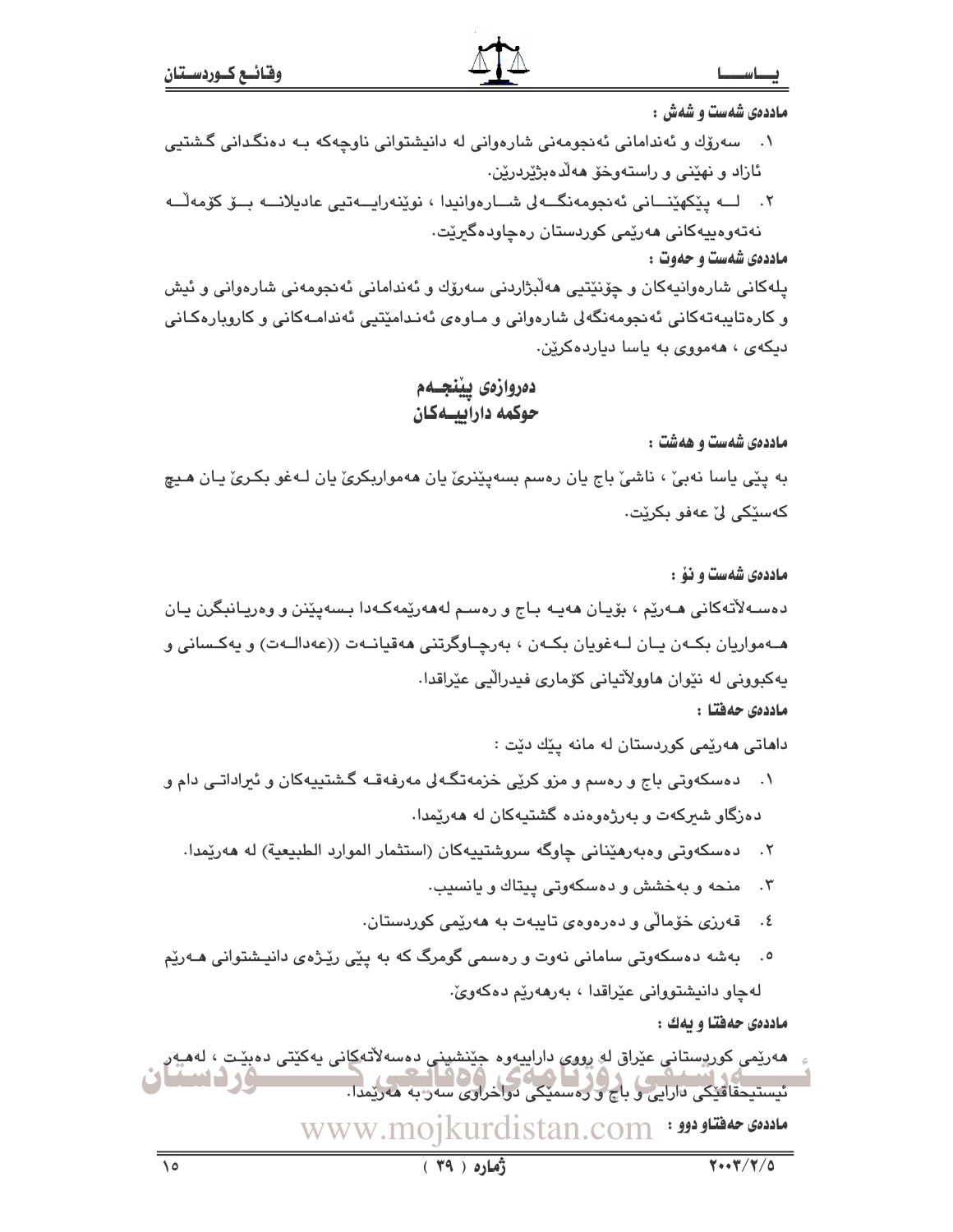سالی دارایی به یاسا دیاردهکریّ.

ماددهی حهفتا و سیّ :

ههموو سالٌّێکی دارایی ، یاسای بوجـهی یـهکخراوی هـهرێمی کوردسـتان یاسـاکاری دهکرێـت و ، دامات و خەرجى خەملايدراو لە خۆ دەگرىّ.

## دەروازەي شەشــەم حوكمه كۆتابيەكان

ماددهی حهفتاو چوار :

هەر ياسـا يـان پێـرێ يـان بريـار يـان (مرسـوم)ئ کـه لـه مافـه نهتهوهييـهکانى گـهلى کـورد يـان هاوولاتیانی هەرێمی کوردستان کەم بکاتەوە يان بەربەستی بکات ، يان يێچەوانەی حوکمـەکانی ئەم دەستورە بێت ، بە باتلٌ لە قەلّەم دەدرێت.

ماددهي حهفتاو يينسج :

به بيّ رەزامەندیی ئەنجومەنی نیشتمانیی ھـەرێمی کوردسـتان ، ناشـیّ ، کـەیانی ، یـان پێـرۆی سیاسیي کۆماری فیدرالیی عێراق بگۆردریؒ ، دەنا ، به پێڇەوانەوە گەلى ھەرێمی کوردستان بۆی هەيە مافى خۆى لە چارەنووسى خۆيدا ييادە بكات.

ماددەى حەفتاو شەش :

مەر ناكۆكى و ويكنەماتنىكى دەستورى لە نىوان دەسەلاتەكانى مـەرىمى كوردسـتان و مەريەكـە لە دەسەلاّتەكانى كۆمارى فيدراليى عێراق يان دەسەلاّتەكانى ھەرێمێكى دىكەدا روويدات ، ئـەوە ، لەويارەدا ھەوالەي دادگاي دەستوريى پەكێتپەكە دەكرێت بۆ پەكلاكردنەوەي. ماددەي حەفتاو حەوت :

ئەم لايەنانەي خوارەوە مافى پێشكەشكردنى پێشنيازى ھەمواركردنى دەستوريان ھەيە :

۰۱ سەرۆكى **م**ەرپم.

٢. ئەنجومەنى وەزيران.

۴. ژمارەيى كە لە چواريەكى ژمارەي ئەندامانى ئەنجومەنى نيشتمانيى كەمتر نەبن. ماددەي حەفتاو ھەشت :

لـه هەرێمـدا دیـوانی ریقابـەی دارایـی دادەمـەزرێت و ، بـه ئەنجومـەنی نیـشتمانیی کوردسـتانی عێراقەوە پەيوەست دەبىؒ و ، ئەرك و پێكھاتەكانيشى بە ياسا رێك دەخرێت.

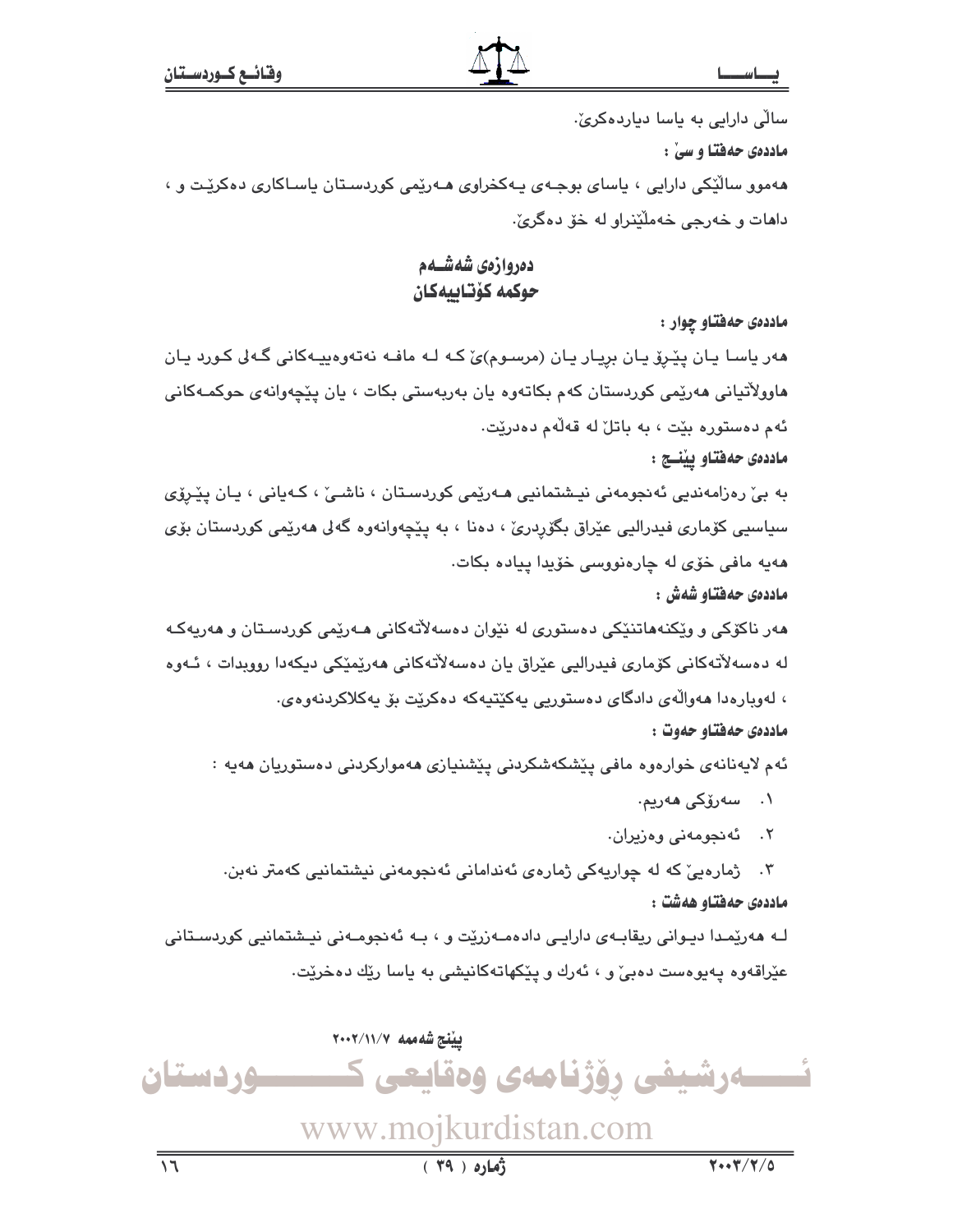## یرۆژەی دەسستوری كۆماری فیدرالّیی عیّـراق

دەروازەي يەكــەم دامەزرائىدنى يەكىتيەكە

ماددەي بەكــەم :

عێراق دەوڵەتێکى يەكگرتورى (فيدراڵى) يە ، پێرۆيەكى كۆمارىي دىمـوكراتى يەرلـەمانى ھەيـە ، يێی دەگوترێ کۆماری فیدرالّی عێراق٠

ماددەي دووەم :

كۆمارى فيدرالّيى عێراق لەمانە يێك دێت :

پهکـهم : هــهرێمی عــهرهبی : هــهردوو ناوچـهی ناوهنـد و باشـووری عێـراق و پارێزگـای موسـلٚ (نه ینهوا) له باکووری عیّراق لهخوّ دهگریّ ، ئهو قهزاو ناحیانه نهبیّ کـه زوّرینـهیان کـوردن و لـه برگەی دووەمی خوارەوەدا ناويان ھاتووە٠

دووهم : هەرێمی کوردسـتان : پارێزگاکـانی کـەرکوك و سـلێمانی و هـﻪولێر و دهـۆك و قـﻪزاکانی ئاکرێ و شێخان و سنجار و تلعفر و ناحیهکانی زهممار و بهعشیقهو ئهلقوش و ئاسکی کهلـهك لـه پارێزگای موسلٌ و قەزای خانەقىن و مەندەلى لە پارێزگای ديالە بە ھـﻪموو سـنوورە ئىداريـﻪكانى بهر له سالّی (۱۹٦۸ز) دهگریّتهوه لهگهلٌ ئهو ناوچانهش که روّرینهی کوردی تیّدا نیشتهجیّن. ماددەى سىّىمم :

> گەل چاوگەي دەسەلأتەكان و بناغەي شەرعىيەتەكانێتى. ماددهۍ چوارهم :

گەلى عێراق لە دوو نەتەوەي سەرەكى پێك ھاتووە كە نەتەوەي عەرەب و نەتەوەي كوردە ٠ ئەم دەستورەش لەسەر بناغەي فيدرالييەت مافە نەتەوەپيەكانى ھـەردووكيان ئيقـرار دەكـاو ، مافـە رەواكانى كۆمەڵە نەتەوەپيەكانىش لە چوارچێوەي كۆمارى فىدرالىي عێراقدا ئىقرار دەكات. ماددەى يېنجەم :

بەغدا پايتەختى كۆمارى فيدرالّيى عێراقەو ، دەشێتيش كاتىٚ پێويست بكـات غـەيرى بەغـدا بـۆ ماوەپەكى رەڧتەنى (مؤقت) بكريت بە ياپتەخت. ماددەى شەشەم :

۰۱ کۆماری فیدرالّیی عیّراق ئالأو دروشم و سرودی نیـشتمانیی خــۆی هەیــه بــه مــەرجیّ هــەر ههموویان هێمای پهکێـتی و هاوژیانی و برایهتیی نێـوان نهتـهوهکانی تێـدابێت ، ئــهوهش بـه باسايەك رێك دەخرێت.

۲. هەرێمى كوردستان ئالأى تايبـەتى خـۆى ھەيـە شـان بـە شـانى ئـالأى كۆمـارى فيـدرالّيى

عیراق ، هەرومرها دروشم و سرود و چەژنى نەتەرەبى (نەررۆزى ٢١ى ئادار) يىشى ھەيبە كيە<br>مەنباق ، ھەرومرها دروشم و سرود و چەژنى نەتەرەبى (نەررۆزى ٢١مىسى) ئەوەش بە ئاسابەك رتك دەخرتت.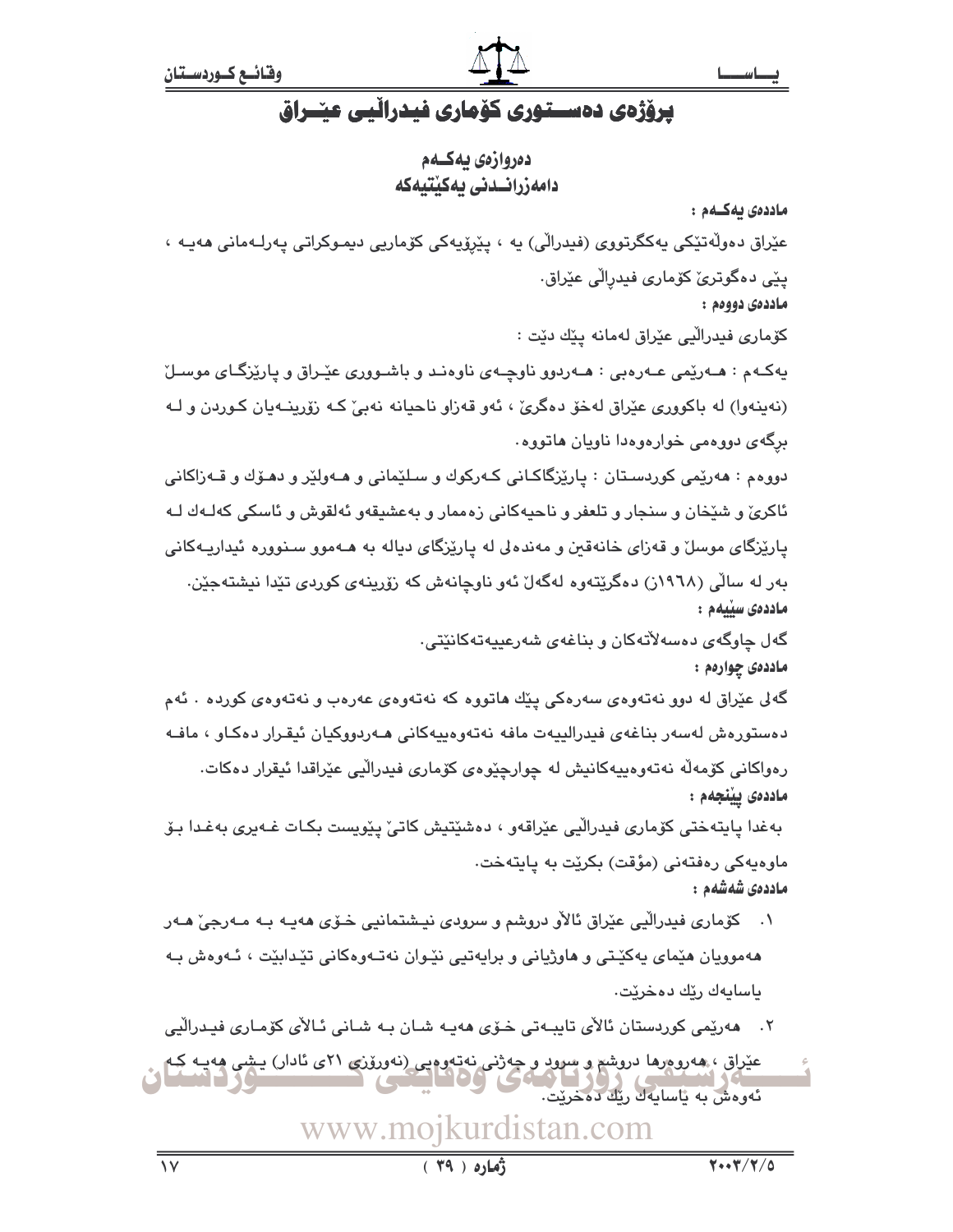ماددەي حەوتەم :

عەرەبى و كوردى دوو زمانى رەسمىي يەكێتيەكەن و ، عەرەبى زمانى رەسمىي ھەرێمى عەرەبى و ، كوردىش زمانى رەسمىي ھەرپمى كوردستانە .

### دەروازەي دووەم ماف و ئەركە بنيچەييەكان

ماددەى ھەشتەم :

يهکهم : هاوولاُتيان له بهردهم ياسادا چونيهکن و هيچ جياوازييهکيان به هۆی جنس يـان رهگـهز يـان رەنــگ يـــان زمــــان يـان ئــاين يـان مــەزەب يـان ھەلكــەوتى كۆمەلأيـەتى يـان دۆخــى كۆمەلأيەتىيەوە ، لە نێواندا نىيە.

دووهم : هەلـي چونيەك (تكافؤ الفرص) بۆ ھەموو ھاوولاتيان لە سنوورى ياسادا دەستەبەرە. ماددەى ئۆبەم :

خێـزان (الأسـرة) ناوکـهي کۆمهڵگهيـهو ، دهوڵـهتيش ياراسـتن و راگرتنــي لــه ئـهسـتۆ دهگـريّ و

چاودێریی دایکایەتی و مندالٚێتیش دەكات.

ماددەى دەبەم :

ئافرەت يەكسانيى تەواوى لەگەل يياودا ھەيە.

ماددەى بازدە :

پهکهم : تاوانبار بيّ تاوانه (پاکه) تا له دادگايپهکي پاسايپدا ئيدانهکهي ساغ دهکرێتـهوه٠

دووهم : مافي خۆپارێزي له هـﻪموو قۆناغـﻪكانى لى يێـچانەوه و دادگاپيـدا بـﻪ يێـي حوكمـﻪكانى ياسا مافێکی پيرۆزە٠

سێپهم : دانیشتنهکانی دادگایی کردن لهرووه (ئاشکرایه) ، مهگهر ، دادگا بـه یێـی حوکمـهکانی یاسا بریاری نهێنیی بوونیان بدات.

چوارهم : سزا شهخصييهو ، به يێی ياساش نهبیّ ، نه جهريمـه ههيـه و نـه سـزا ، سـزا لهسـهر رەفـتــاریش ناشىٰ بدرىٰ ، مەگەر ياسا ئەو رەفتارە لە كاتى تێوەگلانىدا بـە جەريمـە لـە قەڵـەم بدات و ، ناشیؒ لەو سزایە زیاتر کـﻪ لـﻪ کـاتی تێـوهگلانی جەریمەکـﻪدا بـﻪرکارخراوە ، سـزایەکی گرانٽر بسهيٽنريٽ.

ماددەي دوازدە :

يەكەم : حورمـﻪتى (كەرامـﻪتى) مـرۆۋ پـارێزراوەو ، ھـﻪر جـۆرە ئەشـكەنجەدانێكى جەسـتەيى و دەروونى قەدەغەيە.

دووهم : بـه پێـی حوکمـهکانی یاسـا نـهبێت ، ناشـی ککهسـی بگـیری یـان تـهوقیف بکـری یـان

بېشكنرنت شىنقى رۆژنامەي وەقايىمى ۸. د ستان سێڽۣهم : حُورمهْتُی خَانَه بِازْیُزْرَآوْهو ، به بِیّی نُوسوِلْه دیّارِکرآوهْکانیش نهبیْ که له بِآسادا www.mojkurdistan.com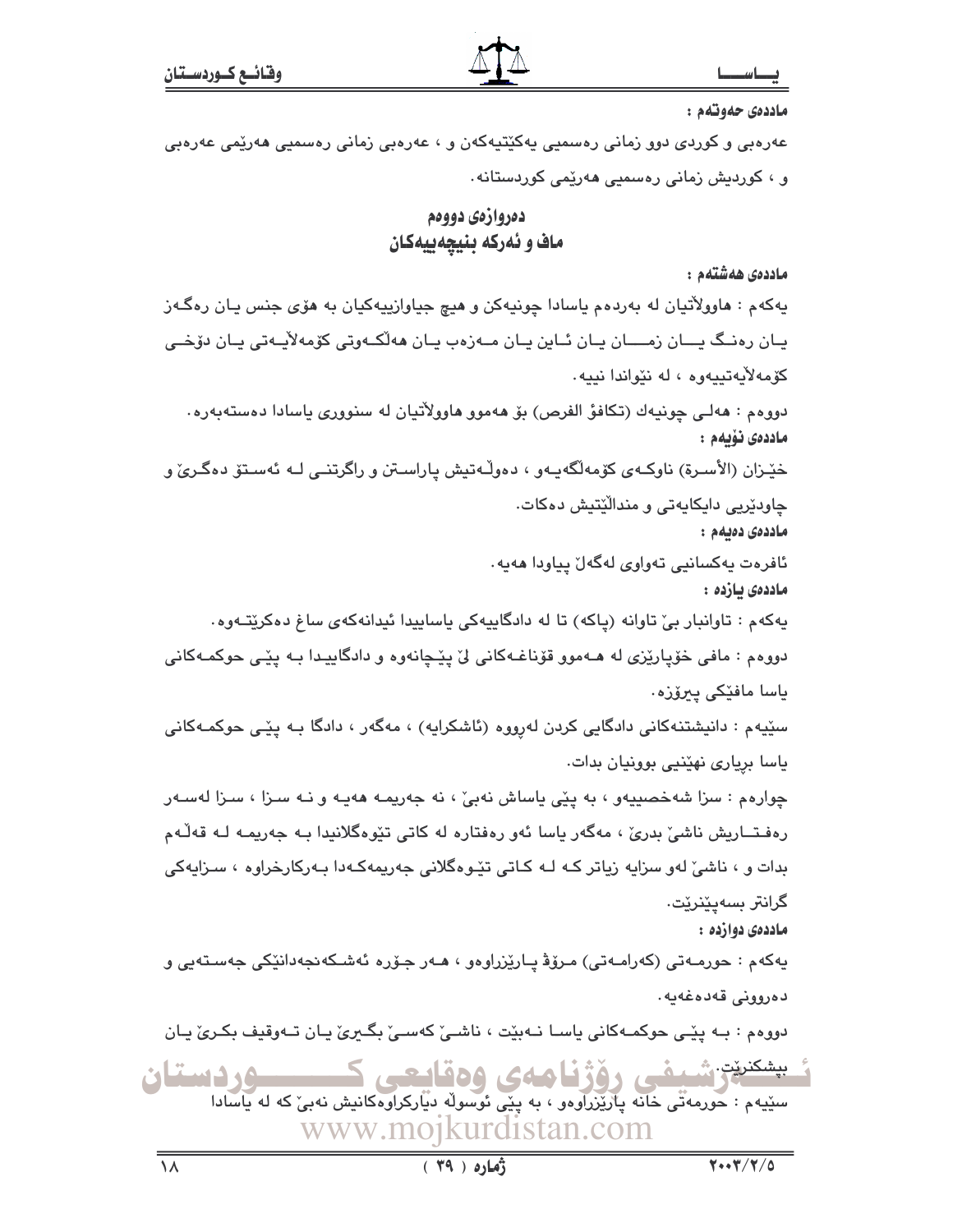ماتووه ناشیٰ پیْ بهاویٚژریْته ناوخانه یان بیشکنریْت. ماددەى سيازدە : نهێنــی مــاودەنگیـی بەریـدی (ئاسـایی و ئــەلیکترۆنی) و بروســکەو تەلــەفۆنی دەسـتەبەرەو ، بـۆ زهروورهتـي عهدالـهت و ئاسايـشي و بـه بريـاري لايـهنێكي دادوهري و لـه سـنووري ئيقراركـراوي ياسايشدا نەبى ، ناشى ئاشكرا بكرين. ماددهۍ چوارده : ناشيٌ هاوولاُتي لهسهفهر بوْ دەرەوەي ولات يان گەرانەوەي قەدەغە بكريْت و ، لەو حالّەتانەشدا نهبيّ که ياسا سنووري بوّ دانابن دهنا هاتن و چوونيشي لهناو ولاّتهکهدا ليّ نابهستريّ. ماددەى يازدە : ئازادیی ئاین و برواو داب و دەستوری ئايينی دەسـتەبەرن بـه مـەرجیّ لەگـەلّ حوکمـەکانی ئـەم دهستورهو دهستورگهلی هەریمایەتی و پاساگەلی پەکپتیەکەدا پیچەوانە نەبن و لە پیرۆی گشتی و ئادابى گشتى لانەدەن. ماددەى شازدە : فێرکردنی سەرەتايی ئیلزامییەو ، دەولەت و حوکمەتانی ھەرێمەکانیش پێویـستە لەسـەریان بـێ سەوايي (الأميـة) لـﻪناو ببـﻪن و ، مـافي فێربـووني بـﻪ خـۆرايي لـﻪ قۆناغـﻪ جـۆر بـﻪ جۆرەكـاني سـهرهتايۍو ناوهنـدی و دواناوهنـدی و زانکـۆيی و پيـشهيی و تهقهنيـدا بـۆ هاوولاٌتيـانی خۆيـان دەستەبەر بكەن . ماددەي جەقىدە : ئازادىي لێػۆڵينەوەي زانىستى ، لـە چوارچێوەي ياسـادا ، دەسـتەبەرەو ، يێويستيشە دەسـت بالأيي و ئيبداع و ئييتيكاريش له بوارگهلي زانستي و فيكري و رۆشنبىرى و هونەريدا دنه بـدرێن و ياداشت بكرين. ماددەى ھەژدە : ئــازاديي را و پـــهخش و چــايـهمهني و رۆژنامــهوانىو كۆبوونــهوهو خۆپـيــشاندان و مــان گــرتن و دامەزراندنى حزيگەلى سياسى و سەندىكا و كۆمەلەكانىش ، بە يێى حوكمەكانى ياسا دەسـتەبەر دەكرێن. ماددەى ئۆزدە : يهکهم : هيچ هاوولأتيهك له جنسييهي عيّراقي بيّ بهري ناکريّ. دووەم : ناشى پەنابەرى سياسى تەسليم بكرێتەوە. ماددەى بېست : پەكەم : كاركردن مافێكى ھەر ھاوولاتيەكە و ، پێويستيشە لەسەرى ، لەھەر كوێپـەكيش بيـەوێ " ڪاري جُوِّي ادهڪاڪ و دوسه لاته کاني د موله تيش ههول دمدمن هه لي کار ((فرصة العمل)) باز هــه را ٽ هاوولأتييهك كه تواناي بهسهريدا بشكيّ برهخسيّنن.<br>WWW.MOJKUTCIStan.COM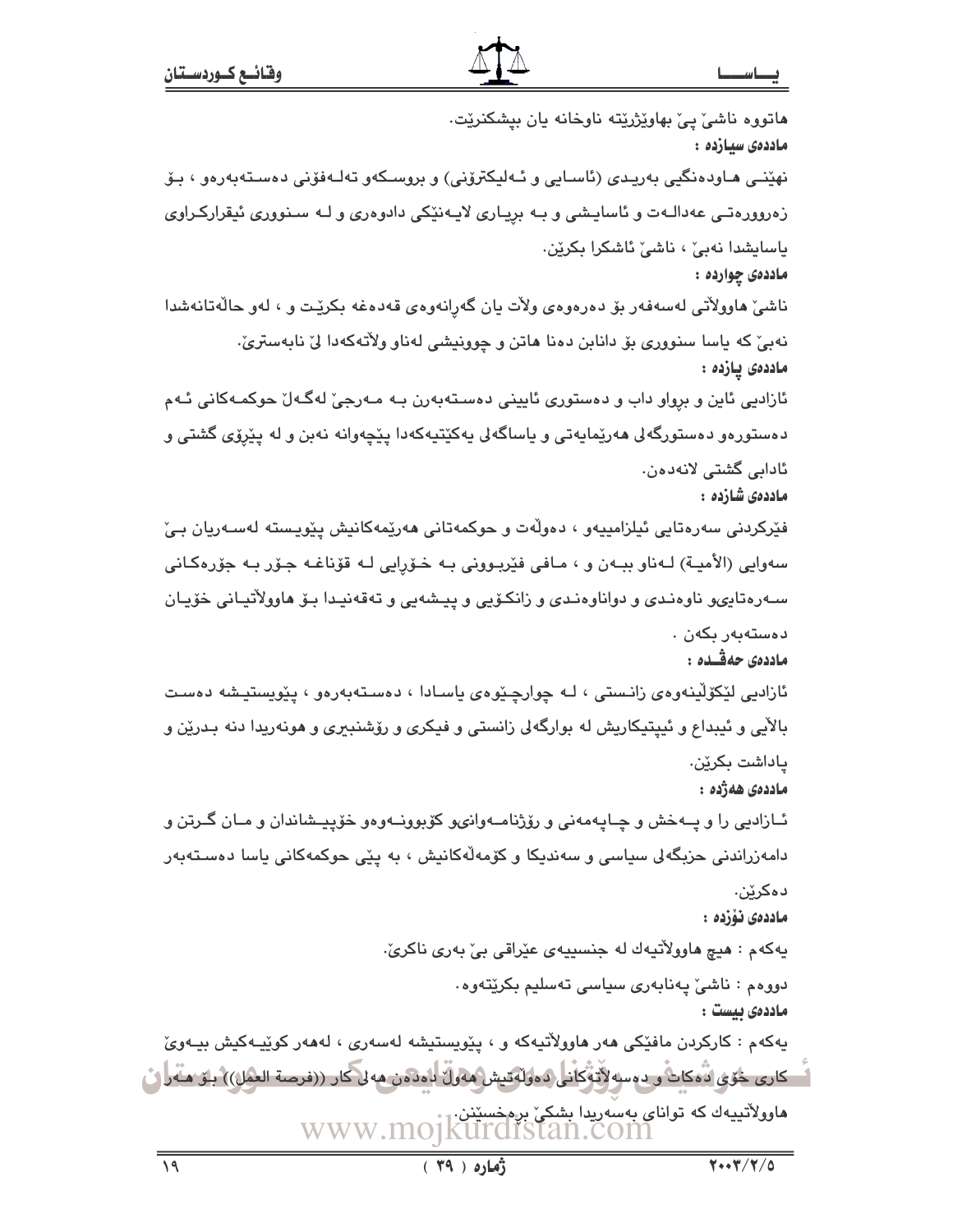| دووهم : دەولّەت ، باشتر كردنى ھەلومـەرجى كـار و بـالأكردنى سـەويەى ژيـوارى و شـارەزايى و     |  |  |
|----------------------------------------------------------------------------------------------|--|--|
| رۆشنىبىرى بۆ گشت ھاوولاتيانى ئىشكەر دەستەبەر دەكا ، ھەروەھا زەمانەتى كۆمەلايەتييان بىۆ       |  |  |
| حالّهتی نهخوّشی و زهبوونی و بیّ کاری و پیری بوّ فهراههم دهکات.                               |  |  |
| سێیهم : به پێی یاسا ، بۆ حالّەتی دوورخستنەوەی زیانێکی گشتیی ناکاو نەبیٚ ، دەنـا ، ناشـیٚ     |  |  |
| ئیشکێکی دیارکراو به زۆر به هیچ کهسێك بکرێت٠                                                  |  |  |
| ماددهی بیست و یهك :                                                                          |  |  |
| دەســەلأتەكانى يەكێتييەكــەو ھەرێمــەكانيش مــافى مۆلكايــەتى دەســتەبەر دەكــەن و ، ياســا  |  |  |
| پێوهندیدارهکانیش ناوهرۆك و سنوورهکانی رێك دهخهن.                                             |  |  |
| ماددهی بیست و دوو :                                                                          |  |  |
| يهکهم : دهولّهت له رێگای سهرومڕ بهرفراوان کردنی خزمهته پزیشکیهکانی بوارگـهلی پاراســتن و     |  |  |
| چارەسەرى و داودەرمانەوە ، پاراستنى تەندروستيى گشتى دەستەبەر دەكات.                           |  |  |
| دووهم : دەولّەت ، پاراستن و باشتركردن و بەرەو چـاكتر گـۆرپینى خاكوئـاو (البیئــة) دەســتەبەر |  |  |
| دەكات.                                                                                       |  |  |
| ماددەى بيست و سىٰ :                                                                          |  |  |
| باج دان ئەركێكى پێويستە لەسەر ھەموو ھاوولاٌتيەك و ، بە ياساش نەبىّ باج نـﻪ دەسـﻪپێنرێ و      |  |  |
| نه وهردهگیریٌ و نه ههمواردهکریٌ.                                                             |  |  |
| ماددهی بیست و چوار :                                                                         |  |  |
| پێـشکهش کردنـی شـکات و بهرزکردنـهوهی سـکالأنامه بـۆ دەســهلأته پێوەندیـدارەکان مـافێکی       |  |  |
| دەستەبەرە بۆ ھاوولاتى و ، دەسەلاتەكانيش پێويستە لە ماوەيەكى دياركراوى ماقوولدا يەكلايى       |  |  |
| بكەنەوە.                                                                                     |  |  |
| ماددهى بيست و پيّنج :                                                                        |  |  |
| مەرجەعى پاراستنى ئەو مافانەي لەم دەروازەيـەدا ھـاتوون دادوەريـەو ، دادگـاش كـاتىٚ كـەم و     |  |  |
| زۆريــى بەرپرســێتيى دەســەلأتى پێوەنديـدار يــان بەرپرســێتيى يەكەوراســتى شەخــصى يــان    |  |  |
| بەرپرسێتیی ھەردووکیان دیاردەکات ئـﻪوجا پێویسته لەسـﻪری حـوکمی سـزا یـان قـﻪرەبو یـان         |  |  |
| ھەردوو حوكمەكە بەسەريدا بسەپێنىٚ٠                                                            |  |  |
|                                                                                              |  |  |
| دەروازەى سىيەم<br>دەسەلأتەكانى يەكێتى                                                        |  |  |
| بەشى يەكەم ـــ دەسەلأتى ياساكارى                                                             |  |  |
| ماددهی بیست و شهش :                                                                          |  |  |
| دەسەلاّتى ياساكارىي يەكێتى لە دوو ئەنجومەن پێك دێت كـﻪ بـريتين لـﻪ پەرلـﻪمانى يـﻪكێتى و      |  |  |
| ئەنجىمەنى مەرپىمكان.<br><mark>ئىسس</mark> ەرلىنىڭ يۇۋ <b>نامەي ۋەقايىتى ك</b> ى<br>وردستان   |  |  |
| www.mojkurdistan.com                                                                         |  |  |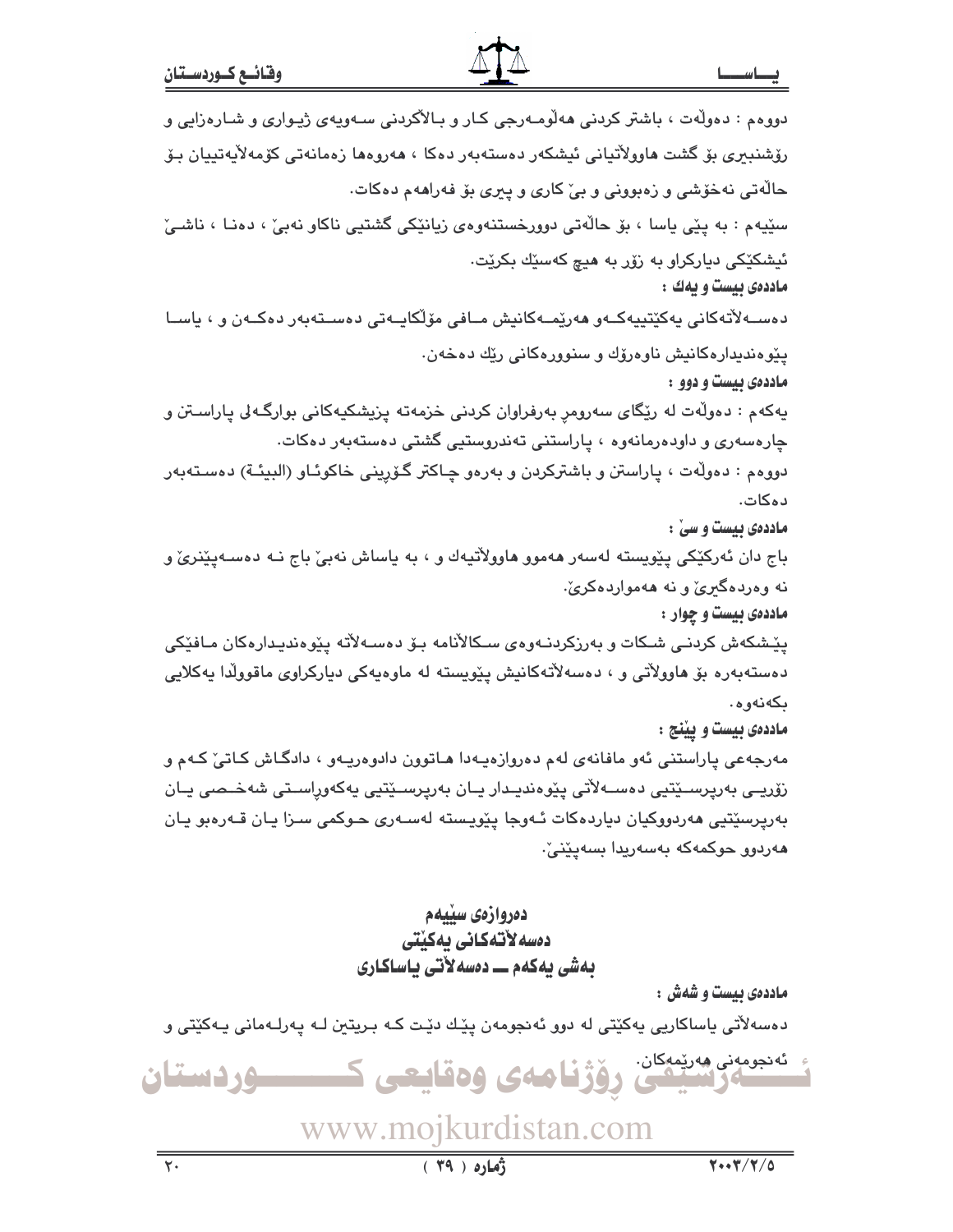## مه بحهسی بهکهم ( يەرلەمانى يەكيتى )

ماددهي بيست و حدوت : پهکهم : پهرلهمانی پهکێتی له نوێنهرانی گهلی ههردوو ههرێمهکه پێك دێت و به دهنگدانی گشتیی ئازاد و نهێنی و راستهوخو ههڵدهبژێردرێن ، ئهوهش به یاسا رێِك دهخرێت. دووهم : هەر هاوولاُتيپەك هەژدە سالٌ تەمەنى تەواوكردېێو ئەھليپەتى تەواوى تێدا ھاتبێتـﻪجىّ مافي ھەلىژاردنى ھەيە . سٽيهم : هەر هاوولاتييەك بيست و يێنج سالٌ تەمـەنى تـەواو كردېـێ و ئەھلييـەتى تـەواوى تێدا ماتبێتەجێ ماڧى خۆ پالأوتنى بۆ پەرلەمانى پەكێـتى مەيە٠ ماددهی بیست و ههشت : خولی هەلبژاردنی پەرلەمانی پەکێتی چوار سالەو ، لە رۆژی کۆبوونەوەی پەکەمپەوە دەست يے، دەكات. ماددهی بیست و نوْ : شێوازی ههڵبژاردن و چۆنێتیی ئەنجامدانی و رێـِژه٤ نوانـدن و دیـارکردنی وادهﺉ ههڵبـژاردن بـه ياسا ديار دەكرىؒ۰ ماددەى سى : پەكـﻪم : ناشــێ ئەنـﺪامێتيى پەرلـﻪمانى پـﻪكێتيى و ئەنـﺪامێتيى ئەنجومـﻪنى ھەرێمـﻪكان پـان پەرلەمانـﻪكانى ھەرێمـﻪكان يـان ئەنـﺪامێتيى ئەنجومەنـﻪكانى ئيدارەگـﻪلى شـارەوانى و محـﻪللى دووسەرە ، ئەميشيان و ئەويشيان يێكەوە كۆ بكرێنەوە. دووهم : ناشيٰ ئەندامێتيي پەرلەمانى پەكێتيى و وەزيفەپەكى گشتى پێكەوەببن. سێپهم : ئەندامى پەرلەمان لەو رۆژەوەي لە بەردەمى پەرلـەمانى پەكێتپدا سىوێندى دەسـتورى دهخوات ، بهدهست ههالگرتوو له وهزیفهی گشتی له قهالهم دهدریت. ماددەي سىو بەك : پەرلەمان يەكەم كۆبورنەوەي خۆي بە سەرۆكايەتى بە تەمەن گەورەترين ئەندام ساز دەدا . لەو کۆبوونەوەپەدا ، بە دەنگدانى نهێنى سـەرۆك و جێگـرى سـەرۆك و ئەمينـدارى نهێنيـەكان لـەنێو ئەندامەكانىدا ھەلدەبژێرێ. ماددهی سیو دوو : پەكـﻪم : پەرلـﻪمانى پـﻪكێتيى كۆبوونـﻪوەكانى خـۆى بـﻪ زۆرپنـﻪى ئەندامـﻪكانى سـازدەدات و ، بريارەكانيشى بە زۆرينەى رەھا دەردەچوێنىٚ ــ ئەگەر دەقێكى ئەم دەستورە يێچەوانەى ئـەوە نەبێت ــــ . **-وردستان** دووهم : بهرلهمان دروستنی ئهندار سێڽەم : پەرلەمان بريا<del>ر</del>ولەسەر پ<u>ێ</u>كهێؿاڧ<mark>، ڵؽڗ۫نەكانى خۆپ د</mark>ەدار $_{\rm VNNNN}$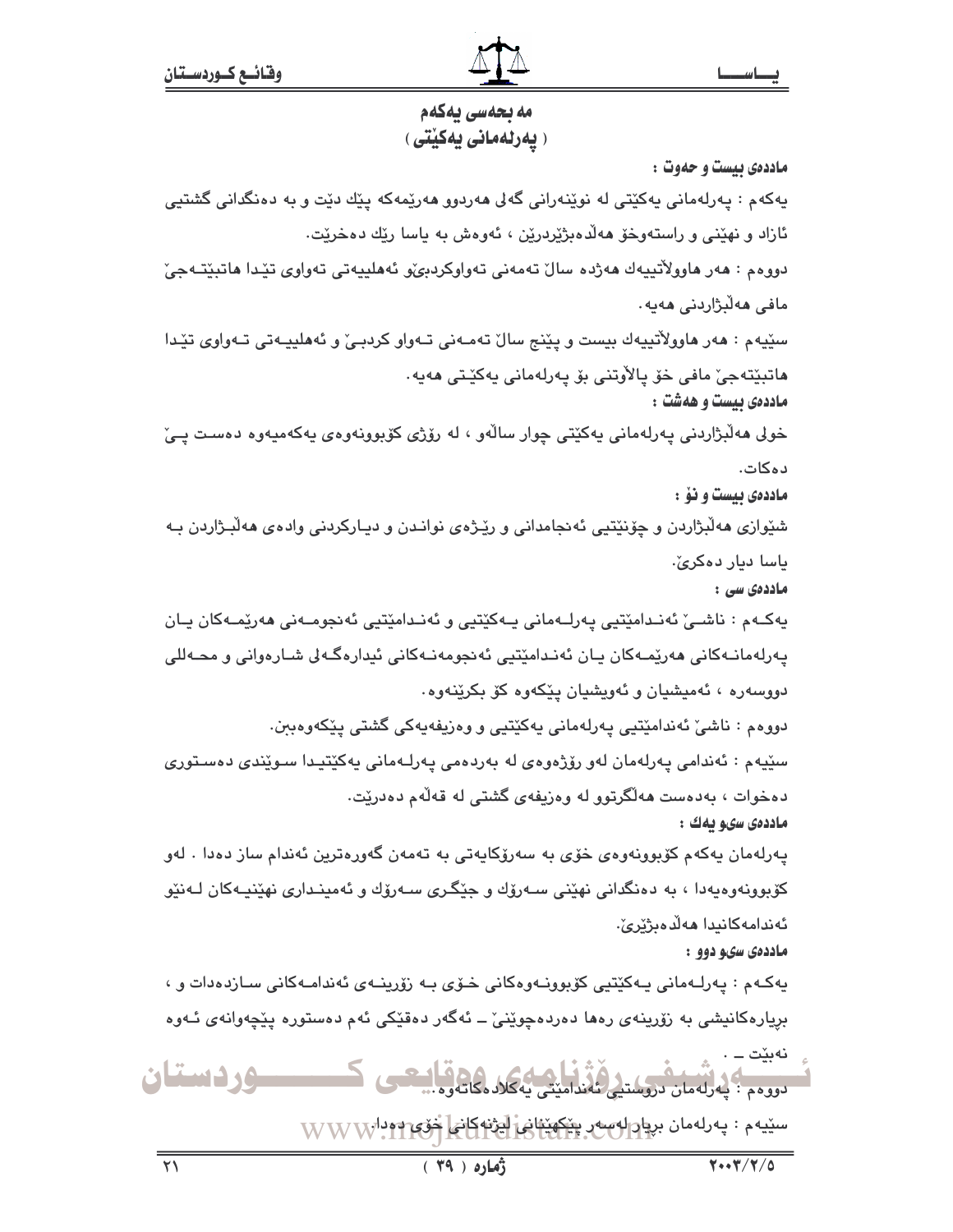## مه بحه سي دوودم ئه نجومەنى ھەرپمەكان

ماددەي سىو سى :

ئەنجومەنى ھەرێمەكان لـﻪ بيـست ئەنـدام يێك دێت و ، بـﻪ دوو ژمـارەي يەكـسان لـﻪ ئەنـدامان نوێنەرايەتى ھەريەكە لە ھەرێمى عەرەبى و ھەرێمى كوردستان دەكەن. ماددهي سيو چوار : هەر ھەرپمەو بـﻪ يێـﻰ شـێوازێ كـﻪ دەسـﺘﻮرى ھەرپمەكـﻪ ديـارى كـردووه نوپنـﻪرانى خـۆى بـۆ ئەنجومەنى ھەرێمەكان ناوزەددەكات و لاشيان دەدات. ماددەي سىو يېنج : پەكەم : ئەنجومەنى ھەرێمەكان ئـەو پـرۆژەي ياسـاو بريارانـە تەسـدىق دەكـات كـە پەرلـەمانى پەكێتى ئېقراريان دەكات. دووهم : ئەگەر ھات و ، ئەنجومەنى ھەرێمەكان يرۆژەي ياساكەي ئيقرارنەكرد ، ئەوا لـەو بـارەدا هەوالەي پەرلەمان دەكريتەوە تا دوويارە سەيرى بكەنەوە. سٽِيهم : خۆ ئەگەر مات و ، ئەنجومەنى مەرێمەكان بۆ دووەم جـاریش لەسـەر رای خـۆی سـوور بوو ، ئەوە لەو بارەدا ، ئېدى پرۆژەي ياساكە بەلاوەدەنرىّ.

## مه بحهسی سینیهم ئيشه تايبەتەكانى پەرلەمانى يەكێتى

# ماددەي سىم شەش : ئيشى تايبەتى يەرلەمانى يەكێتى بريتيە لە ييادەكردنى ئەم دەسەلآتانە : پهکهم : ههموارکردنی دهستوری پهکێتی به زۆرپنهی سیّ له چواری ئهندامانی ههرپهکه لـه دوو ئەنجومەنەكە ، يە جيا. دووهم : تەسدىقكردنى يەيمانگەل و رێكەوتننامەگەلى دەرەكى بـە رەزامەنـدىي سـێ لـە چـوارى ژمارەي ئەندامانى ھەرپەكە لەدور ئەنجومەنەكە ، بەجيا . سێپهم : جاردانی جەنگ پـان بەسـتنی ئاشـتی بـه مـەرجیٚ سـیٚ لـه چـواری ژمـارەی ئەنـدامانی هەرپەكە لە دوو ئەنجومەنەكە ، بە جيا ، رەزامەندىي لەسەر بدەن. چوارەم : ياساكارىي ياساكانى يەكێتى٠ يێنجهم : متمانهدان به وهزارهتی پهکێتی و ئهندامهکانی و ، متمانه لێکێشانهوهيان. شەشەم : تەسدىقكردنى بوجەر چساب ر حسابكارىي كۆتايى يەكێتى٠ وردستان حەوتەم : سەياندن و ھەمواركردن و ئيلغاكردنى باج و رەسمەكان. مەشتەم : ريقابەكردنى ئېشەكانى روښەلاتل تەنفىزىل پەكتتى. WWW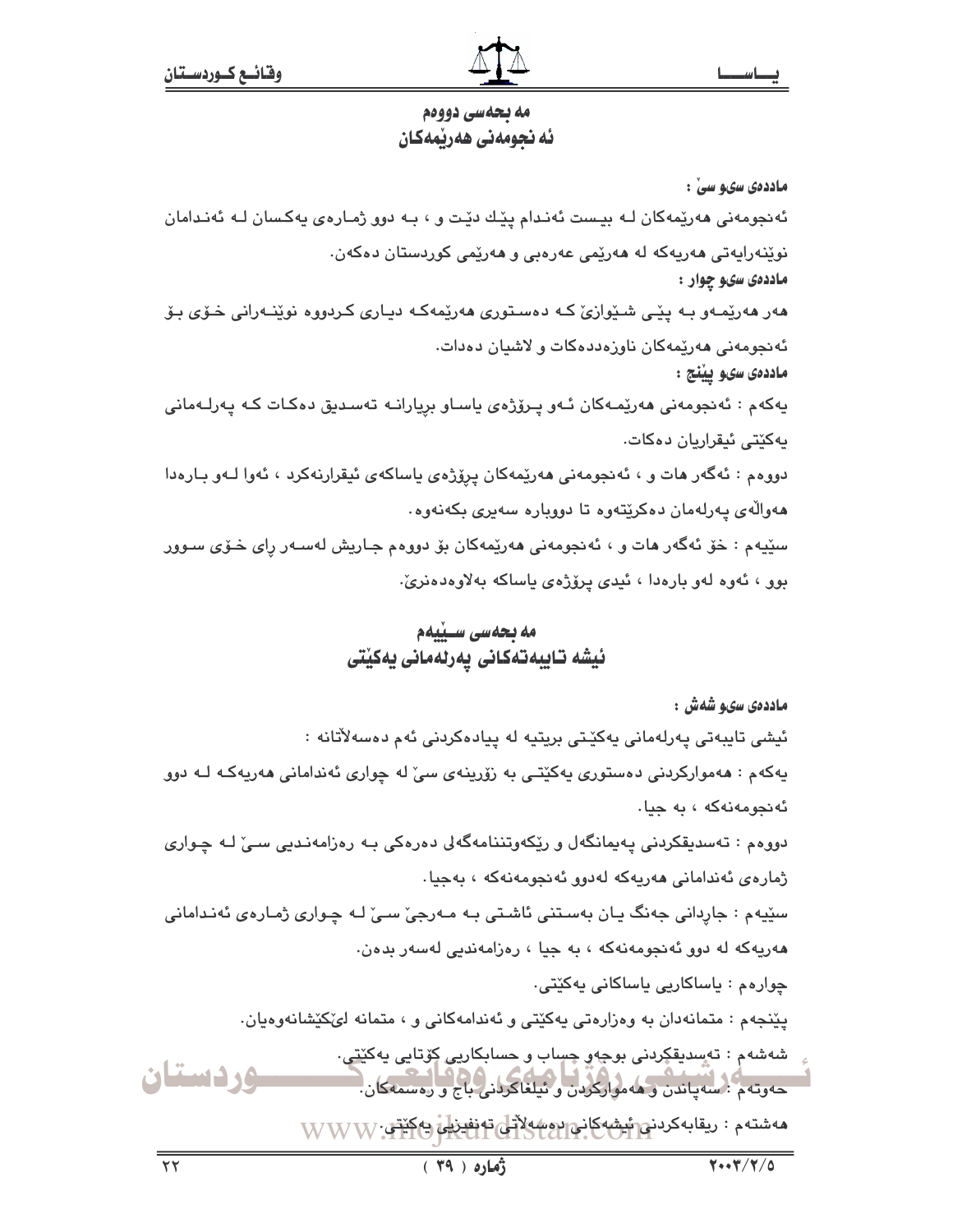نۆيەم : دانانى يێرۆ ناوخۆيپەكەي و دياركردنى ميلاكات و ئيقراركردنى بوجەكەي و دامەزرانـدنى فرمانبهرهکانی و دیاریکردنی موجهکانیان.

> بەشى دووەم دەسەلأتى تەنفيزيى يەكێتى مه بحهسی پهکهم سەرۆكى كۆمار

ماددهی سی و حدوت : سەرۆكى كۆمار سەرۆكى دەولّەتەو فەرماندەي گشتيى ھێزە چەكدارەكانە لە ولأتدا. ماددهی سی و ههشت : سـهرۆکی کۆمـار بـه دەنگـدانی گـشتيی ئـازاد و نهێنـی و پهکهوراسـت پـان (لهلاپـهن پـهرلـهمانی پەكێتپپـەوە) بــۆ مــاوەی چــوار ســالْ ھەلْدەبــژێردرێت و ، دەشــێ بــۆ پــەك جــاری دیكــەش **م**ەلبىژێردرێتەوە ماددهی سی و نوْ : مەرجى پالٽوراو بۆ يلەو پايەي سەركۆمار ئەمانەن : يهکهم : دەبى عيراقى بيت و چل ساليش تەمەنى تەواوكردبى . دووهم : دەبىؒ مافگەلى مەدەنى و سياسى ھەبىؒ · ماددەى چل : سـﻪرۆكى كۆمـار بەرلـﻪوەي ئـﭽش و كـارى پلەوپاپەكـﻪى خـۆى بگرێتـﻪ دەسـت ، لەبـﻪردەمى دانيشتنٽِکي ماويهشي پهرلهماني پهکٽِتيي و ئهنجومهني مهرٽِمهکاندا ، ئهم سوٽِنده دهستوريهي خواردوه دهخوات: (( به پهزدانی مـهزن سـویّند دهخـوّم کـه ریّـز لـه دهسـتوری کوّمــاری فیــدراثیی عیّــراق بنــیّم و پـاسـهوانی لهسهربهخوّیی و سهروهریی نیشتمان بکهم و به دنسوّزیش بوّ وهدی هیّنانی بهرژهوهنــدی ئــازادی و حورمــهتی گەل لە كاردا بم)) ماددهي چل و يهك : کاتیٚ سەرۆکی کۆمار دەست لـﻪکار ھەڵدەگریٚ يـان دەمـریٚ يـان تووشـی زەبونيـﻪکی بـﻪردەوام دەبى ، جێگرەكەي بۆ باقىمەنى مارەي سەرۆكاپەتىيەكەي ئەركى سەرۆكاپەتىي كۆمار دەگرێتـﻪ دەست. ماددهي جل و دوو :

سهرۆكى كۆمار كه دەرەوە يەولپەتى يەكێتى دەشوێنى و ، بـه نـاوى دەولّـەتى يەكێتپيـەوە په یمانگەل لەگەل دەرلەتە بېيانيەكاندا دەبەستى و نوێنائىرى دىيىلۆماسى دەنێرى و پێشواریش لـه ىن ئەينەرانى دىيلۇماسى (كەكككە) . WWW.MOIKUrdistan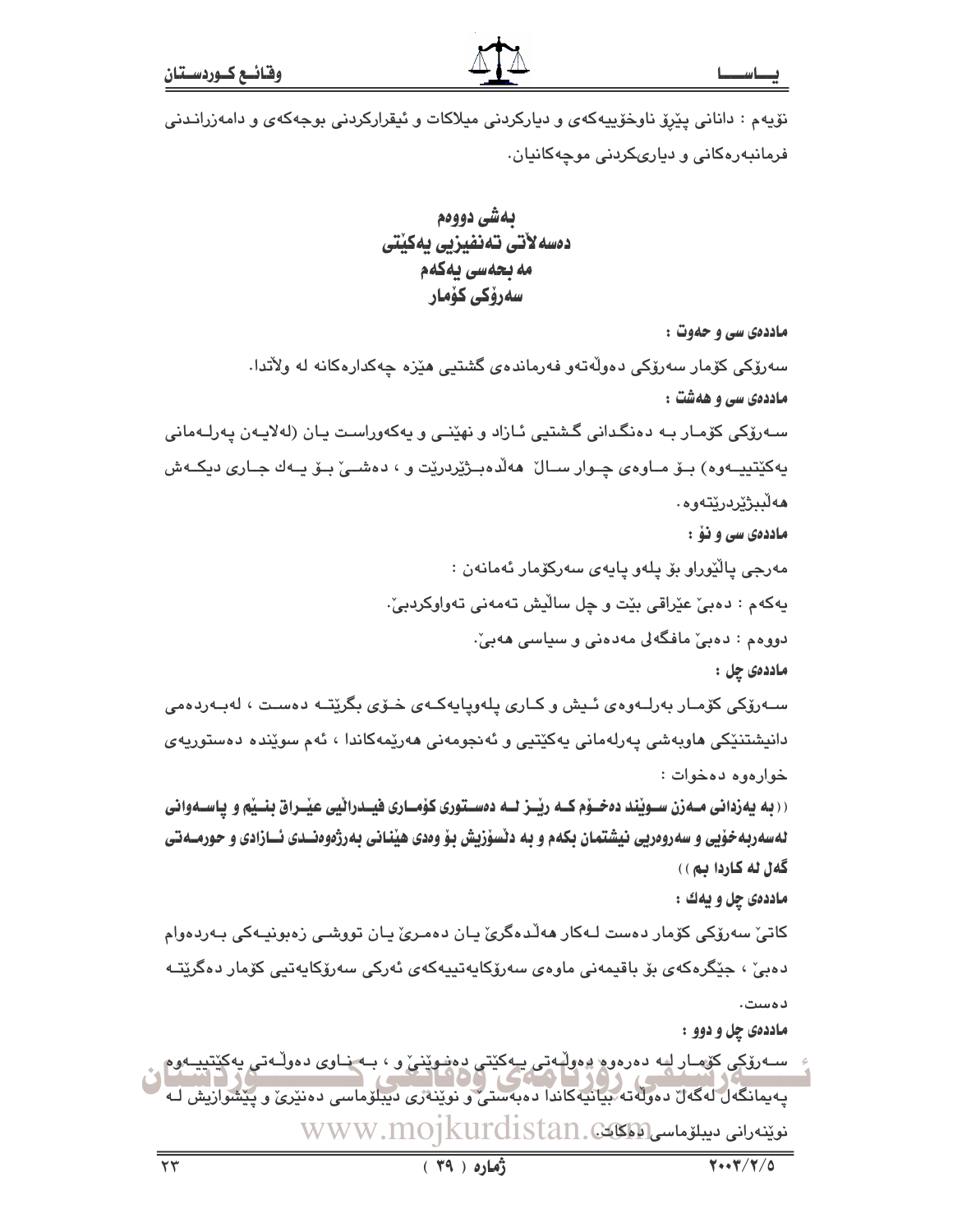يسسارشيفي رؤژنامەي وەقايعى كـــــوردستان

ماددهي چل و پيٽنج : سهرهك كۆمـار بــه درێـِژايى مـاوەی تاوانباركردنهكـهى لــه ئـيش و كـارى پـلـهو پايهكـهى خۆيـدا

ماددهي چل و چوار : تاوانبـارکردنی سـهرکۆمار بـه زۆرپنـهى دوو لـه سـێی ئەنـدامانی پـهرلـهمانی پـهکێتی دەبـیٚ و ، دادگایی کردنیشی له دانیشتنێکی هاوبهشی دادگای دهستووریی بالآ و ئهنجومـهنی ههرێمهکانـدا به سەرۆکايەتى سەرۆکى دادگاى دەستورىي بالاْ ئەنجام دەدرىّ و برِيارەکەشى بـە زۆرينــەى دوو له سیّ دەردەچیؒ۰

يـازدهم : خـاوهن پلــهى تايبــهت و قــازى و ســهرۆكى ئيــدديعا و موددهعييــه گــشتيهكان و جێگرەكانيان لە پەكێتىپەكەدا دادەمەزرێنىٚ.

دهيهم : نيشان و مهداليا (الأوسمة و الأنواط) دهبهخشيّ.

هەشتەم : حالّەتى ناكاو (الطوارىء) جاردەدات كە ئەوەش بە ياسايەكى تايبەت رێك دەخرێت. نۆيەم : بە پێی ياسا روتبەی سەربازی بە ئەفسەرانی ھێزی چەكدار و ھێزەكانی ئاسايشى ناوخۆ دهبهخشیؒ و له خزمهت دهریان دهکا و خانهنشینیان دهکات.

حەوتەم : ھێزە چەكدارەكان و ھێزەكانى ئاسايشى نـاوخۆ بـە يێى يێداويستى بەرژەوەندى گشتی دهجـوولٌٽِنـیٰ ، بـه جـۆریُ ، کـه لهگـهانّ حوکمـهکانی ئـهم دهسـتورهو دهسـتوری هەرێمدا يێڇەوانە نەبێت.

يٽنجهم : ياسا يهکٽِتيپهکان دەردەھێنى. شهشـهم : نوێنـهراني ديبلۆماسـي عێـراق بـۆ دەوڵـهتان و رێڬخـراو و کـۆنگره نێودەوڵەتيــهکان دادهمەزرینیؒ و متمانەداریان دەكات.

سێپهم : مەرسومى تايبەت بە پێکهێنانى وەزارەتى پەکێى دەردەھێنىێ دواى ئـەوەى متمانـەى يەرلەمانى يەكێىت وەدەست دەھێنىٚ.

دەيارێزێ٠ دووهم : جێگری سەرۆکی کۆمـار دادەمزرێنــێ دوای ئــەوەی لەلايـەن ئەنجومـەنی ھەرێمەکانـەوە

دەيالٽورئ.

پەكەم : سـەربەخۆپى كۆمـارى فيـدراڵيى و پـەكێتپى خاكەكـەي و ئاساپـشى نـاوەوەو دەرەوەي

چوارەم : مەرسومى تايبەت بە ھەلىژاردنى يەرلەمانى يەكێتى دەردەھێنىٚ٠

سەرۆكى كۆمار ئەم ئىش و كارانە دەگرێتەدەست :

ماددهي چل و سيّ :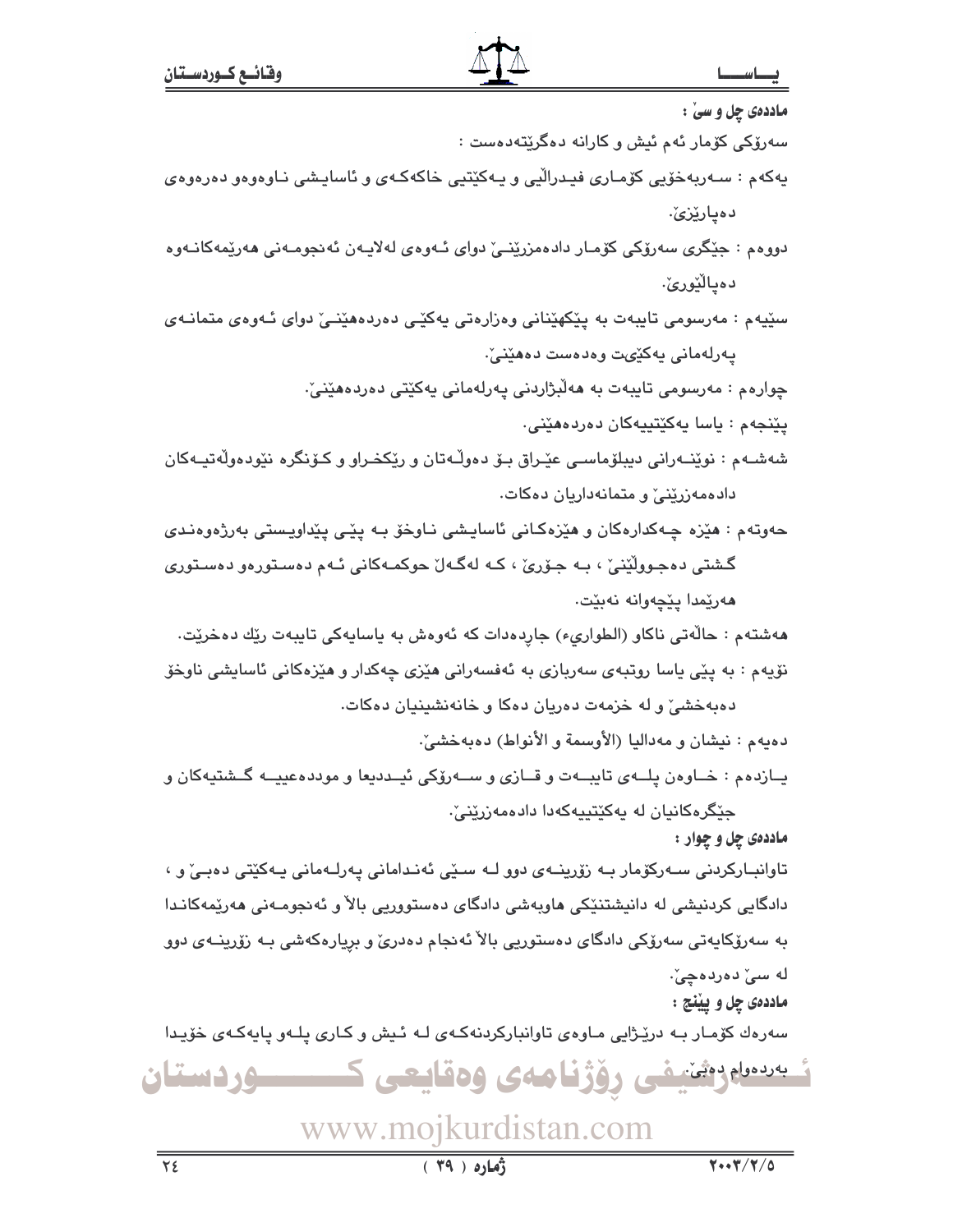## مه بحه سي دوودم ئه نجومهني ومزيران

ماددهى چل و شەش : ئەنجومەنى وەزيران دەستەي تەنفيزيى بالآيە لە بەكٽتىدا. ماددهي چل و حهوت : ئهنجومهنی وهزیران له سهرهك وهزیران و جێگرهکانی و وهزیرهکان یێك دێت كه ههردوو ههرێمه پهکگرتووهکه دهنوێنن به پێی رێژهی دانیشتووانیان. ماددهي چل و ههشت : ئەگـەر سـەرەك كۆمـار سـەر بـە يـەكىٚ لـە دوڧ ھەرێمەكـە بێـت ، ئـەوا ، سـەرەك وەزيـران لـە ھەرێمەكەي تر دەبێت. ماددهي چل و نۆ : يەكەم : سەرەك وەزيران كە لەلايەن يەرلەمانى يەكێتيەكەوە تەكليف كراوە ، ليستى ئەندامانى وەزارەتەكەى پێشكەش دەكات بە سەرەك كۆمار تا تەسدىقى بكات. دووهم : ســهردك ودزيــران ليــستى ئەنــدامانى ودزارەتەكــهى ، دواى تەســديقكردنى لەلايــەن سهرکۆمارەوە يێشکەش دەکات بە يەرلەمانى يەکێتيەکە تـا متمانـه وەربگـرىّ و ، دواى متمانـه وەرگرتنیش ، ئنجا ، سەرەك كۆمـار ، مەرسىومى كۆمـاریى تايبـەت بـە يێكھێنـانى وەزارەتەكـە دەردەھێنى ٚ٠ ماددەى يەنجـا : ئهنجومهنی وهزیران ئهم ئیش و کارانهی خوارهوه دهکات : پەكەم : بەركارخستنى ياساكانى پەكێـتى٠ دووەم : پاراستنى ئاسايش و سەلامەتيى ولأت. سێڀەم : ئامادەكردنى يرۆژەگەلى ياساكانى يەكێتىو ھەواڵەكردنى بۆ پەرلەمانى يەكێتى٠ چوارهم : ئامادەكردنى بوجەي يەكێتى٠ پێنجهم : سەرپەرشتى وەزارەتگەل و دەزگا و مەرفەقە گشتېيەكانى بەكێتى. شەشەم : دەرمێنانى يێرۆگەلى پەكێتى٠ حەوتەم : ئامادەكردنى بوجەي گشتى و حساب و حسابكارىي كۆتايى يەكێتى٠ ههشتهم : قهرزکردن و قهرزدان و سهريهرشتي کاروباري دارايي. نۆيەم : دامەزراندنى فرمانبەرانى مەدەنى لە يەكێتپەكەدا و تەرقپەو خانەنشىن كردنيان بـە يێـى ياسا . ماددهى يه نجاو يهك : پهکهم : سهر کۆمار بۆی هەپه ، لەهەر کاتێکدا پێویست بێت ، داوا بکـات ئەنجومـەنى وەزيـران کۆبېێتەوە ، کۆبوونەوەکەش تەنھا بۆ ئەو بابەتانە دەبێت کە کۆبونەوەکەي بۆ کراوە. ا دوووم ؟ شِهْرٌ کوْمار مافی نَهْوهْشَی هُهیه داوای رایوْرْتگُه لی تایینه ت بـه نیش و کـاری نه نجوهـه نی ل وەزىران و وەزارەتەكانىش بكات.<br>WWW.mojkurdistan.com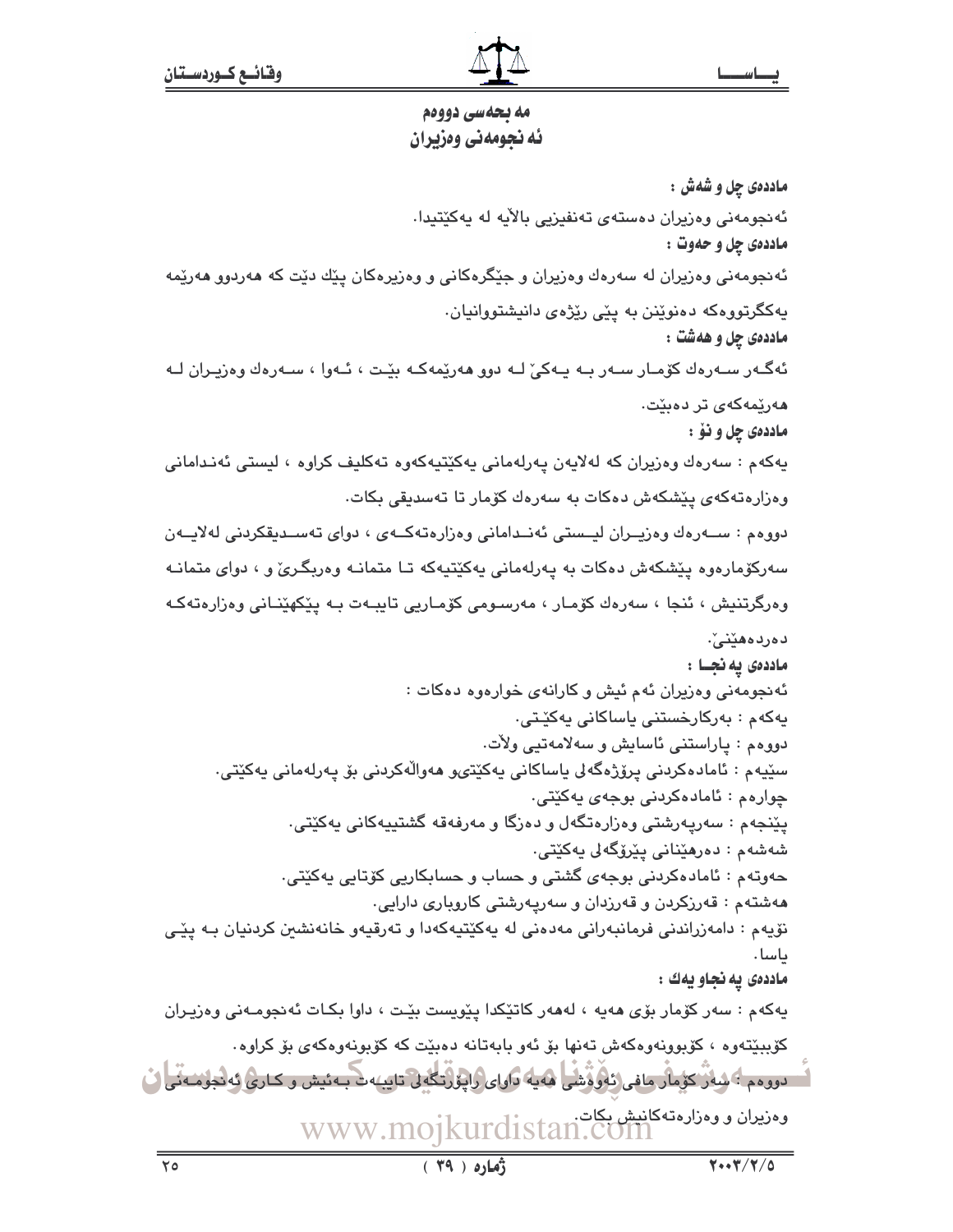ماددهي يه نجا و دوو :

يەكەم : يەرلەمانى يەكێتى بۆى ھەيە متمانە بكێشێتەوە لە :

وهزارهت ، که ههر له رۆژی متمانه لیٰ کێشانهکهوه به دهست لهکار ههڵگرتوو دادهنرێت.  $\cdot$ 

۲. وەزیر ، که هەر له رۆژی متمانه لیٰ کَیْشانەکەوە بە دەست لەکار ھەلگرتوودادەنریؒ. دووهم : وهزارهته دهست لهکار ههالگرتووه که بهردهوام کاروباری ئاسایی بهرِیِّ دهخات تـا ئـهو کاتەي وەزارەتێکى نوێ يێك دەھێنرێت.

## بەشى سێيەم دادگای دهستوریی سالا

#### ماددهی یه نجا و سیّ :

دادگای دهستووریی بالآ له ژمارهییّ ئەندامگەلی ناسـراو بـﻪلێهاتویی و شـارەزایی و دەسـت و دلّ پاکي نێو دادوهر و مامۆستاي پاسـاي زانکۆکـان و پـارێزەرانیٚ پێـك دێـت كـه بـۆ ماوەپـەك ، لـه بیست سال کهمتر نهبی ، ئیشیان له بواری دادوهری یان وانهبیّژی یان یاریّزهرایهتیدا کردبی و ، هەر ھەرپمەش نيوەيان دەيـالْيُويْ و (ژمـارەي ئەنـدامان و مـاوەي ئـيش كردنيـشيان بـه ياسـا دياردەكرێت). ماددهی يه نجا و چــوار : سەرۆكايەتيى دادگـاى دەسـتوريى بـالاْ خولاوخـول (دوريـة) دەبێت و ھـەر سـالّەو ، بـە نـۆرە ، نوێنەرى پەكىٚ لە دوڧ ھەرێمەكە دەپگرێتە دەست. ماددهی يه نجا و يينج : سەرۆكايەتيى دادگاى دەستوريى بالاْ ناشى وەلابنرىٰ (عەزل بكرىٰ) تەنھا لەو حالەتەدا نەبىٰ كـە تاوانبــار دهکــرئ بــهوهى کــه دهســت و دلّــى يــاك نييــه ، تاوانبــارکردن و دادگــاييکردن و ئيدانەكردنيشى ، لە لايەن ئەنجومەنى ھەرپمەكانەوە دەكرىّ. ماددهی په نجاو شهش : ئەندامی دادگای دەستورىي بالآ ، بەو ھۆپەوە كە گەيشتووەتە تەمەنى ياسايى خانەنشىن كـردن ، خانەنشىن ناكريت لەسەر داواي خۆي نەبيّت. ماددهی به نجاو حهوت : دادگای دەستورىي بالآ ئەم ئېشە تايبەتانەي خۆي ھەيە : يەكەم : لێكدانەوە (تف*سير)ى* ئەم دەستورە. دووهم : سەپركردنى دەستورىيەتى ئەو ياسايانەي كە لە يەرلەمانى يەكێتيپەوە دەردەھێنـرێن و ، دەستورىيەتى ئەو بريارانەش كە لە دەسەلاتى تەنفىزىي پەكێتىپەوە دەردەھێنرێن ئەوەش بە ياسا رێك دەخرێت٠ لـــسێپەم) پەكلاكرىڭەرەي ئەۋ ئاڭرىيپانەي كە لە بەركارخشتنى ئەم دەستررەدا دەكەرپتە نتوآن ڭ پەكێتىٯ ھەرێمەكانەوە٠ www.mojkurdistan.com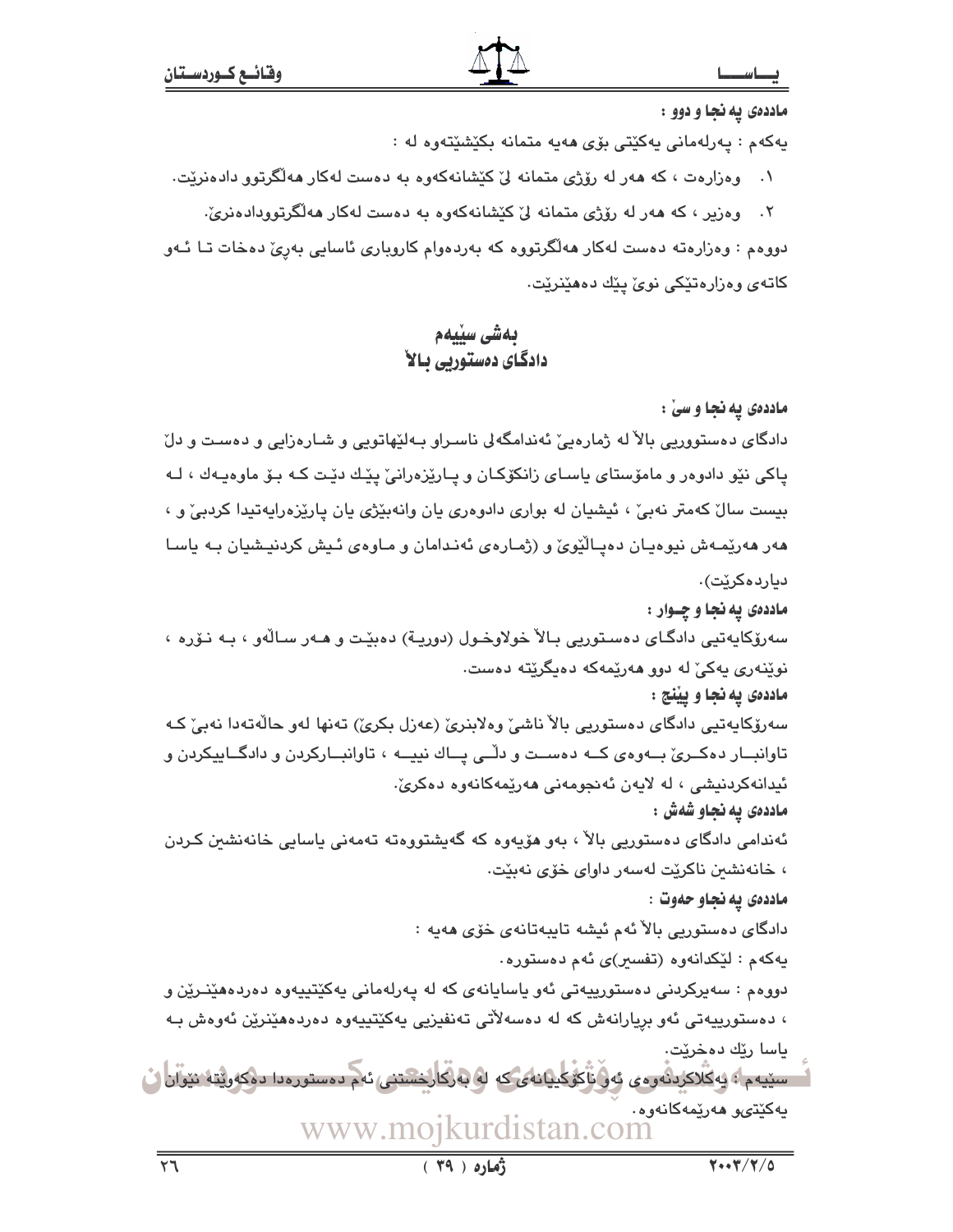#### يصاسد

چوارهم : پهکلاکردنهوهی ئهو ناکۆکیپانهی که لـه بهرکارخستنی ئـهم دهسـتورهو دهسـتورگهلی هەرێمەكاندا ، دەكەوێتە نێوان ھەرێمەكانەوە. ماددهی یه نجا و ههشت :

دادگای دەستورىي بالاْ بريارەكانى بە زۆرينەی دوو لە سێی ئەندامەكانى دەردەھێنىٚ٠

## بهشي چوارهم ئیش و کاره تـایبهتهکانی یهکیتی

ماددهى يه نجا و نوْ :

دەسەلاتەكانى يەكێتى ئەم ئيشە تايبەتانـە دەكـەن ، بـەلاّم غـەيرى ئـەو ئيشانە تايبـەتن بـە دەسەلآتەكانى ھەرێم :

پەكەم : نەخشەسازىي سياسەتى دەرەوە و نوێنەراپەتىي دىيلۆماسى و قونسلاي.

دووهم : گرێدانی پەيمانگەل و رێکەوتننامەگەلى نێودەوڵەتى ، دەسـەلأتەکانى ھـەرێميش مـافى ئەوەيان ھەيە رێکەوتننامەي ئابووري و رۆشنبېري و وەرزشى لـە گـەلْ ھەرێمـەکانى دىكـەي نـاو عێراق و دەرەوشىدا گرىّ بدەن.

سٽيهم : کاروياري بهرگري ، ئهمه ريــزه جۆريه جۆرەکاني هێزه چهکدارەکان دەگرێتەوه٠ چوارهم : جاردانی جهنگ و بهستنی ئاشتی.

پێنجهم : پارهو دهرهێنانی دراو و ، دانانی سیاسهتی ئهمانهتی (الأئتمانیـة) و بـانکی و گرێدانی قەرزەكانى پەكێتى.

شهشهم : داناني پێوهر و عهياره و کێشهکان (وضع المقاپيس و المکاپيل و الأوزان) و ديارکردني سیاسهتی گشتی له بواری مزوکریٌدا.

حەوتەم : دانانى يلانى ئابووريى گشتى بـه ئامـانجى فراژوكردنـى (تنميـة) بـوارى پيـشەسازى و بازرگانی و کشتوکالّیی ههریمهکان. هەشتەم : دانانى بوجەي گشتيى يەكێتى.

نۆپەم : كاروپارى ئاسايشى فېدرالى.

دهيهم : کاروباری جنسييه و ئيقامه و بيانييهکان.

يازدهم: سامانی نهوت.

دەروازەي چوارەم <u>کخستنی دمستووریی ههرنم</u> ک وردستان ھەر ھەرپمەو دەستورلى لىليىنى لىلىش لىلىشى ئىلمىنىڭ ئىلىپ ئىلىشى ئىلىلىنى ئىلىشى ئىلىلىنى :  $\sqrt{4.47/T/a}$  $(79)$  (ماره)  $\forall$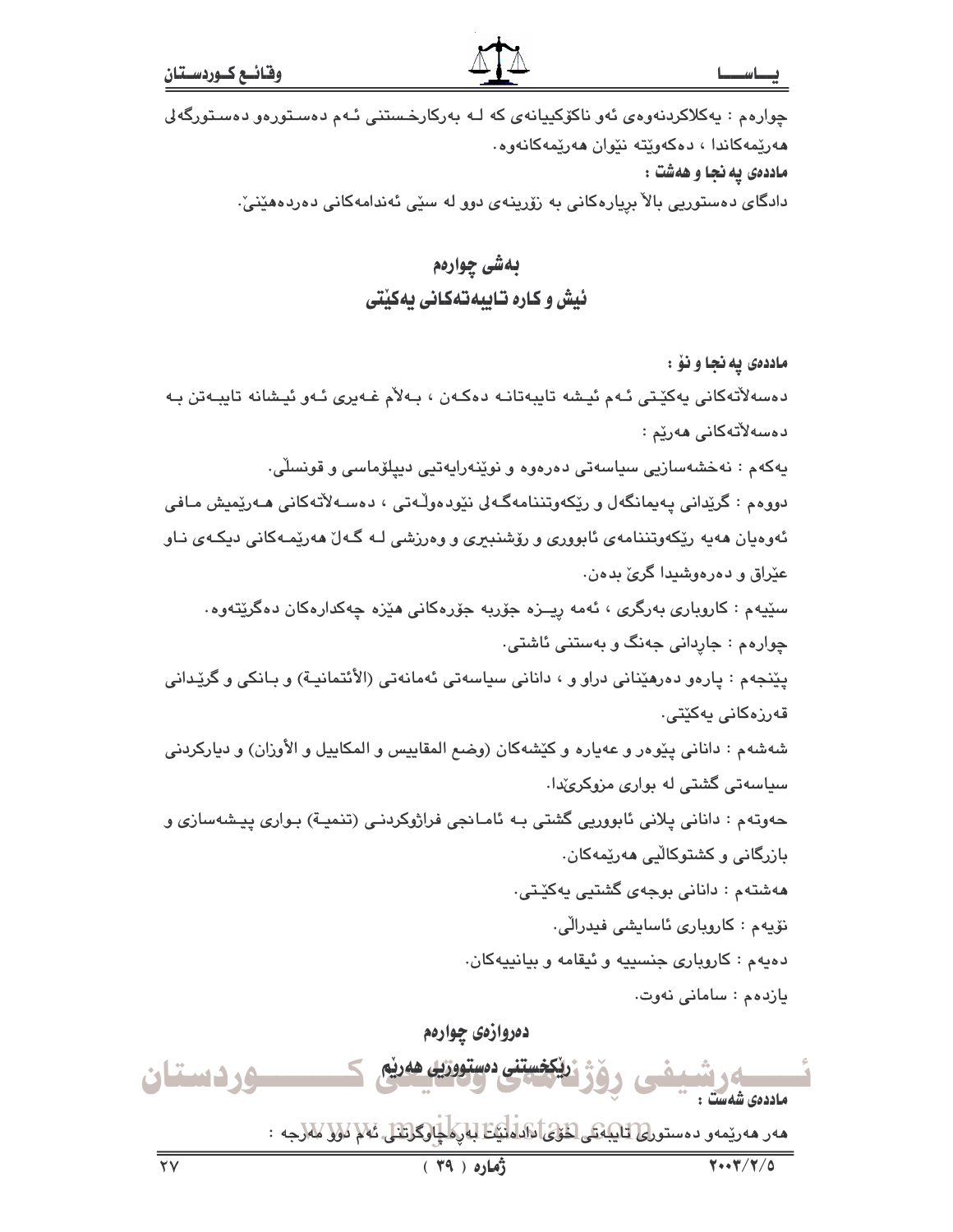يەكەم : بنياتنانى يێرۆى كۆمارى ديموكراتى يەرلەمانى. دووهم : حوکمهکاني ئهو پێرۆپه لهگهلٌ ئهم دهستورهدا پێچهوانه نهبن. ماددهی شهست و یهك : گهلی ههریم ، به دهنگدانتیکی گشتیی ئازاد و نهینی و راستهوخو ، نوینهرانی خوّی بو ئهنجومهنی نيشتمانيي مەريم مەلدەبژيري ، شيوازي مەلبژاردن و چۆنيتيي مەلبژاردن و ريژەي نوينەراپـەتى و ديارکردني وادهي ههلابژاردنيشي به ياسايهکي تايبهت دياردهکرێن. ماددهی شهست و دوو : ئيش و کارهکانی ئەنجومەنی نیشتمانیی هەرێم و پێوەندىيەکانی لە گەل دەسـەلاتەکانی تـردا ، به پێی دەستوری ھەرێم دیاردەكرێن. ماددهي شُهست و سيٰ : دەسەلأتى تەنفيزى ھەرێم لەمانە يێك دێت : يەكەم : سەرۆكى ھەرێم. دووهم : ئەنجومەنى وەزيرانى ھەرێم. ماددهی شهست و چوار : گەلى ھەرپە (يان ئەنجومەنى نېشتمانيى ھەرپم) سەرۆكێك ھەلدەبىژپرى (سـەرۆكى ھـەرپم)ى يـئ دهگوترئ ، ئەو سەرۆكە سەرۆكى بـالأى دەسـەلأتى تەنفىزىيـەو ، لـە بۆنەگـەل و دابودەسـتورى يرۆتۆكۆليدا ، لە ھەرێمدا نوێنەرايەتيى سەركۆمارى فيدراليى عێراق دەكات. ماددهى شەست و پيننج : شــێواز و مەرجــەکانى ھەڵبــژاردنى ســەرۆکى ھــەرێم و مــاوەي کاربەدەســتى (ولايــة) وئــيش و کارەکانى و يێوەندەيى لەگەلٚ ئەنجومەنى وەزيرانى ھـﻪرێم و دەسـﻪلاّتەکانى دىكـﻪى ھەرێمـدا ، ههمووي به يێي دهستوري ههرێم دياردهکرێن. ماددهی شهست و شهش : ئەنجومەنى وەزيرانى ھەرێم لە سەرۆكى وەزيران وجێگرەكانى و ژمارەيەك لە وەزيران يێك دێت و دەسەلاتى تەنفېزىي ھەرپم لە ئەستۆدەگرىّ. ماددهی شهست و حهوت : چۆنێتیی پێکهێنانی ئەنجومەنی وەزیرانی ھەرێم و ئـیش و کارەکـانی و پێوەنـدیی بـه سـەرۆکی هەرێمەوە ، بە يێى دەستورى ھەرێم دياردەكرێن. ماددهی شهست و ههشت : دادگای بالای هەریم (دادگای تەمیین) سەرباری ئیش و کاره ئاساييەكانی خۆی ، تايبەتمەنديشە گ بــه لێکدانــه ژهى بهْســِتورى هَشَّهُرْيَمْ و بِهِکلاکردنـه وهى تانــه (دفــج)ى دهسـتورى نـه بوونى ئــُه وا یاسایانهی که لهبهردهم دادگادا ده عوایان پی کراوهتهوه. www.mojkurdistan.com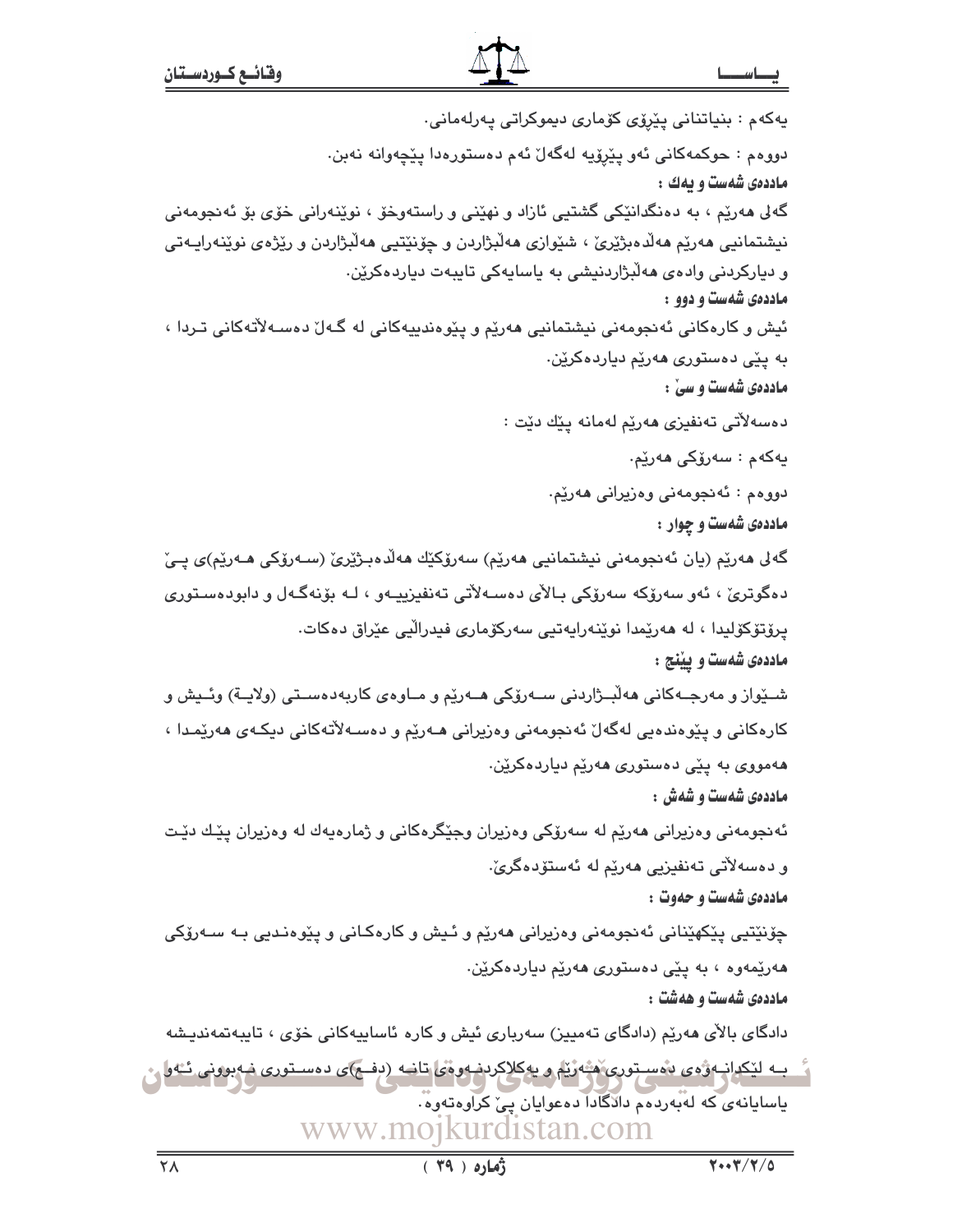ماددهی شهست و نوْ :

دادوەرى لــه ھەرێمــدا دەســەلاتى دادوەريــى ســەريەخۆ بـيادەدەكــات ، ھــەموو دەرەجــەكانى دادگاکان دهگریتهخو به دادگای تهمییزی ههریمیشهوه که سهیری دهعوا مهدهنیهکان و قهزایای سزايي و هي ديکهي بهدوا دهرهجه دهگات ، که ئهوهش به پاسايهکي ههرێمي رێك دهخرێت٠ ماددەي حەفتا :

هەرێم دەسەلاّتە جۆربەجۆرەكان پيادەدەكات ، تەنھا ئەوانە نەبیٚ كە بە پێی حوكمـەكانی ئـەم دهستوره ، به تایبهتیش به یێی بهشی چوارهمی دهروازهی سێیهم دراون به یهکێتی٠ ماددەى حەفتاو بەك :

هەر ناكۆپيەك لە نێوان پەكێتى و ھەرێم يان لە نێوان خودى ھەرێمەكاندا دەريارەي پيـادەكردنى ئهو ئيش و کارانهى لهم دەستورەدا ھاتووە ، روبدات ، دەخرێتــه بــهردەم دادگــاى دەســتووريى ىالا ئۆيەكلاكردنەوەي.

> دەروازەي يينجەم حوكمه داراييهكان

> > ماددهی حهفتا و دوو :

لــه كۆمــارى فيــدرالّيى عێراقــدا ديــوانى ريقابــهى دارايــى دادەمـــهزرىّ و پابەســتى ئەنجومــەنى نيشتمانيي پهکێتي دهبێت و ئەرك و پێکهاتهکانيشي به پاساپەك رێك دەخرێت. ماددهی حهفتا و سیّ : به پاسای پهکێـتی پان به پاسای ههرێم نهبیٚ باج ناسهپێنریٚ و وهرناگیریٚ و ههموار ناکرێت٠ ماددهی حهفتاو چوار : تەنــــها دەسـتەلأتەكانى يەكێــتى بۆيـان ھەيـە بـاجى نـاردەنى و ھـاوەردە (رەسمـى گـومرگ) بسهيێنن و وهري بگرن. ماددهی حهفتا و پینج : دەسەلأتەكانى ھەرپم بۆيان ھەيە ئەم باج و رەسم و كرپّيانەي خوارەوە بسەيێنن : يەكەم: باجى دەسھات (الدخل). دووهم: باجي خانووبهره. سێڀهم : باجي عهرهسه٠ چوارەم : رەسمى تۆماركردنى خانووبەرە . يێنجەم : رەسمگەلى دادگاكان. شەشەم، رەنسمى ئىجازەگەل ۋ مروكىتى (الأجون خَرماتەكانى وەل ئاو و كارەبا ۋ خزمەتى ، ) ر دیکه . www.mojkurdistan.com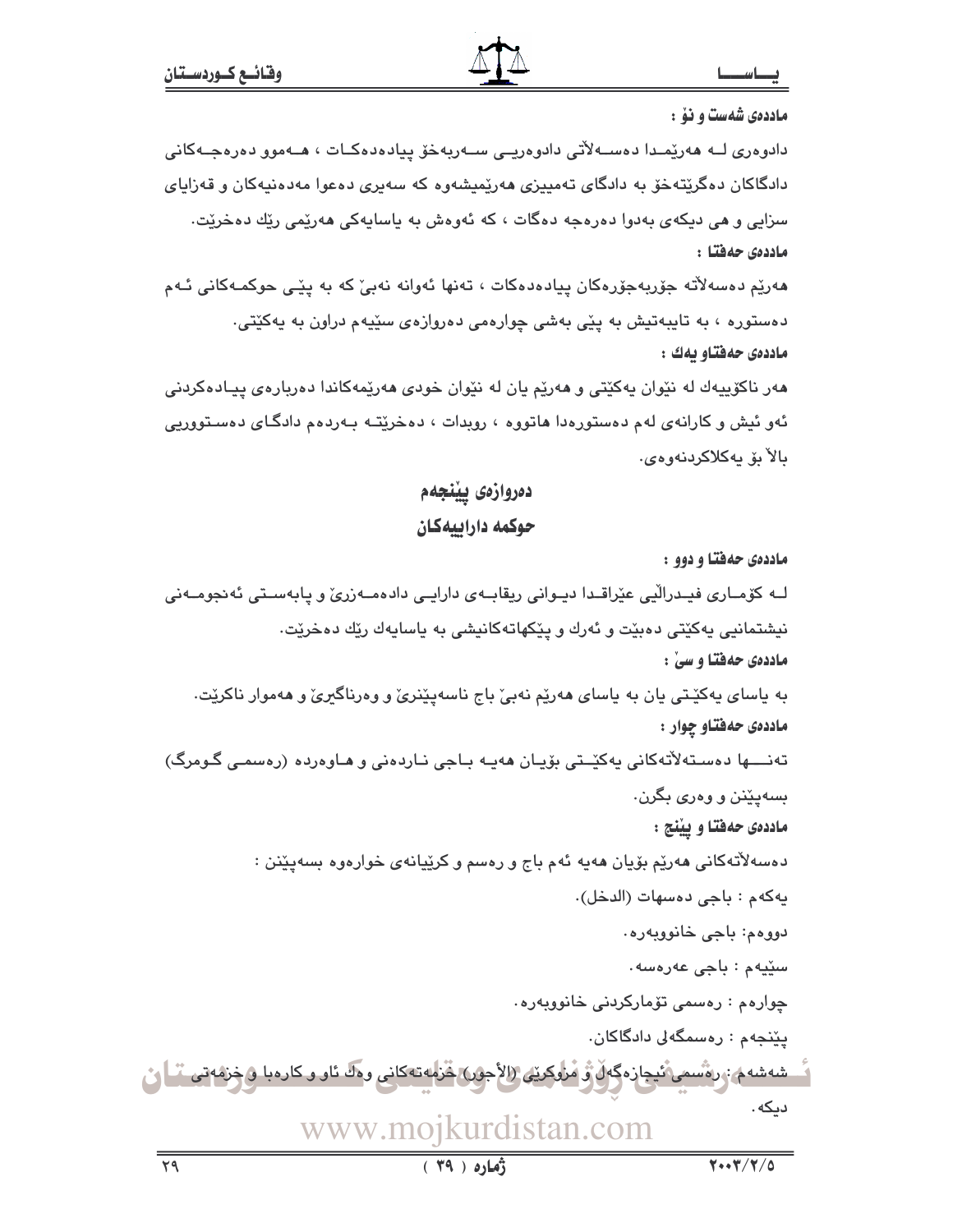ماددهی حدفتا و شدش :

هەر ھەرپميّ بە يێي رێژەي دانيشتوواني خۆي لە چاو (بالنسبة) كۆي دانيشتوواني ولاّت ، بەشى خۆی دهبێت له داهاتی سامانی نهوت و رهسمگهلی گومرگ و منحه و باربۆ و قهرزی بیانی.

### دهروازهي شهشهم حوكمه كۆتابى و ئينتيقالييەكان

ماددهی حهفتا و حهوت :

ناشیٰ سنوورگەلی دوو ھەرێمەکە ھەمواریکرێن ، بـه رەزامەنـدیی ئەنجومـەنی نیـشتمانیی خـودی هەرێمەكەو بە زۆرپنەى سىٚ لە چوارى ئەندامەكانى نەبێت. ماددهی حهفتا و ههشت :

پهکهم : هاوولاٌتیانی هەرێمی کوردستانی عێراق بـه پێی رێـِژهی دانیـشتووانی هەرێمەکـه لەچـاو کۆی دانیشتووانی کۆمـاری فیـدرالْیی عیْراقـدا لــه پلهوپایـه گرنگـهکانی وهزارهتـهکان و دهسـته پهکێتپیـهکانی نـاوهوهو دهرهوه ، بـه تایبـهتیش وهکیـل و وهزیرهکـان و دهرجـه تایبهتـهکان و بەريوەبەرە گشتىيەكان دادەمەزرين.

دووهم : هەر هەمان بنەما لەمانەي خوارەوەشدا رەچاو دەگيرێن :

- ۰۱ دامەزراندنی سەفىرگەل و ئەندامانی سلكی دیبلۆماسی و كونسلّى و نوێنەرانی يەكێتى ك دەستەو رێكخراوە نێودەولّەتى و ئيقليميەكاندا.
	- ۲. دامهزراندن له پلهو پایهکانی هیّزه چهکدارهکان و ئاسایشی فیدرالّیدا.
- ۳. هاويهشــي كــردن لــه شــانده رهسميــهكاني عيّــراق و ئــهو موفاوهزانهشــدا كــه بــوّ رێِکەوتننامەگەلى نێودەوڵەتى ئەنجام دەدرێن.
- ٤. وورگرتنی قوتابیان له ئهکادیمیا و کۆلیژهکانی سویا و یۆلیس و خولهکانیاندا له نیاوهوه و دهرهوه.

ماددهي حەفتا و نۆ :

پهکهم : هێزهکانی پێشمهرگه و پێِکهاتهکانی ئێستایان دهبنـه بهشـێك لـه هێـزه چـهکدارهکانی ھەرێمى كوردستان٠

دووهم : رۆلّەكانى ھەر ھەرپمە و لە خودى ھەرپمەكەي خۆياندا خزمەتى سەريازى دەكەن. ماددەى ھەشتا :

پهکهم : ههموو ئهو پاسا و بريار و مهرسوم و فهرمان و پێرۆ و رێنمايپگهلـهی لـه دهسـهلأتهکانی مهرکهزییـهوه لـه بـارهى رهفتـار وکـردارى یاکـسازیى رهگـهزى و رهویـێکـردن و راگواسـتنهوه تسمعون المترجعة ويستوالة فرين 4ى 30 فايبتعى كسيسسور فستقان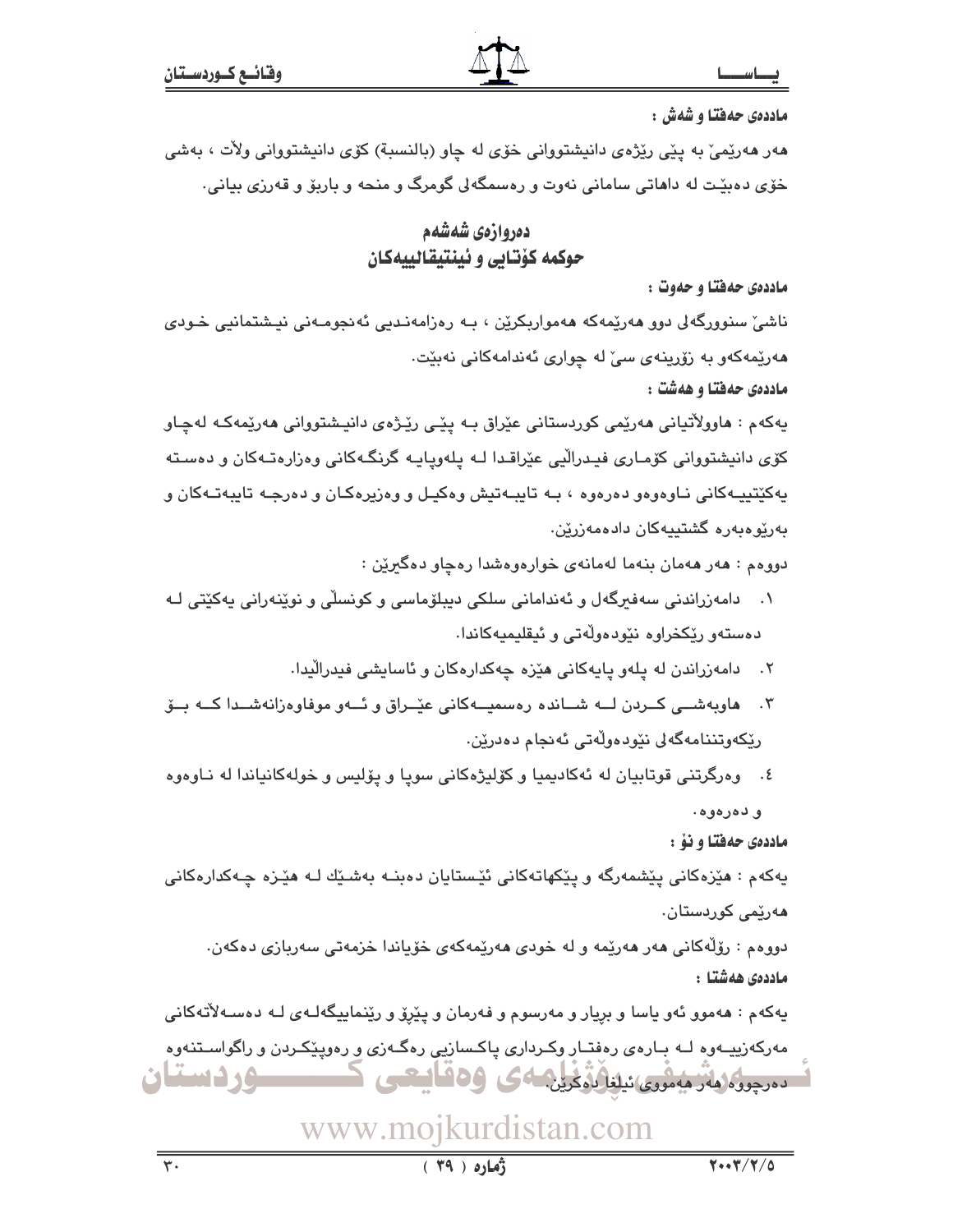دووہم : ئاسـەوارەكانى گـۆرپنى واقيعـى نەتـەوەيى كـە لـە ناوچـەگەلێكى ھـەرێمى كوردسـتاندا بهرکار خـراوه لادهبـرێن و ، هاوولاٌتيـه کوردهکـاني ناوچـهگهلي پارێزگـاي کـهرکوك و مـهخمور و شنگال و زهممار و شێخان و خانهقین و مهندهلی و ناوچـهگهلی تـریش دهبرێنـهوه بـۆ جێگاکـانی دانیشتنی پێشووی خۆیان و ، ئەو ھاوولاتیـه عەرەبانــەش کــه لـهلایــەن دەســەلاتـەکانى پێـشتری عێراقەوە لەو ناوچانەدا نیشتەجىٚكراون دەبرێنەوە بۆ جێگاكانى دانیشتنى يێشووى خۆپـان لـﻪ دەرەوەي ھەرێمى كوردستان٠

سـێپهم : حـوکمی برگـهی پهکـهمی سـهرهوه هاوولاٌتيـانی رهويێِکـراوی تورکمـان و ئاسـوری و کلدانىش دەگرىتەوە.

چوارهم : ههموو مالٌ و دارایی گواستهنی و ناگواستهنی دهدرێتهوه به هاولأتیه رهویێکراوهکان و قەرەبوويەكى عاديلانەي ئەو زەرەر و زيانانەش دەكرێنەوە كە لێيان كەوتووە.

پێنجهم : کورده فهیلیه رهوپێکراو و دوورخراوهکان دهبرێنهوه بۆ جێگاکانی دانیشتنی یێشووی خۆپـان و جنــسیهى عێراقــی و مــال ّو دارایــی گواســتهنی و ناگواســتهنییان پــیّ دهدرێتــهوهو قەرەبويەكى عادېلانەي ئەو زەرەر و زيانانەش دەكرێنەوە كە لێپان كەوتووە.

شەشەم :

- أ. ئاشــکراکردنی چارەنووسـی بزرکـراوان قوربانیـانی ئــهنفال و بارزانیــهکان و فهیلیــهکان و هەموو عێراقيە بزركراوەكانيش.
- ب. قەرەبوكردنەوەي قوربانيانى چەكى كيميايى لە كوردستاندا ، ھەروەھا قەرەبوكردنەوەي ئـهو زهرهرو زیانـه مـاددی و مهعنهوییانـهی لـهو بزرکراوانـه کـهوتووه کـه برگـهی (أ)ی سەرەوە دەيانگرێتەوە.
- ج. \_ فەراھەم كردنى زەمانەگەلى كۆمەلأيەتى و تەندروستى بـۆ خـاووخێزانى ئەوانـەي ھـەردوو برگەي (أ،ب)ي سەرەوە دەيانگرێتـەوە و بـۆ كـەم ئەندامـەكانيش لـە قوربانيـانى چـەكى کیمیایی.
- فەراھەم كردنى زەمانەگەلى كۆمەلأيەتى و تەندروستى بۆ ئەو عێراقيانەي كـە بـە دەسـتى دەزگا ئەمنيەكان تورشى كەم ئەندامىي لەش بىورن بـە ھـۆى ئەشـكەنجەدانى لـەش يـان دەرونييانەوە.
- ئەوانەي بەرپرسن لە ئەنجامدانى ئەو جەريمانەي دەرھەق بەو كەسانەي كـە حوكمـەكانى ئهم ماددهيه دهيانگرێتەوه ، هەوالّەي دادگاي تايبەت دەكرێن.
- مادد*ه*ی ههشتاویهكی.<br>- در استوره به به رزترین یاسای ولات دادهنری و ههر یاسایهكیش به پنچهوانهی نهم دهستوره<br>نهم دهستوره به بهرزترین یاسای ولات دادهنری و ههر یاسایهكیش به پنچهوانهی نهم دهستوره www.mojkurdistan.com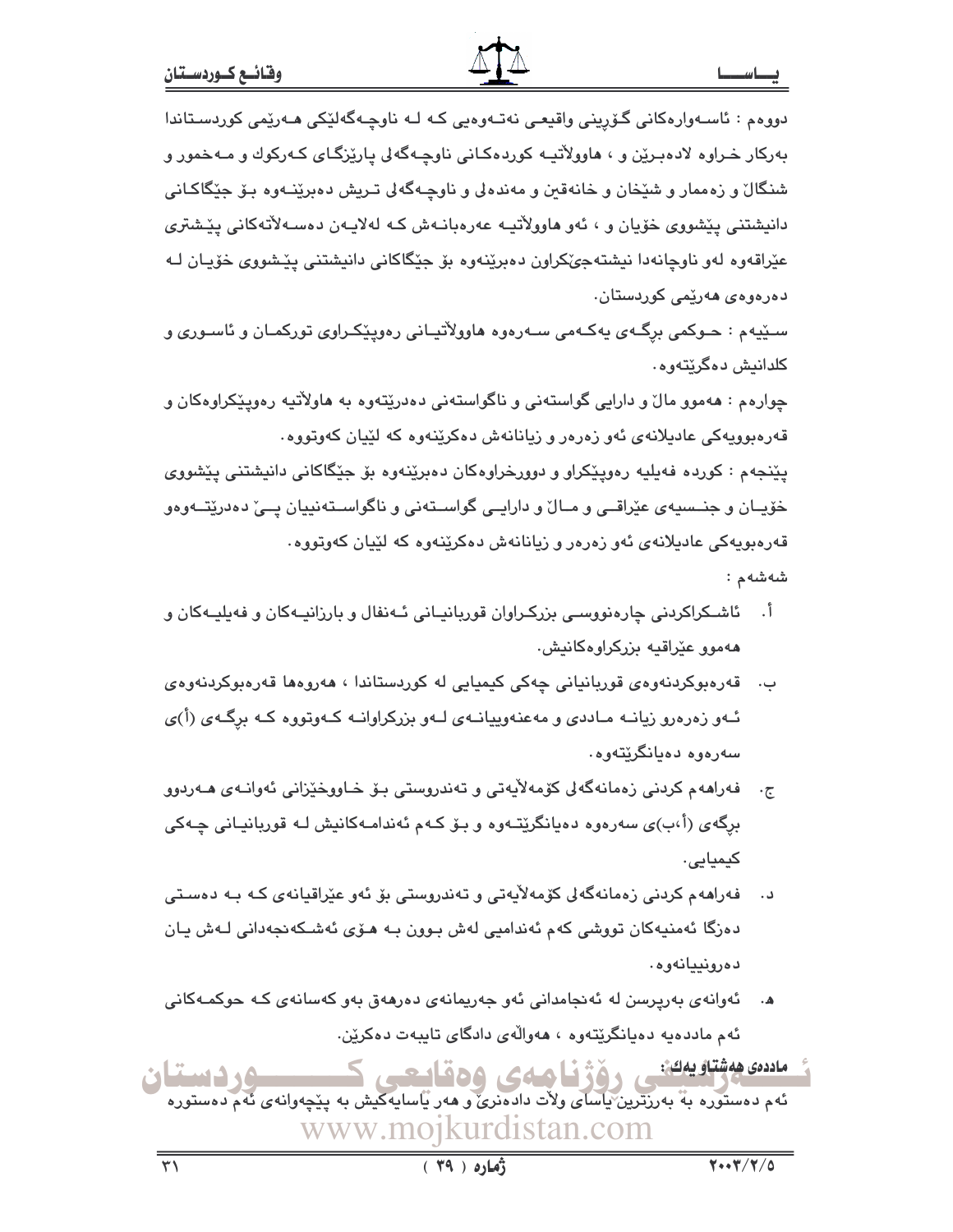دەربھێنرێ بە باتل لە قەلەم دەدرێت.

ماددهی ههشتا و دوو :

پەكــەم : بــە رەزامەنــدىي ســێ لــە چــوارى ئەنــدامانى ھەرپەكــە لــە پەرلــەمانى پــەكێتى و ئەنجومەنىھەرێمەكان ، بە جيا ، نەبىؒ ، ناشىؒ حوكمەكانى ئەم دەستورە ھەموار بكرێن. دووهم : ئـهم لايەنانـهى خـوارەوه مـافى پێشكەش كردنـى پێشنيازيان بـۆ ھـەمواركردنى ئـهم دەستورە ھەيە :

۰۱ ئەنجومەنى وەزيرانى يەكێتى.

۰۲ ژمارەيى لە چواريەكى ئەندامانى يەرلەمانى يەك<mark>تتى كەمتر نەب</mark>يت. ماددەى ھەشتاو سىٰ :

کۆماری فیدرالّیی عیّراق ، بەرامبەر بە ھەيئەتی نەتەوە يەكگرتووەكان بـۆين دەبـ," (تلتـزم) كـه زەمانەتى ماف و سنور و دەسەلاتەكانى ھەرپەكە لە دوو ھەرپمەكـە بكـات كـە دەقـەكانيان لــەم دەستورەو دەستورە ھەرپمپەكاندا ھاتوون ، ھەروەھا بۆين دەپے٬ زەمانەتى ئەو پېرۆ دېموكراتيە بکات کـه بـهییی ئـهم دهسـتوره دامـهزراوه و حورمـهتی بنـهماکانی بگـریّ و ، هـهر لادانیِّکـیش لەوانەي لەم ماددەيەدا ھاتوون ، بە ھەرەشە كردن لە ئاسايش و ئاشتيى نێودەولّەتى دادەنرێت. ماددهي ههشتاو چوار :

بە رەزامەندىي دەسەلاتى ياسادانانى ھەريەكە لـە ھـەردوڧ ھەرێمەكـە نـەبىٚ ، ناشـىٰ نـە كـەيانى کۆماری فیدرالّیی عێراق و نه ئەو پێرۆ سیاسیەشی که لەم دەستوورەدا نیشان دراوە بگۆردرێت دهنا به پێچەوانەشەوە ، گـەلى ھـەرێمى كوردسـتان بـۆى ھەپـە ، مـافى چارەنووسـى خـۆى بـە دەستى خۆي پيادە بكات.

لينتج شهمهه ٧/١١/٧-٢٠٠

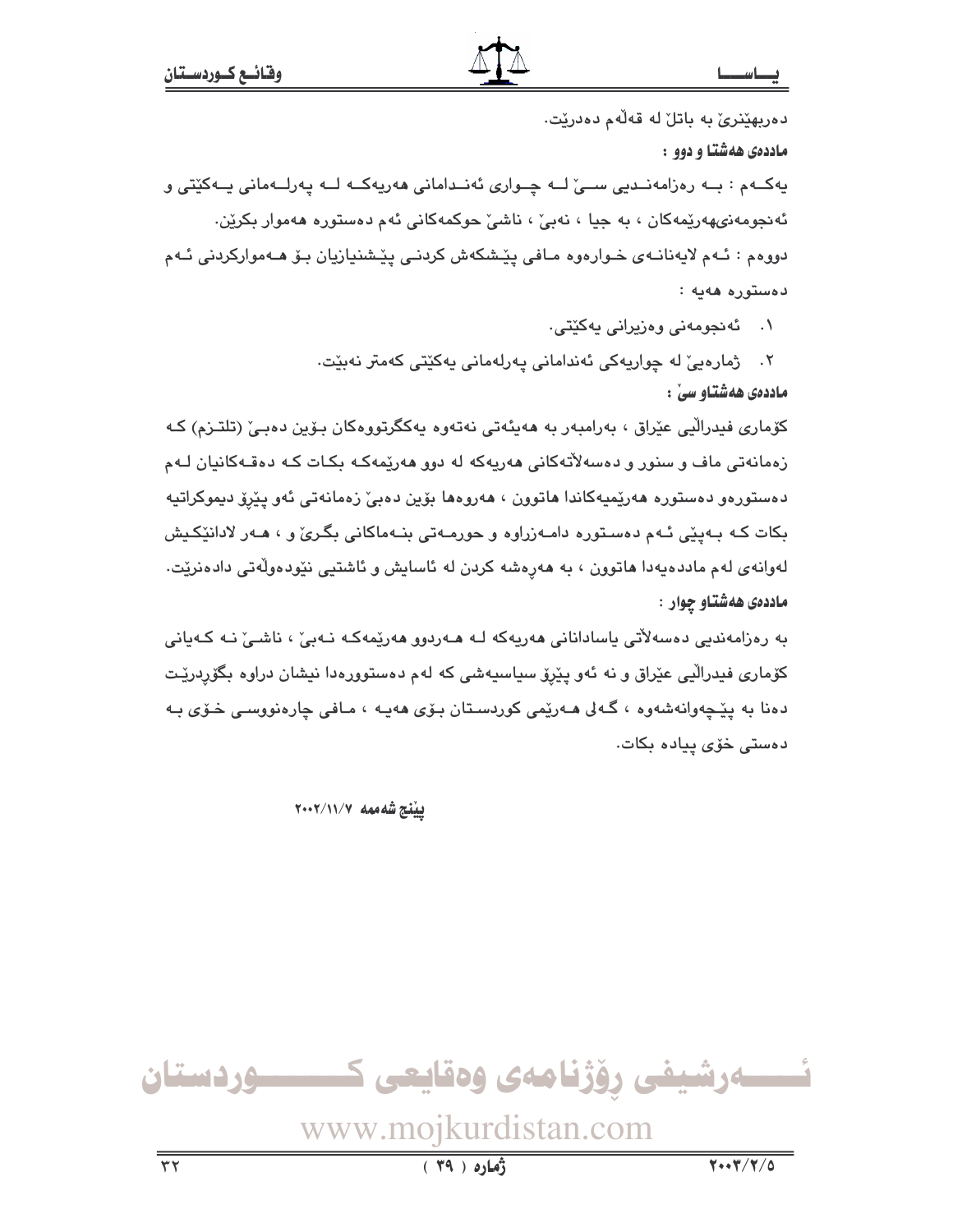به نساوی خسوای به خشسندهو میهره سان به نــاوي گه نــــهوه ئه نحــومهني نيشتمانيي كوردســـتاني عيْــراق ژمارەى بىريسار : ٣٠ رۆژى بىريسار: ٢٠٠٣/١/٩

" بريــــار "

یشت به حوکمهکانی برگه (۱)ی ماددهی پهنجاوشهش له یاسای ژماره (۱)ی ههموارکراوی سالّی (۱۹۹۲) و، لەسەر داوای ژمارەی پاسايی لە ئەندامانی ئەنجومەنی نیشتمانیی کوردسـتانی عیّــراق و، بــهپیّـی ئــهوهش کــه لــه برِیــاری ژمــاره (١٦)ی روّرژی (١٦/١٠/١٦)ی ئهنجومــهنی نیشتمانیدا هـاتووه، ئەنجومـەنى نیـشتمانى لـه دانیـشتنى رۆژى (٢٠٠٣/١/٩)يـدا ئـهم بريـارەي خوارەوەي دەرھێنا:

يهكـهم : بهرزنرخاندنی ئهو كۆششه سهرومرهى كه ليژنهى بالاى تهنسيق و ليژنه فهرعييهكان له پێناوی پێکهاتنەوەی نیشتمانی و پەکێتیی گەلی مەرێمی کوردستاندا بە خەرجیان داوە٠ دووهم : لیژنهی بالای تەنسىیق(HCC)بۆی ھەيە، لە رێگای دەستەی سـەرۆكايەتىييەوە پێوەنـدى بکات به ئەنجومەنى نیشتمانیے کوردستانی عێراقەوە بۆ ئەوەي يێکەوە ئەو ئەرکوفرمانانەي لـە پێکهاتنهکـهی رۆژی(۹/۱۷/۱۹۹۸)ی واشــنتۆندا هــاتووه بــه ئــهنجام بگــهیێنن و راپۆرتگــهلی خولاوخول لەبارەي ئېشەكانيانەوە بدەن بە ئەنجومەن تا بخرينە يێش چاوو تەسدىق بكرين. سِلِيهم : ليژنهي بالاي تەنسىق بۆي ھەيە داوا لــه فراكسىۆنە يەرلەمانيـەكان بكـات كـه لــه كـاتى پێویستدا یاسا یان برِیار دهربارهی ئیش و کارهکانی لیژنهکه دهربهێنن.

چـوارەم : لیژنه ھەمیشەپیەكانی ئەنجومەنی نیشتمانی بۆیان ھەپـە سـەر لـە لیژنـە فەرعیپـەكانی ليژنــهي بـالاي تهنـسيق بـدهن و، لــه سـاناكردني ئـيش وكـارو تــهخت كردنـي گـريّ و گۆلـّيّ كـه دهکـــهويته ريگــــاي ئهو ليـــژنـــــه فهرعييانــه بهشـداري بکـهن و، مـافي ئهوهشـيان ههيـه دووي ئيش و کارهکانيان بکەون و، سەرنج و تێبـيني خۆشـيان بـه رايـۆرت پێـشکەش بـه ئەنجومـەنى نيشتمانى بكەن.

**پيُنجـــه**م : ئــهم بريــاره لــه رۆژى دەرهێنانيــهوه دەخرێتــه بــهرکارو لــه(وەقــايعى کوردســتان)دا ىلاودەكرېتەوھ.

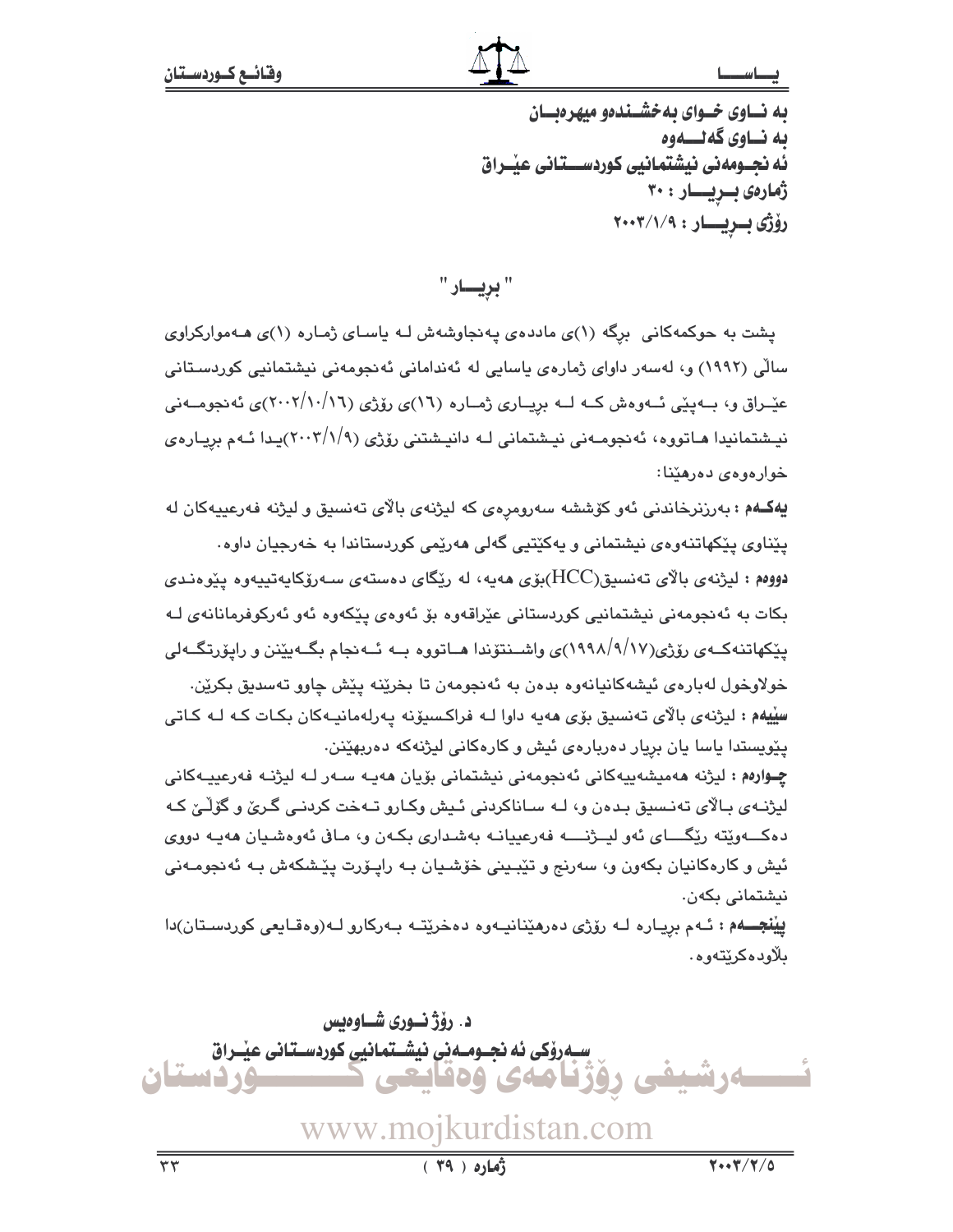#### بصاسدا

به نساوی خسوای به خشسندهو میهرهنسان به نــاوي گه نــــهوه ئه نجــومەنى نيشتمانيى كوردســـتانى عيْــراق ژمارەى بىريسار: ٣١ رۆژى بىريسار: ٢٠٠٣/١/١٥

" بريسار "

یشت به حوکمهکانی برگه (۱)ی ماددهی یهنجاوشهش له یاسای ژماره (۱)ی ههموارکراوی سالی (۱۹۹۲) و ، لهســهر داوای ژمــــارهی پاسایی له ئهندامانی ئهنجومـهنی نیـشتمانیی کوردسـتانی عێراق ، ئەنجومەنى نيشتمانى لە دانيشتنى رۆژى (٢٠٠٣/١/١٥) يدا ئەم بريارەي خوارەوەيدا : يهکهم : بوجهي سالي دارايي (٢٠٠٢)ي ههريم ئيعتيماد دهکريّ وهك ئهساسيّك بيّ خـهرج و داهاتی بوجهی سالّی دارایی (۲۰۰۳)ی ههریم. دووم : پێویسته لهسهر ئه نجومهنی وهزیران حوکمهکانی ئهم بریاره بخاته بهرکار. سييهم : پێویسته لهسـهر وهزیـری دارایـی و ئـابووری رێنمـایی پێویـست بـۆ سـاناکردنی بەركارخستنى حوكمەكانى ئەم بريارە دەربھێنىٚ٠ چــوارهم : ئهم بریاره له رۆژی (۱/ /۲۰۰۳) وه دهخریته بهرکار و له (وهقایعی کوردستان) دا ىلأودەكرێتەوە.

د. كمسال عبدالكبريم فـؤاد سـهروْکی ئه نحـومـهنی نیشـتمانیی کوردسـتانی عبّـراق

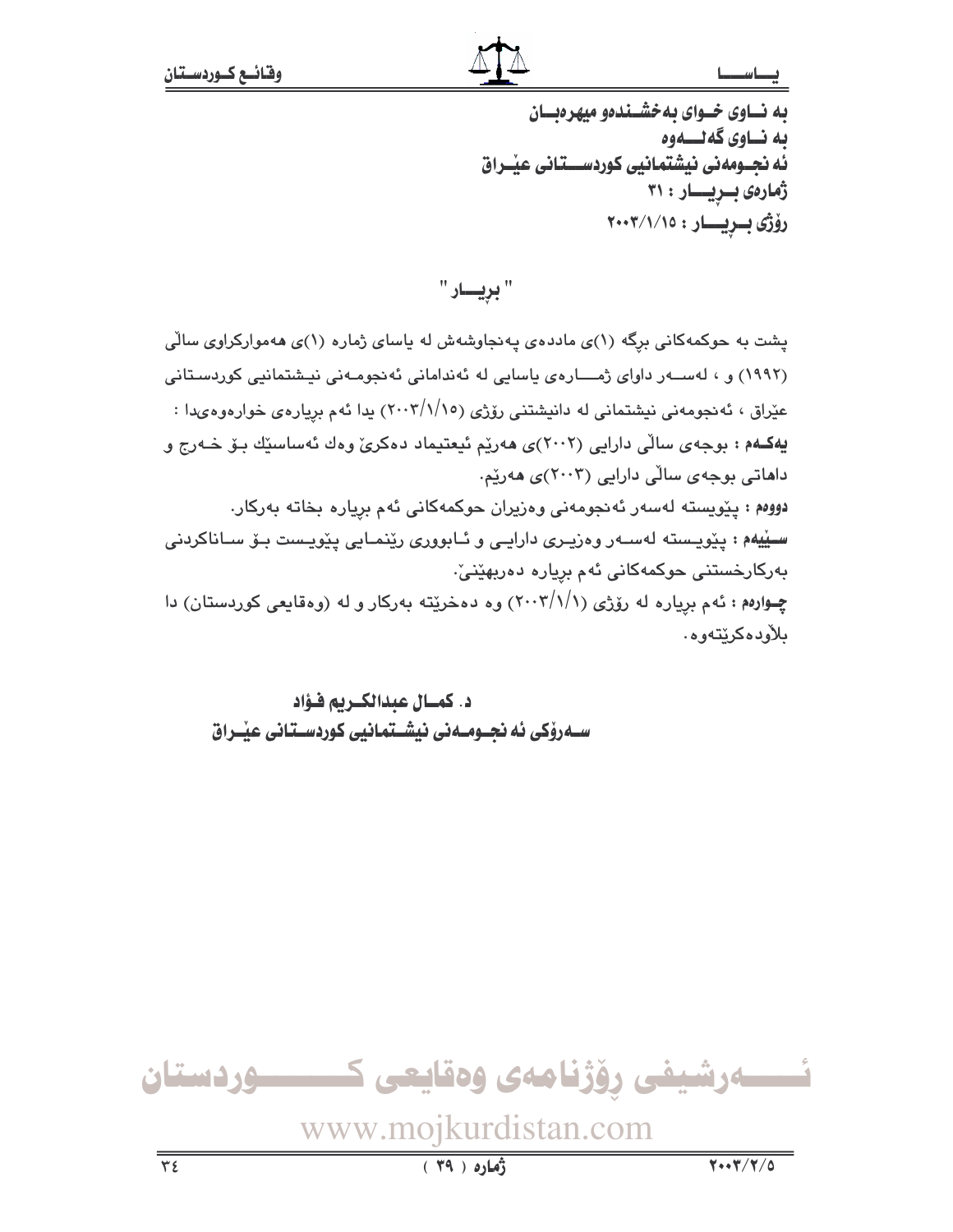#### ب جا س

يسم الله الرحمن الرحيم ياسم الشعب المجلس الوطني لكوردستان ــ العراق رفق القرار : ٣٠ تأريخ القرار : ٢٠٠٣/١/٩

" فسرار "

استناداً لأحكام الفقرة (١) من المادة السادسة والخمسين مـن القـانون رقـم ١ لـسنة ١٩٩٢المعـدل وبناءا على ما عرضه العدد القانوني من أعضاء المجلس الوطني لكوردستان العراق ولما جاء بقرار المجلـــس الـــوطني المـــرقم (١٦) في ٢٠٠٢/١٠/١٦ قـــرر المجلـــس الـــوطني بجلـــسته المنعقـــدة بتاريخ1/١//٢٠٠٣إصدار القرار الآتي:

- أولاً : تثمين الجهود الحثيثة التي بذلتها لجنة التنسيق العليا واللجـان الفرعيـة مـن اجـل المـصالحة الوطنية ووحدة شعب اقليم كوردستان.
- **ثانياً :** للجنة التنسيق العليا( HCC)الاتصال بالمجلس الوطني لكوردستان العراق عن طريق هيئـة الرئاسة للتعـاون معـاً في إنجـاز المهـام الـواردة في اتفاقيـة واشـنطن في (١٧/٩/١/١) وتقـديم تقارير دورية عن أعمالها إلى المجلس بغية عرضها للمصادقة عليها.
- ثالثاً : للجنة التنسيق العليا الطلب من الكتل البرلمانية لغرض دراسة استصدار قانون او قرار فيما بتعلق بأعمالها عند الاقتضاء.
- را**بع**اً : للجان الدائمية في المجلس الوطني زيارة اللجان الفرعيــة المنبثقـة عـن لجنــة التنـسيق العليـا والمشاركة لتسهيل مهام وتذليل العقبات التي تعترض أداء تلك اللجان ولهم الحق في متابعة أعمال تلك اللجان وتقديم ملاحظاتهم إلى المجلس الوطني بتقارير.

خمامساً : ينفذ هذا القرار اعتبارا من تاريخ صدوره وينشر في جريدة وقائع كوردستان.

د. رۆژنــوري شــاويــس رئيس المجـلس الـوطنى لكوردسـتان العــراق

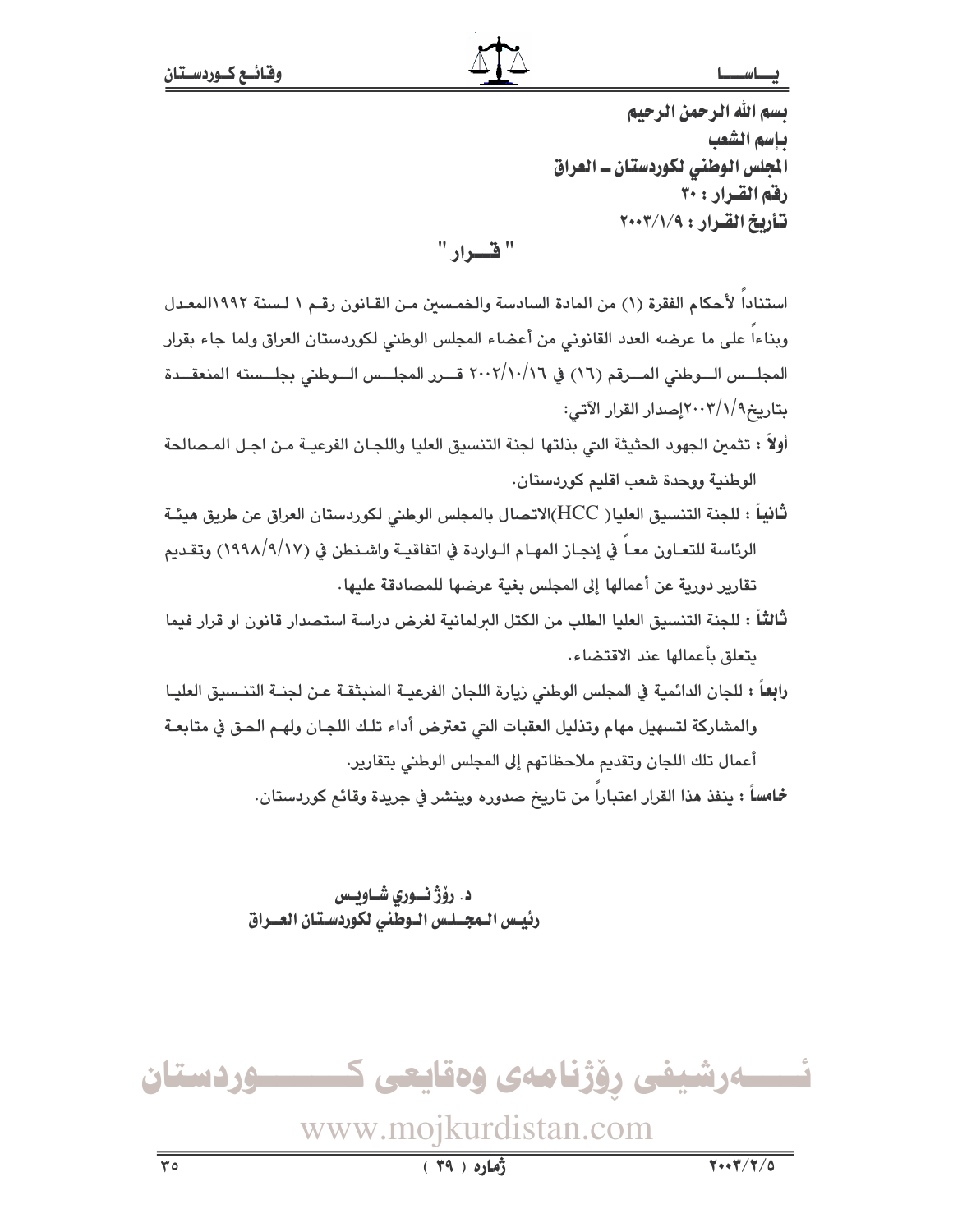يسم الله الرحمن الرحيم بإسم الشعب المجلس الوطني لكوردستان ـ العراق رفق القرار : ٣١ تأريخ القرار: ٢٠٠٣/١/١٥

" قسرار "

استنادا لأحكام الفقرة (١) من المادة السادسة و الخمسين مـن القـانون رقـم (١) لـسنة ١٩٩٢ المعدل وبناءا علـى ما عرضه العدد القانوني من أعـضاء المجلس الوطني لكوردستان العــراق ، قرر المجلس الوطني بجلسته المنعقدة بتأريخ ٢٠٠٣/١/١٥ إصدار القرار الآتي : أولاً : تعتمد موازنة الاقليم للسنة المالية ٢٠٠٢ أساساً لنفقات و واردات ميزانية الاقليم للـسنة المالية ٢٠٠٣. **ثانياً :** على مجلس الوزراء تنفيذ أحكام هذا القرار. ثالثاً : على وزير المالية و الأقتصاد إصدار التعليمات لتسهيل تنفيذ أحكام هذا القرار. رابِعــاً : ينفذ هذا القرار أعتباراً من ٢٠٠٣/١/١ و ينشر في جريدة وقائم كوردستان.

> د. كمال عبدالكريم فـؤاد رئيس الجلس الوطني لكوردستان العراق